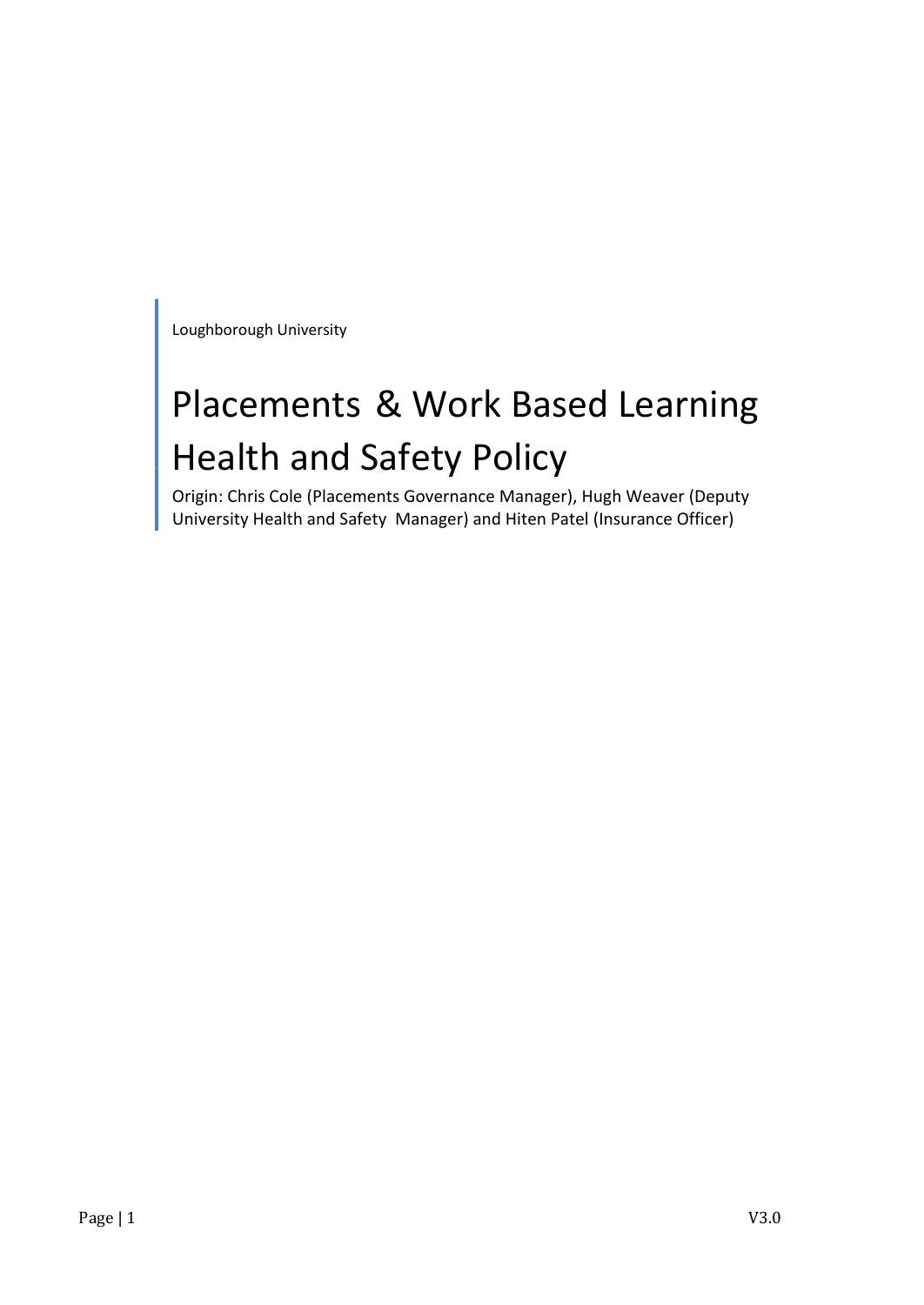## **Contents**

| 1. |                                                                                        |  |  |  |  |
|----|----------------------------------------------------------------------------------------|--|--|--|--|
| 2. |                                                                                        |  |  |  |  |
| 3. |                                                                                        |  |  |  |  |
| 4. | Procedures for Approving PWBL for H&S, Risk Assessment and Insurance Purposes6         |  |  |  |  |
| 5. |                                                                                        |  |  |  |  |
| 6. |                                                                                        |  |  |  |  |
| 7. |                                                                                        |  |  |  |  |
|    |                                                                                        |  |  |  |  |
|    |                                                                                        |  |  |  |  |
|    |                                                                                        |  |  |  |  |
|    |                                                                                        |  |  |  |  |
|    |                                                                                        |  |  |  |  |
|    |                                                                                        |  |  |  |  |
|    |                                                                                        |  |  |  |  |
|    | Appendix G - TRAVEL SUMMARY COVER (Student Placements, Study Exchanges and Erasmus) 36 |  |  |  |  |
|    |                                                                                        |  |  |  |  |
|    |                                                                                        |  |  |  |  |
|    |                                                                                        |  |  |  |  |
|    |                                                                                        |  |  |  |  |
|    |                                                                                        |  |  |  |  |
|    |                                                                                        |  |  |  |  |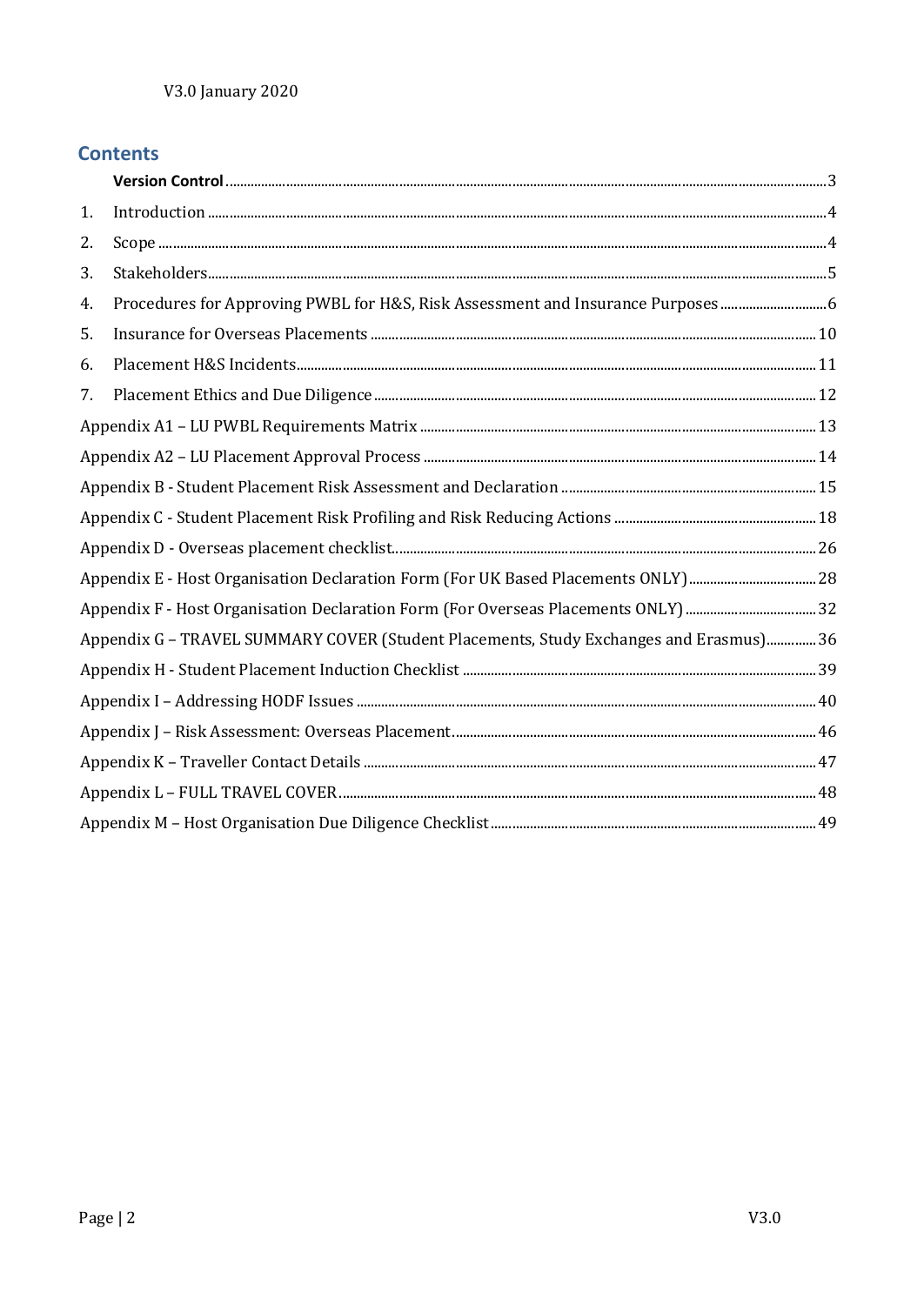#### <span id="page-2-0"></span>**Version Control**

| <b>Version</b> | <b>Date</b><br><b>Published</b> | <b>Author</b>           | <b>Change Log</b>                                                                                                                                                                                                                                                                                                                                                                                                                                                                                                                                                                                                                                                                                                                                                                                                                                                                    |
|----------------|---------------------------------|-------------------------|--------------------------------------------------------------------------------------------------------------------------------------------------------------------------------------------------------------------------------------------------------------------------------------------------------------------------------------------------------------------------------------------------------------------------------------------------------------------------------------------------------------------------------------------------------------------------------------------------------------------------------------------------------------------------------------------------------------------------------------------------------------------------------------------------------------------------------------------------------------------------------------|
| 1.0            | <b>June 2016</b>                | A. Dunbobbin            | N/A                                                                                                                                                                                                                                                                                                                                                                                                                                                                                                                                                                                                                                                                                                                                                                                                                                                                                  |
| 2.0            | Nov 2018                        | C.Cole/H.Patel/H.Weaver | Further H&S briefing details<br>$\bullet$<br>Guidance for unapproved placements<br>Updated process diagram<br>$\bullet$<br>Placement Charter referenced,<br><b>Ethics Policy Framework, Student</b><br>٠<br><b>Fatality Guidelines, Emergency</b><br>Protocol, Placement Year in<br><b>Enterprise and Placement</b><br>Agreements Toolkit referenced<br>Lone working RA item moved<br>NHS research passports<br>Overseas checklist updates, overseas risk<br>assessment introduced<br>Student EHIC changes<br>٠<br>UMAL web resource referenced,<br>Referenced resources for staff and<br>students regarding workplace adjustments<br>HODF wording, including induction timeline<br>$\bullet$<br>increase to 14 days<br>HODF added visa sponsorship compliance<br>point, addressing HODF issues staff<br>guidance<br>Injuries and fatalities reporting and<br>investigation guidance |
| 3.0            | Jan 2020                        | C.Cole/H.Patel/H.Weaver | Title of policy changed<br>$\bullet$<br>References<br>H&S<br>to<br>best<br>practice<br>frameworks and updated QAA Quality Code<br>for Education<br>Scope amended to include different types of<br><b>PWBL</b><br>include<br>Adjustment to procedures to<br>enhanced HODF including risk assessment<br>and job description elements<br>Student briefings to include information<br>regarding accident reporting<br>Unapproved Placements for Professional<br>Sporting and Tier 4 Reasons section added<br>Risk Assessment: Overseas Placement<br>amended<br>Minor updates for clarity                                                                                                                                                                                                                                                                                                 |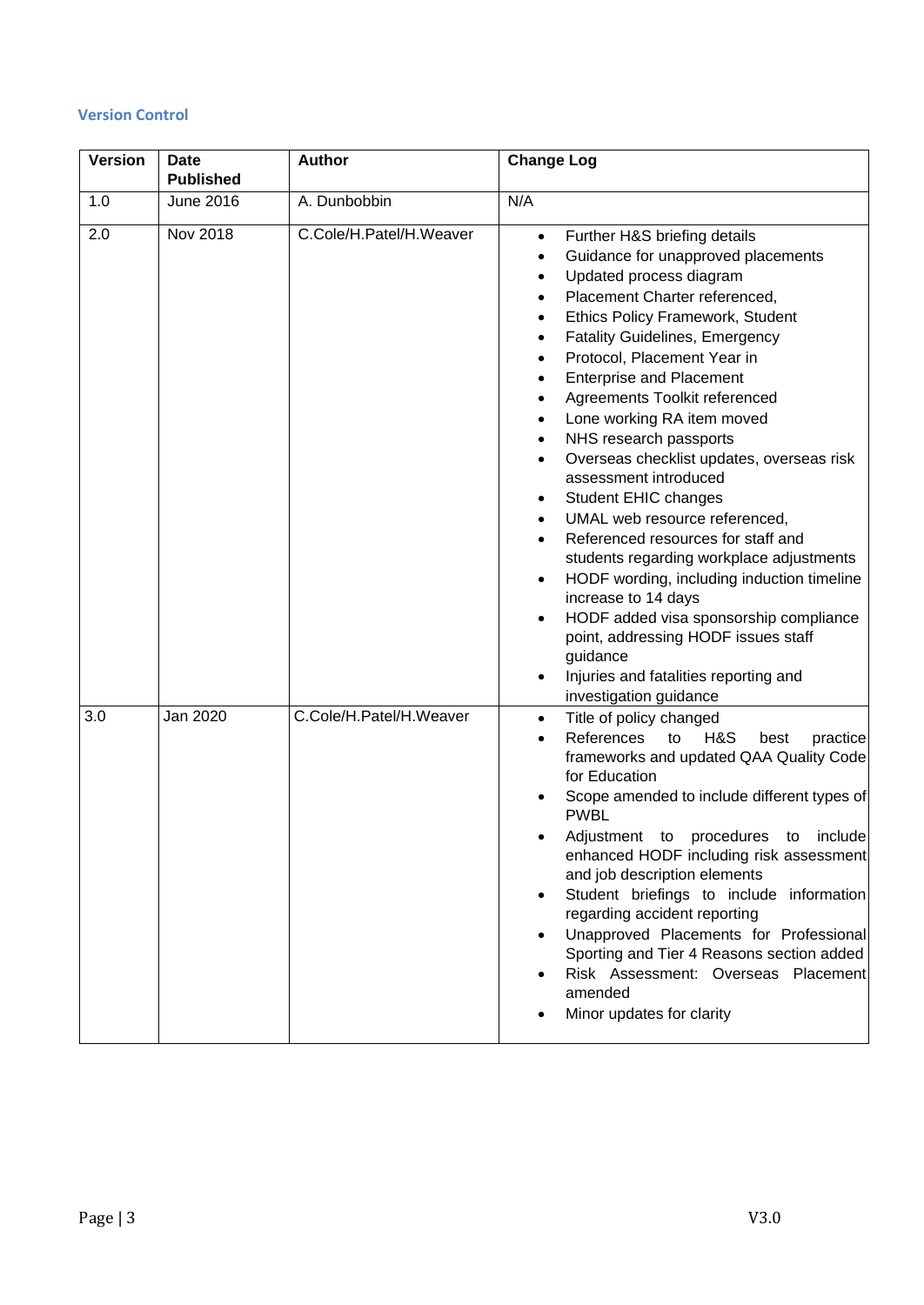## <span id="page-3-0"></span>**1. Introduction**

Placements and work based learning (PWBL) opportunities are highly valued by students and placement providers for the benefits they offer. In adopting this policy, Loughborough University (LU) recognises that it plays a pivotal role in ensuring that students and placement providers achieve a successful outcome from their shared experience.

It is the policy of LU that all appropriate placements and WBL are planned, organised and managed to ensure that:

- a) The student and members of staff involved in the placement are not subjected to unacceptable risks to their health and safety.
- b) The student and members of staff involved in the placement do not create unacceptable risks for the placement provider or others.

Consideration of health and safety (H&S) issues is integral to the process of assuring the suitability of a placement or WBL opportunity under th[e](http://www.lboro.ac.uk/admin/ar/policy/aqp/appendix/11/index.htm) [University's Student Placement Charter.](http://www.lboro.ac.uk/admin/ar/policy/aqp/appendix/11/index.htm) 

This Student Placement Charter is incorporated in the Academic Quality Procedures Handbook published by Academic Registry on the authority of Learning and Teaching Committee and Senate. PWBL arranged without undergoing the due process will not be approved by LU.

This policy has been developed following the best practice frameworks of [ASET](https://www.asetonline.org/) [\(Good Practice](http://www.asetonline.org/wp-content/uploads/2016/09/ASET-Health-Safety-for-Student-Placements-2016.pdf)  [Guide for H&S for Student Placements\)](http://www.asetonline.org/wp-content/uploads/2016/09/ASET-Health-Safety-for-Student-Placements-2016.pdf) and [University Safety and Health Association](https://www.usha.org.uk/) [\(Guidance on](https://www.usha.org.uk/images/stories/files/guidance-documents/MASTER_Health-and-Safety-of-Placements-Guide.pdf)  [Health and Safety of Placements\)](https://www.usha.org.uk/images/stories/files/guidance-documents/MASTER_Health-and-Safety-of-Placements-Guide.pdf) along with ensuring that the University meets, where appropriate, [QAA expectations and core practices.](https://www.qaa.ac.uk/quality-code/advice-and-guidance)

N.B. the term Placement and PWBL are used interchangeably.

## <span id="page-3-1"></span>**2. Scope**

This policy applies to all placements and other forms of WBL opportunities which have an association with the University including activity that is not part of a module and/or are not assessed or accredited by LU. More information about the different types of activity is covered in Appendix A1. It is recognised that there are several areas of guidance which are beyond the scope of H&S and are included for completeness as they relate to the management and approval of placements.

For undergraduate placements his policy should be should be read in conjunction with the [University's Student](http://www.lboro.ac.uk/admin/ar/policy/aqp/appendix/11/index.htm) [Placement Charter](http://www.lboro.ac.uk/admin/ar/policy/aqp/appendix/11/index.htm) where there is an academic association with The Universit[y.](http://www.lboro.ac.uk/admin/ar/policy/aqp/appendix/11/index.htm) The Charter defines what a placement is, and the responsibilities of the main stakeholders in the placements process.

The policy sets out the due diligence procedures for risk assessing PWBL and checking that the placement provider has suitable H&S arrangements in place.

Please note that the Undergraduate Part I Placement Year in Enterprise (PYE) scheme follows this H&S process with some minor adjustments to allow for students running their own business during their placement year. For further information please see details [here](file://///ws3.lboro.ac.uk/Placements-Work-Based-Learning/Policies%20&%20Resources/Placement%20Year%20in%20Enterprise%20Jan%20LTC%20Final.docx) (Internal Link: [\\ws3.lboro.ac.uk\Placements-Work-BasedLearning\Policies & Resources\Placement Year in](file://///ws3.lboro.ac.uk/Placements-Work-Based-Learning/Policies%20&%20Resources/Placement%20Year%20in%20Enterprise%20Jan%20LTC%20Final.docx)  [Enterprise Jan LTC Final.docx\)](file://///ws3.lboro.ac.uk/Placements-Work-Based-Learning/Policies%20&%20Resources/Placement%20Year%20in%20Enterprise%20Jan%20LTC%20Final.docx) or contact Amanda Berry (Enterprise Education Lead) or Chris Cole (Placements Governance Manager).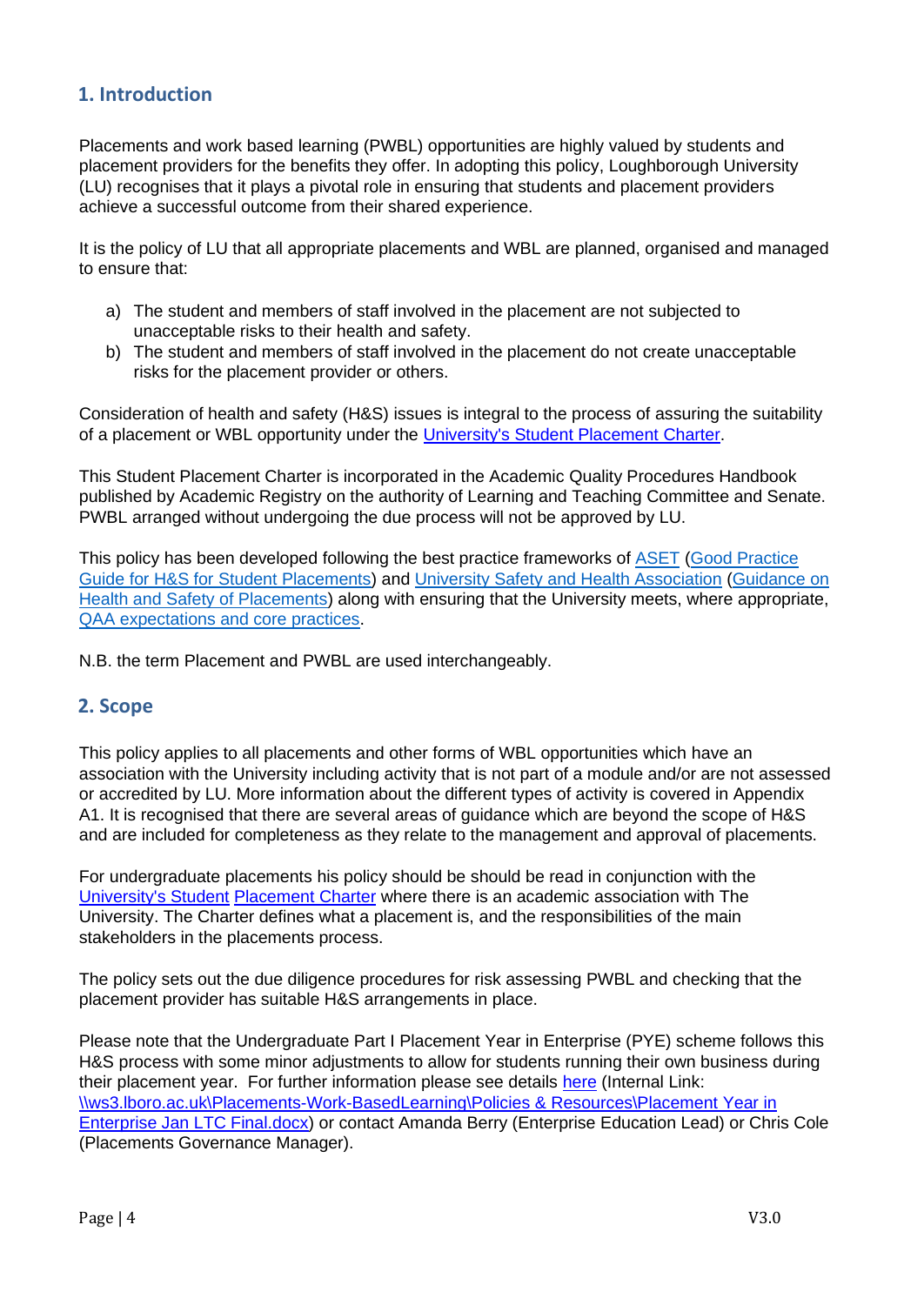## <span id="page-4-0"></span>**3. Stakeholders**

The main stakeholders in the placements process are:

- Loughborough University
- Loughborough Students' Union
- LU Schools (and Student Services where School PWBL activity is supported centrally)
- Placement students
- Placement providers/placement host organisations

The roles and responsibilities of each are covered in the [University's Student Placement Charter.](http://www.lboro.ac.uk/admin/ar/policy/aqp/appendix/11/index.htm) 

The following are also involved in the H&S of placements:

#### **University Health and Safety Service (UHSS)**

The role of the UHSS is to:

- Audit compliance with this policy.
- Carry out training for placement staff.
- Report accidents or near miss incidents to the health, safety and environment committee and ensure that the placement provider has reported notifiable accidents to the health and safety executive.
- Investigate accidents.
- Liaise with University Insurance Support regarding civil claims arising from incidents or accidents.
- Provide advice and support to those who use and apply this policy.

Contact: University Health & Safety Team (hse @lboro.ac.uk)

#### **Insurance Support**

There are four aspects to insurance:

- Public Liability  $-$  i.e. damage caused by students at the placement provider, and:
- Personal Insurance i.e. covering the H&S of student on placement.
- Travel including repatriation.
- Professional Liability i.e. bodily injury or damage to third party property.

Insurance support can provide information and advice, (including claims enquiries) to students, placement staff and host organisations on both aspects of insurance prior to, during and post placement.

Contact: insurance.support@lboro.ac.uk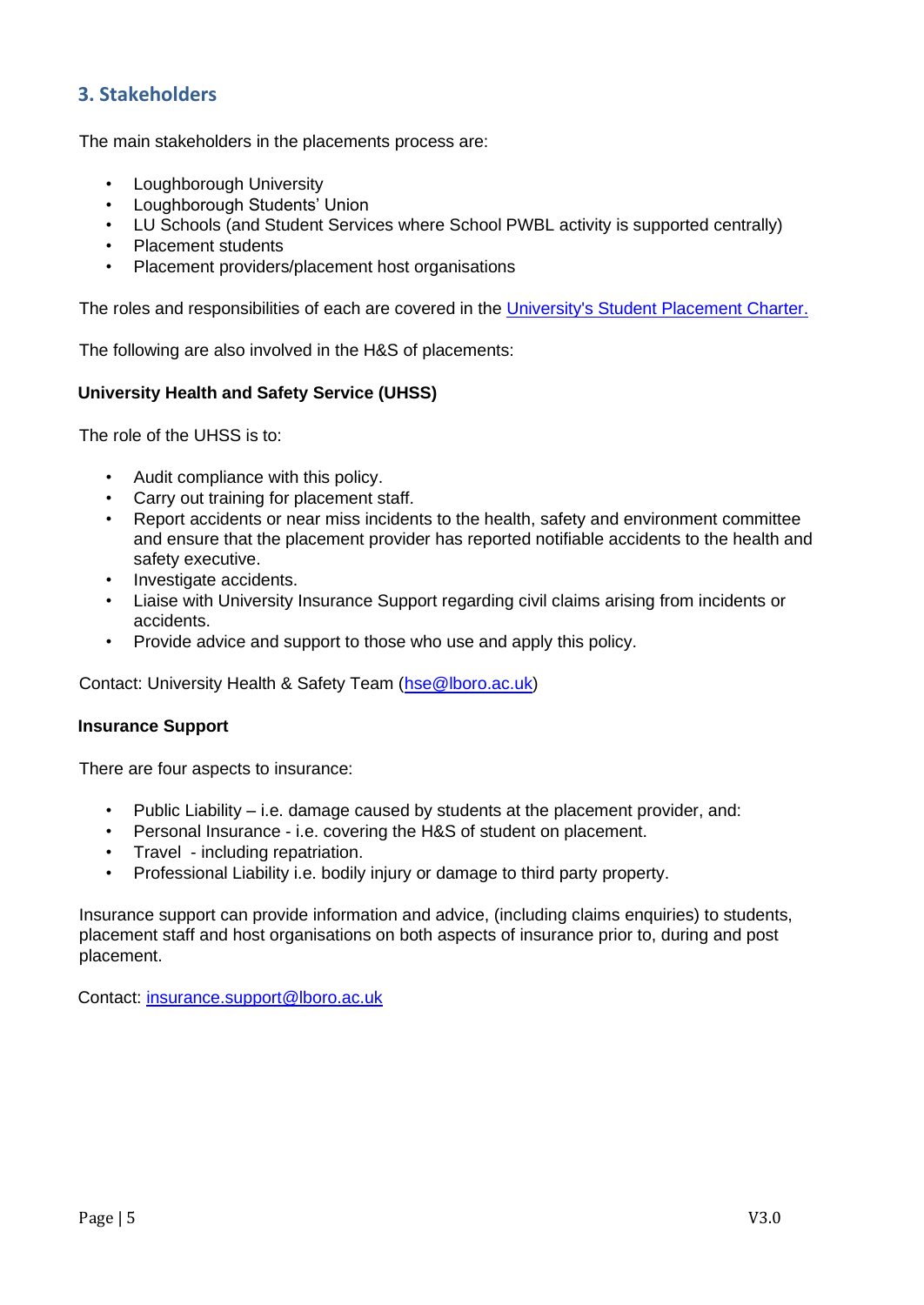## <span id="page-5-0"></span>**4. Procedures for Approving PWBL for H&S, Risk Assessment and Insurance**

## **Purposes**

Requirements for different types of PWBL activity are detailed in Appendix A1 and the core approval requirements for academic-related placements are detailed below. Please note that any reference to University Regulation XI is only relevant for academic-related Undergraduate PWBL.

#### **a) Pre-placement**

The flow chart in Appendix A2 summarises the procedures for risk assessing the placement and checking the placement provider has suitable H&S arrangements in place. This is so that LU is able to:

- Demonstrate and evidence our duty of care towards our students, and;
- *Ensure the student is insured by LU's Public Liability Insurance* throughout their placement. Students on overseas placements may have to purchase additional insurance (see Section 5).

The following activities must take place in order for the placement to be approved by LU *for H&S, risk assessment and insurance purposes*.

(i) The student must complete and return a risk assessment (Appendix B) for each placement undertaken during the placement year or WBL module. This can be done via Co-Tutor [\(https://co-tutor.lboro.ac.uk/signon/](https://co-tutor.lboro.ac.uk/signon/)[\)](https://myplacement.lboro.ac.uk/signon/) or using the document in Appendix B.

Any significant hazards and risks associated with the placement must be identified wherever possible by the student, placement provider and the School, and any actions to mitigate identified risks must be followed by the student and/or the placement provider. Appendix C includes guidance and examples of how identified risks can be mitigated.

If the student does not complete and return the risk assessment, or identified risks cannot be mitigated, the placement cannot be approved.

The student must participate in any placement preparation activities defined by the student's School, such as attending H&S briefings and/or completing a H&S questionnaire. The content of this should sufficiently prepare a student for the environment they will be placed in and detail duties, including;

- Their health and safety responsibilities
- The health and safety responsibilities of the Placement Organisation
- Assessing and managing risks for activities they will undertake
- Monitoring and providing feedback to the School

• Informing The School immediately if they have any concerns regarding their health and safety at the placement

• Informing The School immediately if they are involved in an accident whilst on placement.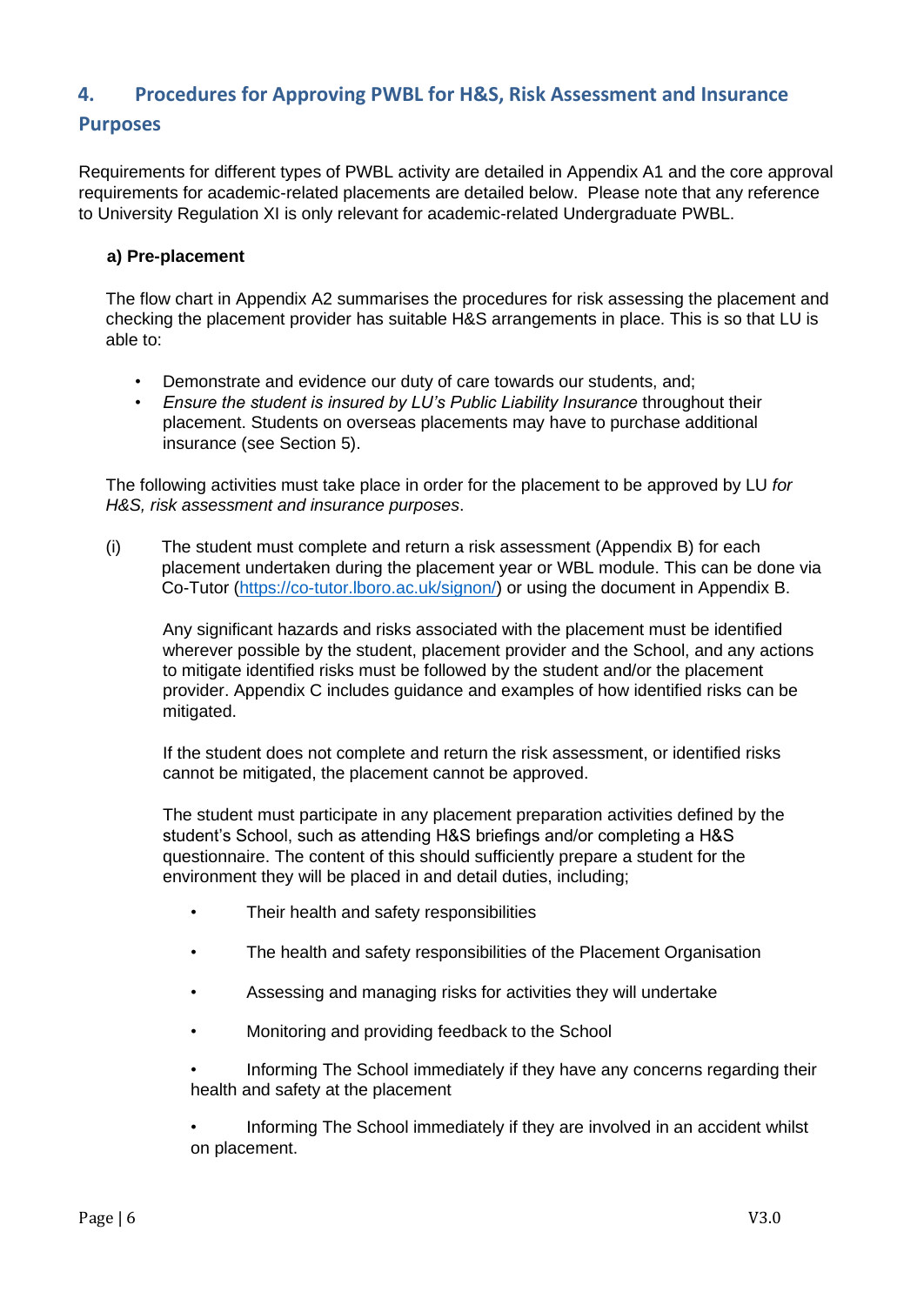Please note that a generic video H&S briefing along with a H&S questionnaire are available from the Placements Governance Manager, which can be hosted on Learn.

It is the responsibility of Schools to ensure that all students going on placement are effectively prepared and that as per ASET best practice briefings/information provided are country specific, pre-placement and focussed on 'risk factors'.

If the student (despite the School's best efforts to engage them in the process) does not participate in pre-placement preparation activities, the placement cannot be approved.

In addition, if the circumstances of the placement changes at any stage during the placement process, the student must review their risk assessment (please see [University's](http://www.lboro.ac.uk/admin/ar/policy/aqp/appendix/11/index.htm) [Student Placement Charter\).](http://www.lboro.ac.uk/admin/ar/policy/aqp/appendix/11/index.htm) This includes but is not limited to students changing their placement location during their period of work-based learning. This information is provided to students through the Co-Tutor system.

Additionally for overseas placements a further risk assessment is required (Appendix J) to be completed by Placement staff where the risk rating for the Country/region the student is visiting is moderate or above as defined by [Drumm Cussac](https://www.drum-cussac.net/login) (staff and students can register with their LU email address). Students must also register for travel security alerts through Drumm Cussac, this will ensure students receive the most up to date alerts and guidance in relation to their placement location.

(ii) The placement provider must satisfactorily complete and return a Host Organisation Declaration Form (HODF) to the School. (Appendix E or F). School staff must ensure that placement hosts are provided with appropriate contact details should any issues or further communication be required. For emergency situations involving a student out-side of office hours the 24 hour [LU Security Team](http://www.lboro.ac.uk/services/security/) should be contacted.

The HODF confirms that the placement provider has suitable arrangements for H&S in place, and appropriate insurance to cover the placement student and any LU visiting staff. The form also includes a risk assessment to identify any significant hazards and risks associated with the placement as these must be identified wherever possible and any actions to mitigate these must be followed by the student and/or the placement provider. Appendix C includes some guidance and examples of how identified risks can be mitigated. Additionally, the form also requests a job description from the organisation, which must be suitably detailed to enable a judgement to made that the student will be able to meet the module specification learning outcomes as appropriate.

If the placement provider requires further support on hosting an LU placement student, Schools should offer information, guidance and advice to the placement provider, referring to the Employer Engagement Team in the Careers Network (CN), if necessary.

If:

- There is more than one student going to the same placement provider in the same academic year, and;
- The roles and circumstances of the students' placements are the same or very similar.

Only one HODF per placement provider (rather than student placement) needs to be completed.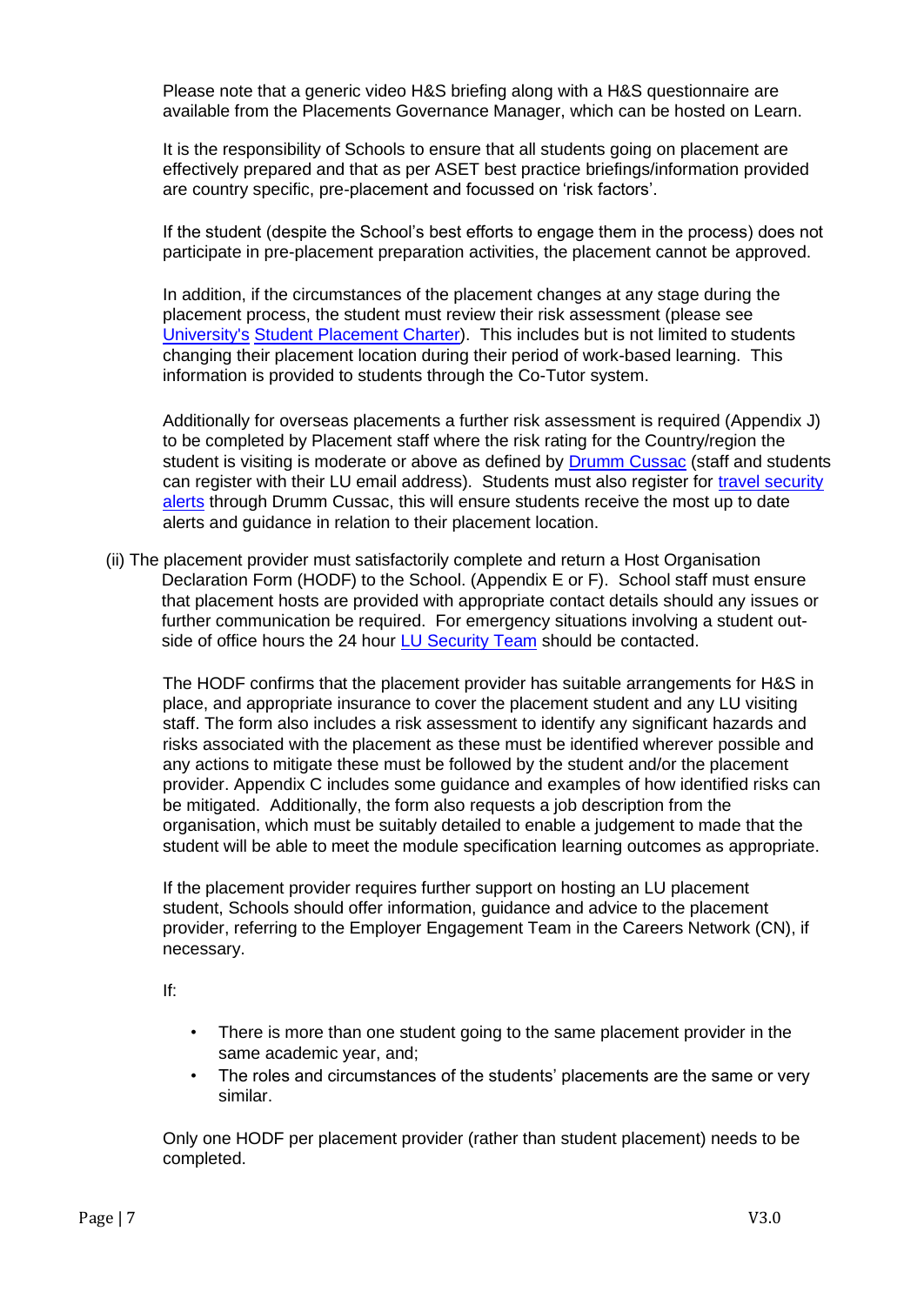Placement providers can submit HODFs in the following ways:

- Paper format (post)
- Electronically:
	- $\circ$  Completed and signed (in handwriting) by the placement provider, scanned, and e-mailed to LU, or;
	- o Completed electronically and e-mailed from an individual (not generic) email account registered at the placement provider
- Online form designed and approved by LU

Subject to confirmation from the Insurance Support Team, if the placement provider does not satisfactorily complete and return the HODF, the placement cannot be approved.

In this situation the school should contact the host to establish what the reasons for being unable to complete the document are and specifically which HODF points are an issue. Please see Appendix I for guidance about how to deal with issues related to specific HODF points.

If the host organisation produces their own document such as a Convention de Stage (or other tri-partite agreement) or a Non-Disclosure Agreement (NDA) then please refer to the Student Placement Agreement Toolkit (internal link: [https://internal.lboro.ac.uk/info/enterprise/staff/contracts/placement/\).](https://internal.lboro.ac.uk/info/enterprise/staff/contracts/placement/)

Please note that some placements which involve research typically with the NHS may require a Research Passport. These documents can be completed by Academic Registry in order to facilitate the placement. More details are available [here.](http://www.lboro.ac.uk/committees/ethics-approvals-human-participants/additionalinformation/nhsresearch/nhsresearchpassports/)

#### **b) Once the placement has started**

All students undertaking a placement must complete an induction checklist (Example – Appendix H), and return this to their School, within 21 days of the placement start date. Schools are expected to note students either not returning or not satisfactorily completing the induction form within 21 days. In order to identify and mitigate any risks, attempts should be made to:

• Contact the student and/or the student's supervisor at the placement provider

• Arrange the first site visit ASAP

LU approval for student placements and/or WBL opportunities can be withdrawn either before or during a placement, if the H&S Policy for Student Placements and/or the University's Student Placement Charter are not followed.

## **c) Approved Placements**

Where a placement has been approved, a traffic-lit risk rating (green = low, amber = medium, red = high) for each of the five health and safety factors must be recorded appropriately (e.g. on Co-Tutor), including an overall risk rating for the placement.

For work-related hazards identified on the HODF the traffic-lit rating should broadly be; red where a student is working directly with hazards or amber where they will be working in proximity to hazards. Dependent on the activity being undertaken The School may wish to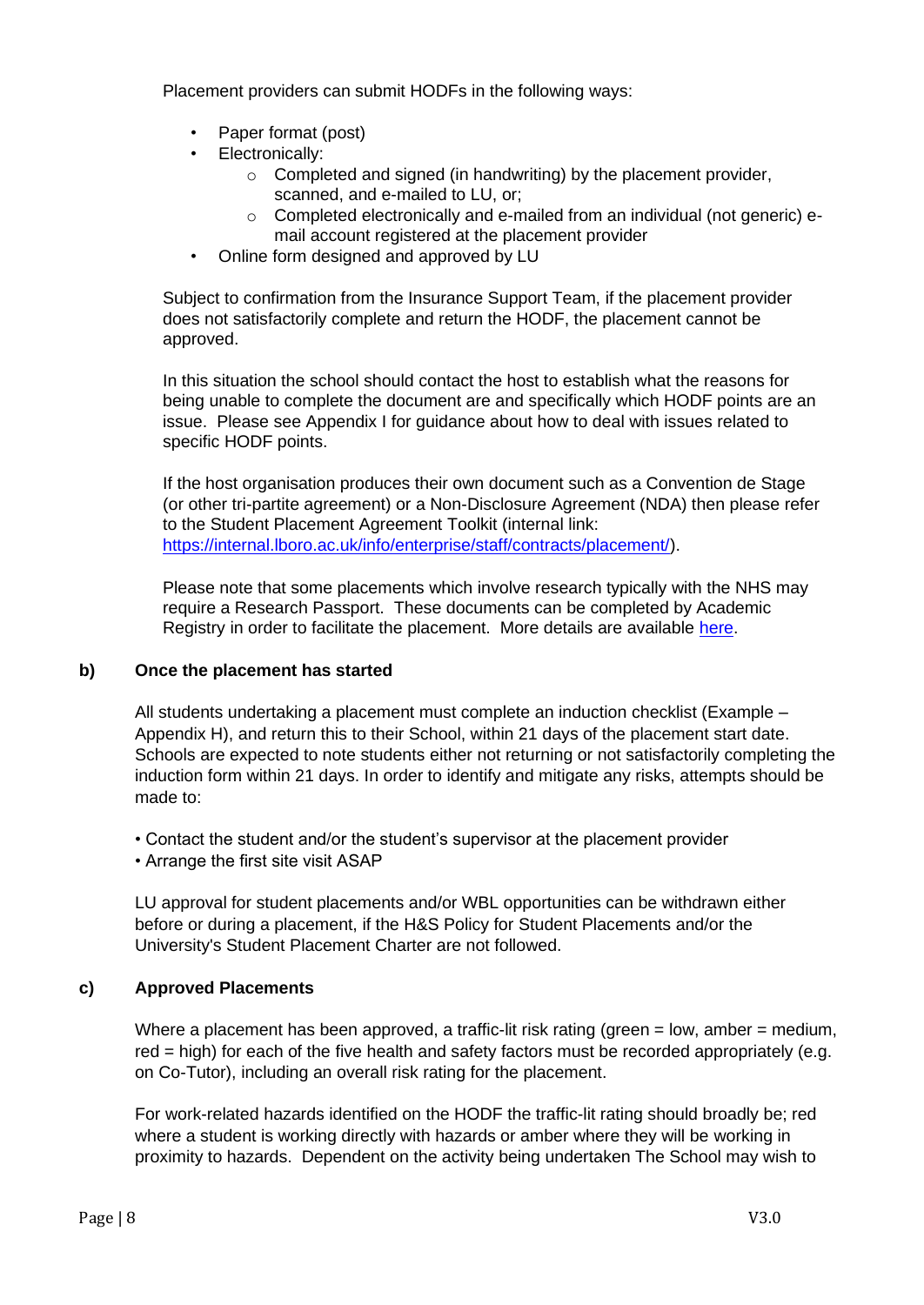seek confirmation from the placement provider that the student will not be expected to participate in high risk activities and will be appropriately supervised in medium risk activities.

Additionally, where a student is working directly with hazards the School must consider:

- Seeking confirmation from placement provider about expectations of student's prior competency in high risk activities, and ensure student meets these (covered by the HODF but The School may wish to follow up on this).
- Seeking written confirmation that appropriate training & supervision will be provided by the placement provider throughout the placement (covered by HODF but for overseas providers if The School has specific concerns, they may wish to seek further confirmation/clarification in writing).
- A pre-placement H&S site visit.

#### **d) Unapproved Placements for H&S Reasons**

Where a placement has not been approved due to any of the following reasons;

- Non-completion of HODF by the host organisation,
- Student non-attendance/engagement with H&S briefing/activites/documents,
- Non-completion or unsatisfactory risk assessment,

The student may not be insured by the University until the placement is approved. If the placement has already started the implication is that any financial risk is now the University's rather than the insurer's. In this situation the student and host must be informed that the placement is unapproved, insurance cover via the University will not be in place and that until the placement is approved it has no association with Loughborough University. At this point the host and/or student should be provided with a reasonable deadline (up to 21 days) to engage with the process of completing and returning required documents.

Where a placement cannot be approved a School decision will be required as to whether the student can undertake a Leave of Absence or can continue on an academic programme. Further information is available in the 'Guidelines for student status arrangements for UG placement students' (internal link: [\\ws3.lboro.ac.uk\Placements-Work-Based-](file://///ws3.lboro.ac.uk/Placements-Work-Based-Learning/Policies%20&%20Resources/Guidelines%20for%20student%20status%20arrangements%20for%20UG%20placement%20students%20v4.3.docx)[Learning\Policies & Resources\Guidelines for student status arrangements for UG placement](file://///ws3.lboro.ac.uk/Placements-Work-Based-Learning/Policies%20&%20Resources/Guidelines%20for%20student%20status%20arrangements%20for%20UG%20placement%20students%20v4.3.docx) [students v4.3.docx\).](file://///ws3.lboro.ac.uk/Placements-Work-Based-Learning/Policies%20&%20Resources/Guidelines%20for%20student%20status%20arrangements%20for%20UG%20placement%20students%20v4.3.docx)

## **e) Unapproved Placements for Professional Sporting and Tier 4 Reasons**

Where a student is studying on a Tier 4 visa there may be circumstances in which a placement cannot be approved as it does not meet Government requirements, which currently state that "Students cannot be employed as a professional sportsperson (including a sports coach)."

Further information about the full requirements are detailed at the link below;

[https://assets.publishing.service.gov.uk/government/uploads/system/uploads/attachment\\_dat](https://assets.publishing.service.gov.uk/government/uploads/system/uploads/attachment_data/file/843578/Tier_4_Sponsor_Guidance_-_Doc_2_-_Sponsorship_Duties_2019-10_FINAL.pdf) [a/file/843578/Tier\\_4\\_Sponsor\\_Guidance\\_-\\_Doc\\_2\\_-\\_Sponsorship\\_Duties\\_2019-](https://assets.publishing.service.gov.uk/government/uploads/system/uploads/attachment_data/file/843578/Tier_4_Sponsor_Guidance_-_Doc_2_-_Sponsorship_Duties_2019-10_FINAL.pdf) [10\\_FINAL.pdf](https://assets.publishing.service.gov.uk/government/uploads/system/uploads/attachment_data/file/843578/Tier_4_Sponsor_Guidance_-_Doc_2_-_Sponsorship_Duties_2019-10_FINAL.pdf)

For further support with ensuring that The University is meeting its Tier 4 visa sponsorship responsibilities, please contact the Placements Governance Manager or Academic Registry.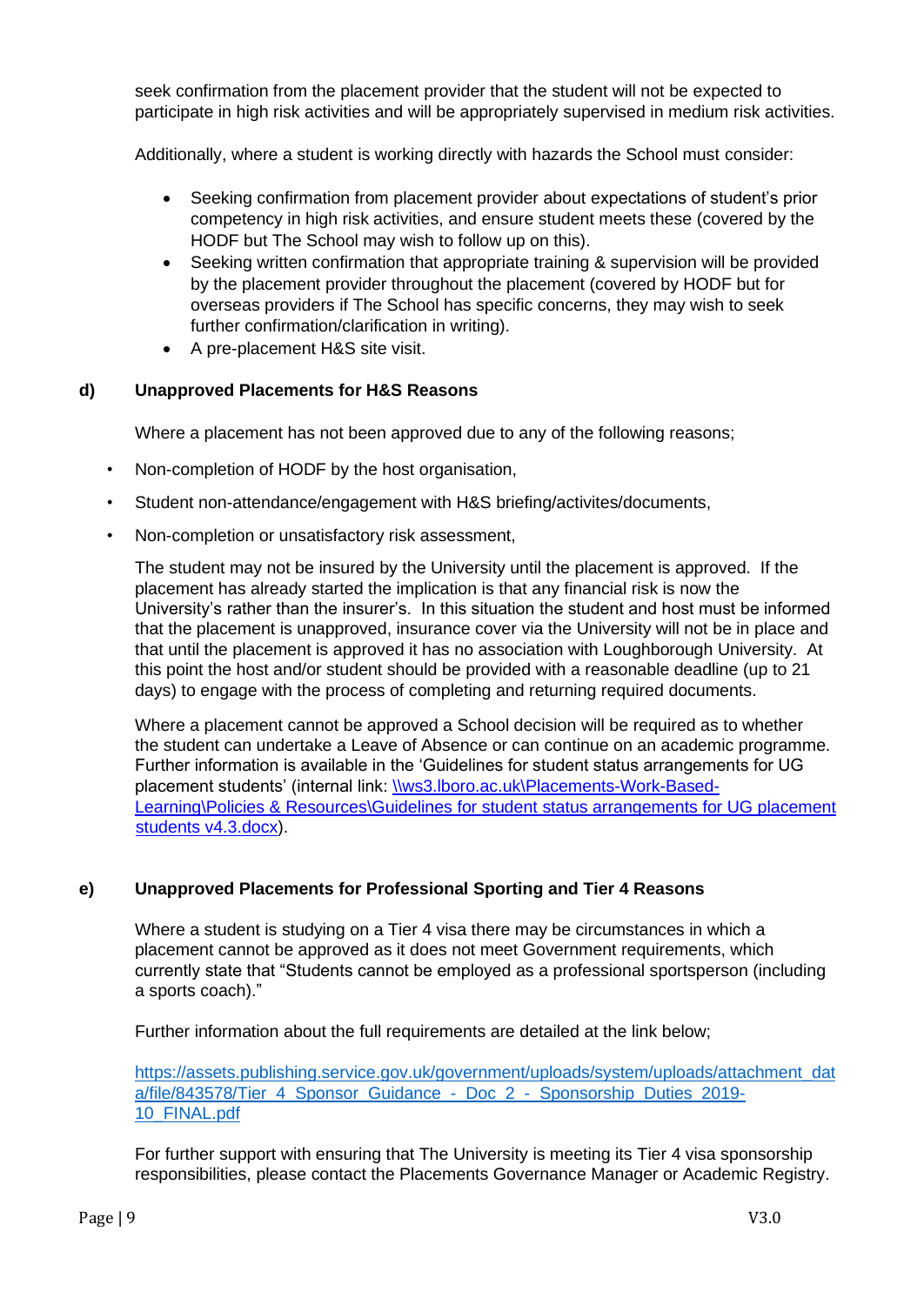## <span id="page-9-0"></span>**5. Insurance for Overseas Placements**

LU has appropriate insurance (e.g. public and personal) cover in place for all approved LU overseas placements, Erasmus+ and international exchange programmes, undertaken during an official placement year.

The **maximum period of cover is one year,** in-line with the placement period. Note: placement students on year-long placements who wish to extend their placement period (e.g. remain on placement over the summer) will therefore have to purchase their own insurance to cover the extended period.

#### **a) Employer Liability / Public Liability**

The placement provider should provide insurance cover for the public liability of the student (covering damages caused by the student) and personal accident (covering injuries caused to the student) at the student's placement workplace. In the UK, host placement providers can be expected to hold both Employers' Liability and Public Liability insurances (with some exceptions). However, for overseas placements, each region/country has its own legislation and regulations governing insurance and indemnity.

The LU Public Liability policy may cover, based on the individual merits, for a loss by a third party caused by any agent of the University (including students) acting on behalf of the University.

In the event of a claim from the student, the placement provider and/or the third party, LU is only liable in respect of something that is at the fault of this institution.

Failure to obtain satisfactory confirmation regarding insurance from the placement provider must be referred to Insurance Support (see section 3).

#### **b) Medical**

- (i) Only emergency medical treatment is covered by Loughborough University Travel **Insurance**
- (ii) Students with pre-existing medical conditions **must not** travel against medical advice and **no** cover will be provided for the routine treatment of existing conditions including prescriptions etc. Students should advise a GP of their trips including the destination, duration and activity.
- (iii) Students should consider purchasing their own insurance if they have pre-existing conditions.
- (iv) Students **must** be advised to take a Student European Health Insurance Card (student EHIC) when travelling to a European Economic Area country (EEA) or Switzerland conditions.
- (v) The medical policy only covers activities relating to the students' programme of studies, and those commensurate with residence in the country as part of their programme. High risk activities (defined by LU's insurance policy) such as water sports, winter sports, rock climbing, scuba diving, etc. are **not** covered.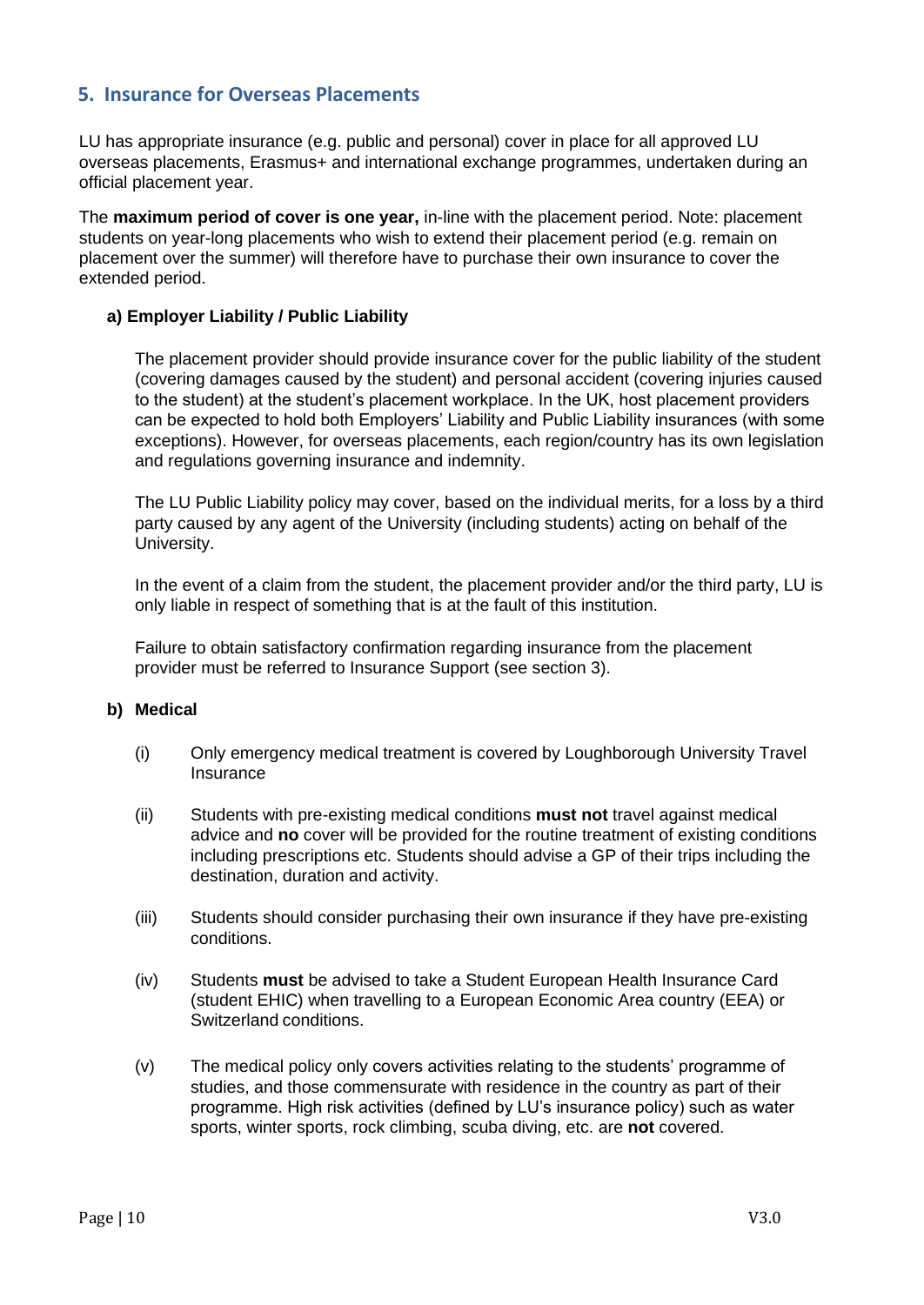## **c) Travel**

Cover is provided for inbound and outbound journeys only (i.e. at the start and end of the placement) to and from the host country, in line with approved placement activities. Students may wish to consider purchasing additional insurance cover for periods either side of the placement start and end date and to supplement limited travel insurance cover already provided by Loughborough University for your placement.

Travel must comply with the risk assessments undertaken in the procedures outlined in this document and students must not travel against advice from the UK Foreign & Commonwealth Office or Drumm Cussac, Loughborough University's travel security advisers.

#### **d) Personal liability**

Personal liability cover is provided subject to policy terms and conditions. E.g. If the student becomes legally liable to pay damage in respect of accidental bodily injury (which includes death, illness, and disease) to third parties, or accidental loss of / or damage to material property.

#### **e) Personal possessions**

All personal possessions are the responsibility of the student and **not** covered by LU insurance.

#### **f) Claims**

All claims are subject to an excess depending on the type of claim.

For further details on what LU's PL covers and does not cover for overseas placements, please see Appendix G - Travel Summary Cover for Placement, Erasmus+ and Exchange Students.

## <span id="page-10-0"></span>**6. Placement H&S Incidents**

Where a H&S related incident occurs on placement (e.g. accident or near miss) involving a student or LU staff member this should be immediately reported via Loughborough University's [incident](https://sheassure.net/lboro/Portal/LBU/Index) [reporting system](https://sheassure.net/lboro/Portal/LBU/Index) [\(https://sheassure.net/lboro/Portal/LBU/Index\).](https://sheassure.net/lboro/Portal/LBU/Index)

Dependent on the severity of the incident the School should consider whether additional support is required to manage the response to the incident from Professional Services, including but not limited to the H&S Team, Insurance Support and Careers Network (Placements Governance Manager).

Any placement-related serious injury or fatality should be immediately communicated to the Placements Governance Manager (see also the [Guidelines for Student Fatalities](http://www.lboro.ac.uk/media/wwwlboroacuk/external/content/policies/student_fatality_guidelines.pdf)  http://www.lboro.ac.uk/media/wwwlboroacuk/external/content/policies/student\_fatality\_guidelines.pd  $f$  for further investigation and communication as appropriate across the institute.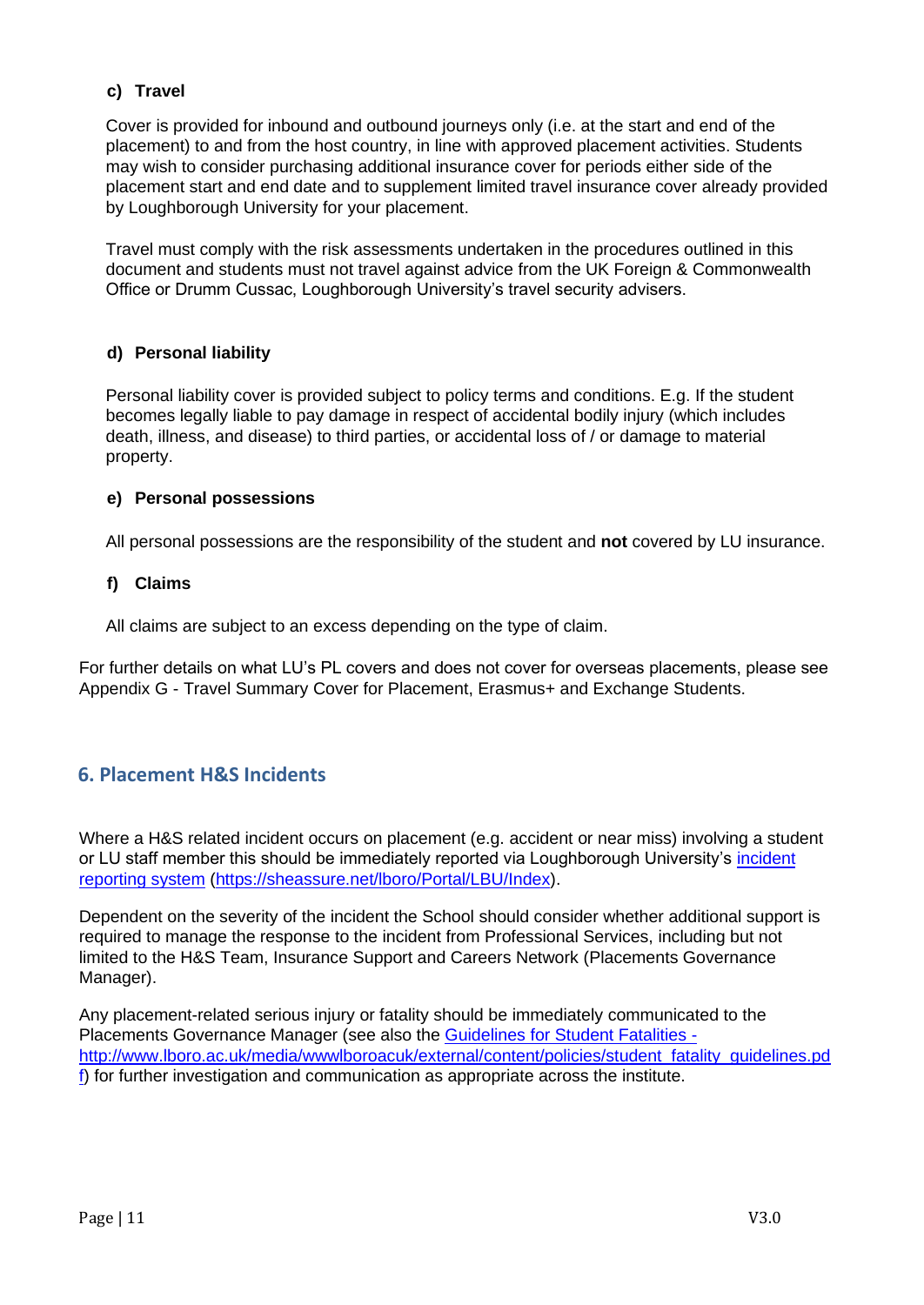## <span id="page-11-0"></span>**7. Placement Ethics and Due Diligence**

Where applicable staff should refer to the [LU Ethics Policy Framework](https://www.lboro.ac.uk/media/wwwlboroacuk/content/universitycommittees/ethicscommittee/Ethical%20Policy%20Framework%202019.pdf)

[https://www.lboro.ac.uk/media/wwwlboroacuk/content/universitycommittees/ethicscommittee/Ethical](https://www.lboro.ac.uk/media/wwwlboroacuk/content/universitycommittees/ethicscommittee/Ethical%20Policy%20Framework%202019.pdf) [%20Policy%20Framework%202019.pdf](https://www.lboro.ac.uk/media/wwwlboroacuk/content/universitycommittees/ethicscommittee/Ethical%20Policy%20Framework%202019.pdf) [\),](http://www.lboro.ac.uk/committees/senate/meetings/20jun18/SEN18-P52.pdf) this is likely to be where a placement or period of work experience may involve the following activity;

- That falls under the Human Tissue Act or involves human participants
- Involves animal testing

[\(](http://www.lboro.ac.uk/committees/senate/meetings/20jun18/SEN18-P52.pdf)

• Has military applications

Please note this list is not exhaustive.

Additionally, when Schools are considering approving placements involving overseas-based organisations or where LU does not have a prior relationship with the organisation then further due diligence may be appropriate to ensure that risk is managed appropriately. Please refer to the Host Organisation Due Diligence Checklist (Appendix M).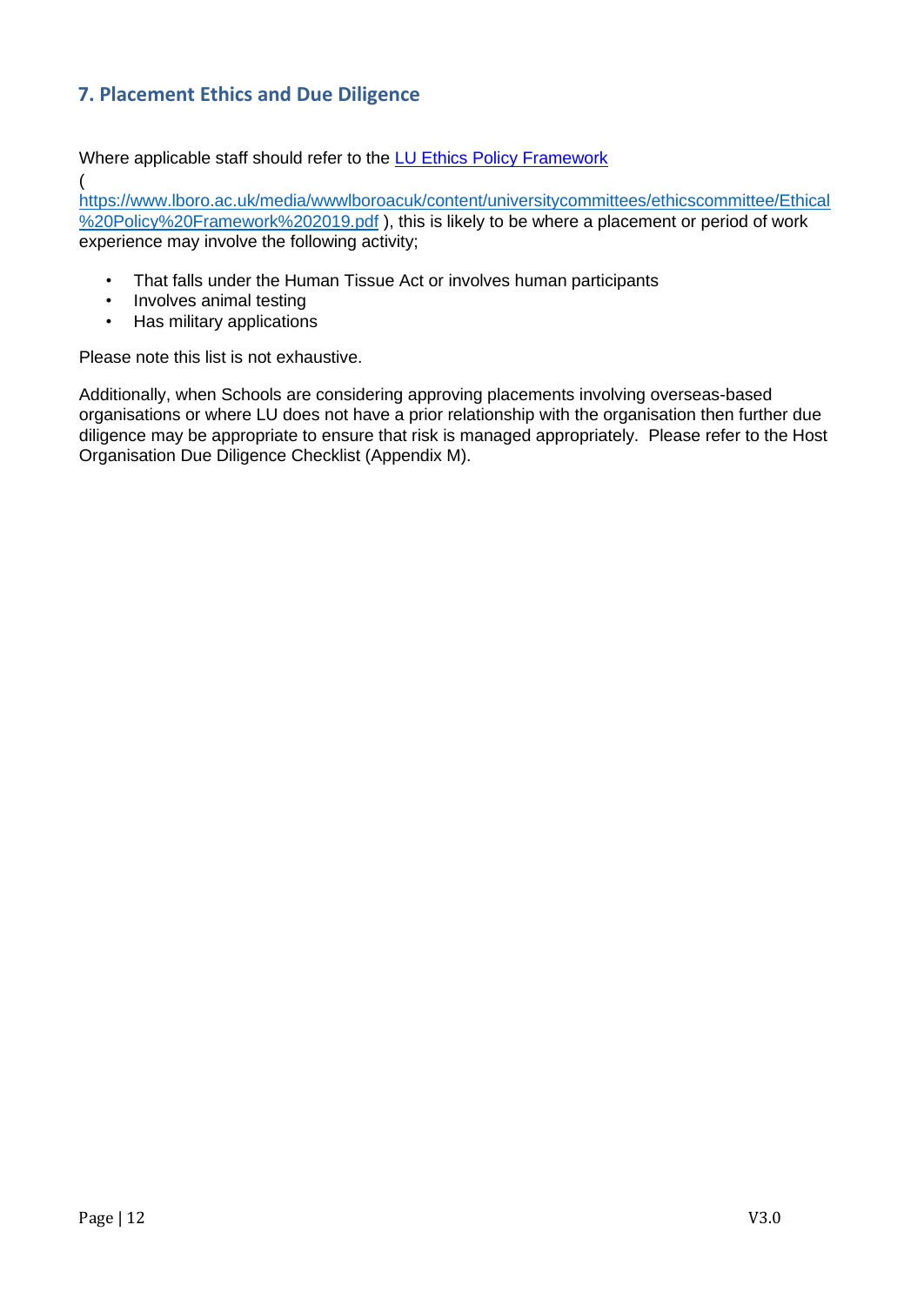# <span id="page-12-0"></span>**Appendix A1 – LU PWBL Requirements Matrix**

| <b>Activity</b>                                                           | <b>Example</b>                                       | Scale of<br>Institutional<br>Integration                       | QAA<br><b>Expectations</b><br>& Core<br><b>Practice</b><br>Compliance<br><b>Required?</b> | LU<br>H&S/Due<br><b>Diligence</b><br><b>Required?</b> | Formal<br><b>Agreement</b><br><b>Required?</b>                    | Primary<br><b>LU Policy</b><br>to Apply             | Other<br><b>Resources</b>                                          |
|---------------------------------------------------------------------------|------------------------------------------------------|----------------------------------------------------------------|-------------------------------------------------------------------------------------------|-------------------------------------------------------|-------------------------------------------------------------------|-----------------------------------------------------|--------------------------------------------------------------------|
| Extra-<br>Curricular<br>opportunity<br>brokered by<br>the student         | Vacation<br>internship                               | None (very<br>low where<br>formal<br>agreement<br>is required) | <b>No</b>                                                                                 | <b>No</b>                                             | $\overline{No}$ , but may<br>be for<br>EU/overseas<br>internships | None                                                | <b>Student</b><br>Placement<br><b>Agreements</b><br><b>Toolkit</b> |
| Extra-<br>Curricular<br>Opportunities<br>brokered by<br>the<br>University | Work<br>shadowing<br>or visit day                    | Low                                                            | <b>No</b>                                                                                 | Yes                                                   | No, unless a<br>financial<br>arrangement<br>is involved.          | Placements<br>& WBL<br><b>H&amp;S Policy</b>        | <b>Student</b><br>Placement<br><b>Agreements</b><br><b>Toolkit</b> |
| Brief in-<br>curricula<br>learning<br>experiences                         | Visit day                                            | Medium                                                         | Yes                                                                                       | Yes                                                   | No, unless a<br>financial<br>arrangement<br>is involved.          | Fieldwork<br><b>Policy</b>                          | <b>Student</b><br>Placement<br><b>Agreements</b><br><b>Toolkit</b> |
| Student<br>Projects                                                       | 'Live' briefs<br>or<br>collaborative<br>projects     | Medium                                                         | Yes                                                                                       | Yes                                                   | No, unless a<br>financial<br>arrangement<br>is involved.          | <b>Placements</b><br>& WBL<br><b>H&amp;S Policy</b> | <b>Student</b><br><b>Projects</b><br><b>Toolkit</b>                |
| Structured<br>short-term<br>placements                                    | Module<br>based and<br>accredited<br>P&WBL<br>period | Medium                                                         | Yes                                                                                       | Yes                                                   | Yes                                                               | <b>Placements</b><br>& WBL<br><b>H&amp;S Policy</b> | <b>Student</b><br>Placement<br><b>Agreements</b><br><b>Toolkit</b> |
| Employment<br>situations<br>(paid or<br>unpaid)                           | Part I<br>placements                                 | Medium                                                         | Yes                                                                                       | Yes                                                   | Yes                                                               | <b>Placements</b><br>& WBL<br><b>H&amp;S Policy</b> | <b>Student</b><br>Placement<br><b>Agreements</b><br><b>Toolkit</b> |
| Integrated<br>Placements                                                  | Practice<br>placements<br>e.g. PGCE                  | High                                                           | Yes                                                                                       | Yes                                                   | Yes                                                               | Local<br>Policy                                     |                                                                    |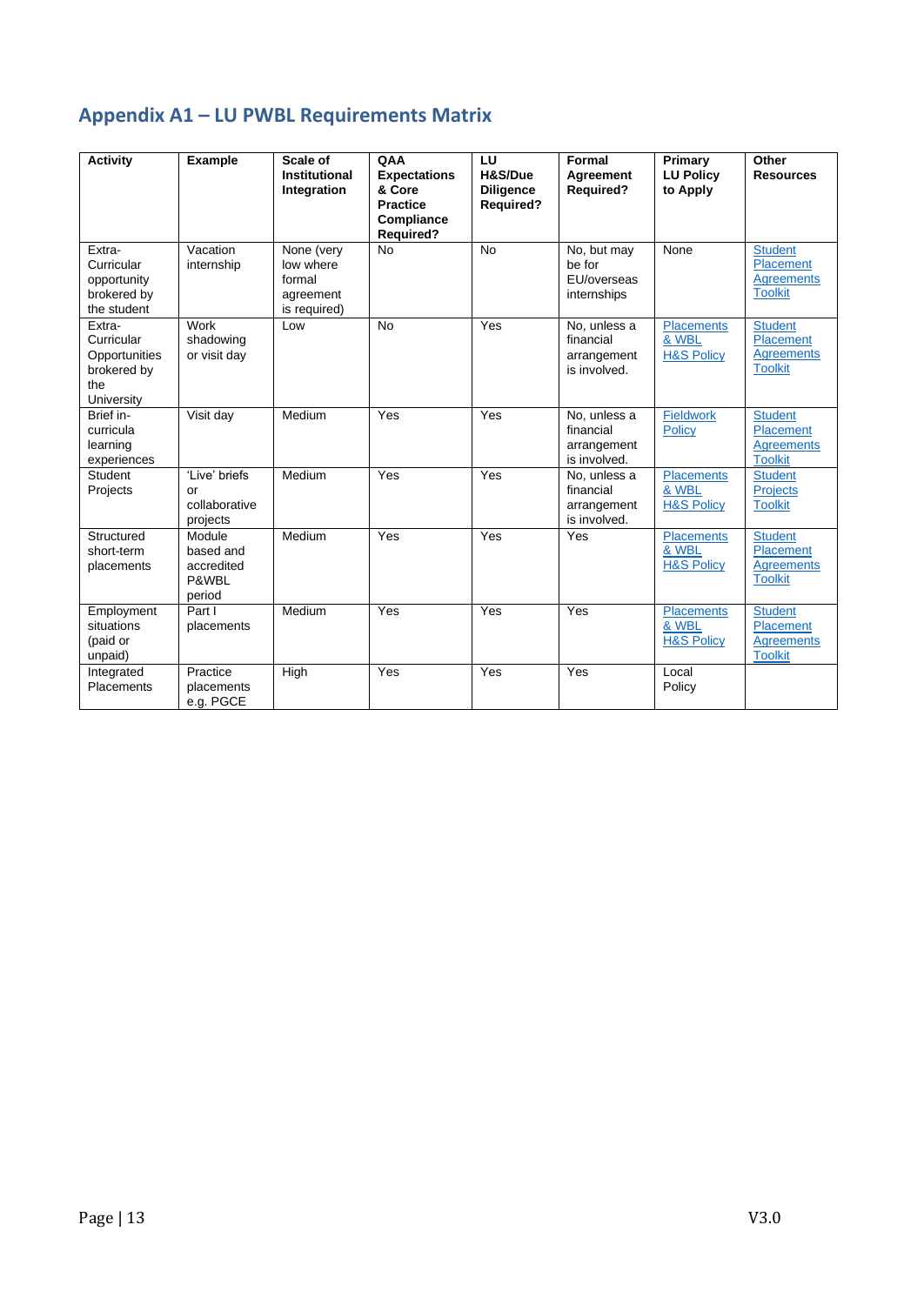

# <span id="page-13-0"></span>**Appendix A2 – LU Placement Approval Process**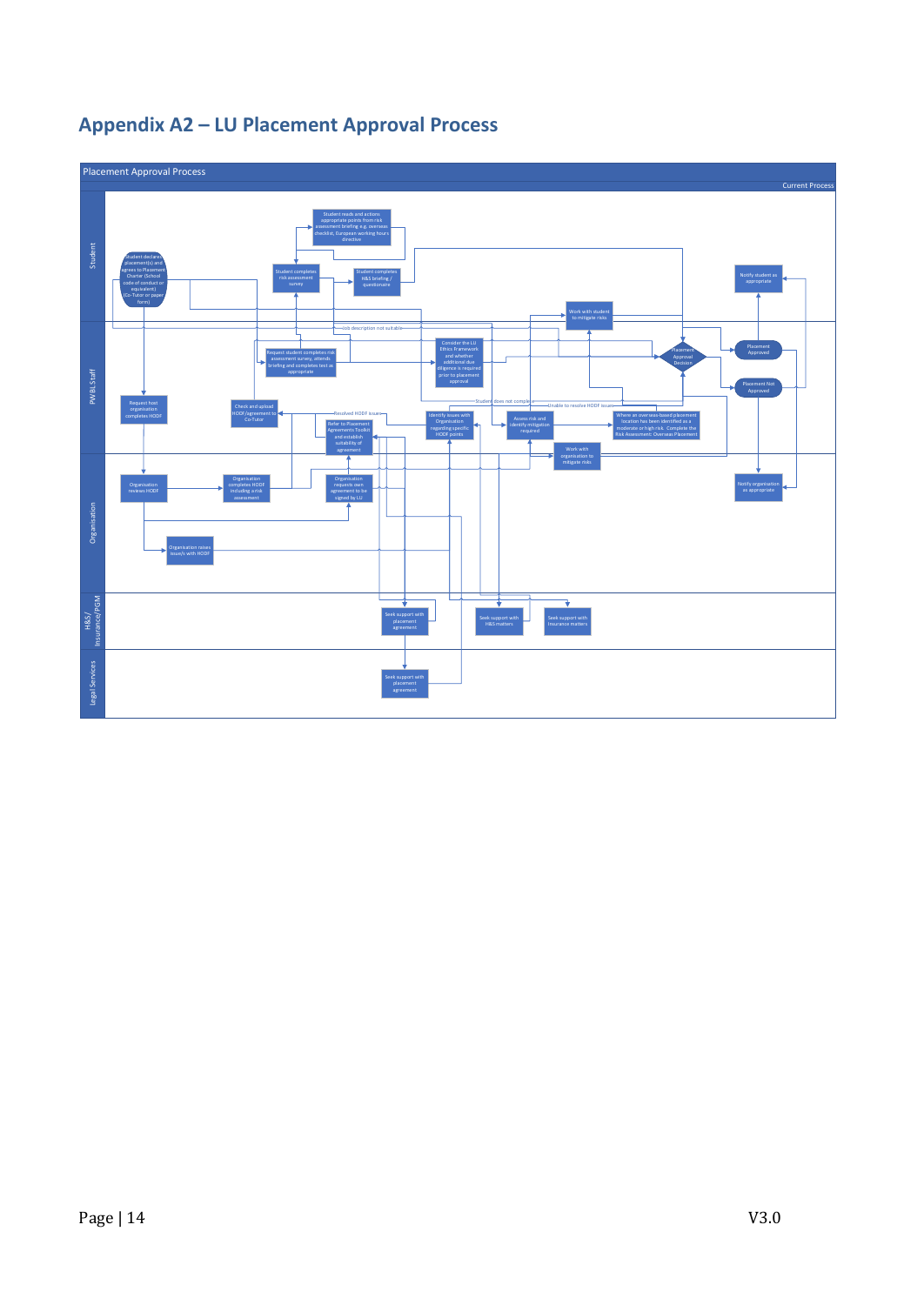## <span id="page-14-0"></span>**Appendix B - Student Placement Risk Assessment and Declaration**

- 1. Before you start your placement, please complete the following request for information on five environmental and individual factors related to your placement (to the best of your knowledge).
- 2. Please sign the declaration at the end of the document.

Note: All placements must undergo a risk assessment before they are approved by Loughborough University. Your placement will not be approved by the University, until this form has been signed by you. Further information relating to any work-place hazards will be gathered directly from your placement host.

| <b>Factor</b>                          | <b>Indications</b>                                                                                                                                                              | <b>Yes/No/Unsure</b>                                  |
|----------------------------------------|---------------------------------------------------------------------------------------------------------------------------------------------------------------------------------|-------------------------------------------------------|
| 1. Work - Hours<br><b>Per Week</b>     | I am not expecting to work for more than 48 hours<br>per week on a regular basis.                                                                                               | If yes, proceed to<br>Q <sub>1</sub> b                |
|                                        | I might be expected to work more than 48 hours per<br>week on a regular basis and/or my Placement<br>Provider has requested I opt out of the 'working<br>time directive'.       | Further<br>assessment<br>required (See<br>Appendix C) |
| 2. Travel and<br><b>Transportation</b> | I will not have a long commute (a long commute is<br>more than 90 minutes per journey).<br>Aside from commuting there is no significant travel<br>associated with my placement. | If yes, proceed<br>to<br>Q <sub>3</sub>               |
|                                        | I will have a long daily commute (more than 90 minutes<br>per journey).<br>I will be driving regularly at night.                                                                | Further<br>assessment<br>required(See<br>Appendix C)  |
|                                        | I will be required to drive familiar vehicle as part of the<br>placement, in reasonable conditions.                                                                             |                                                       |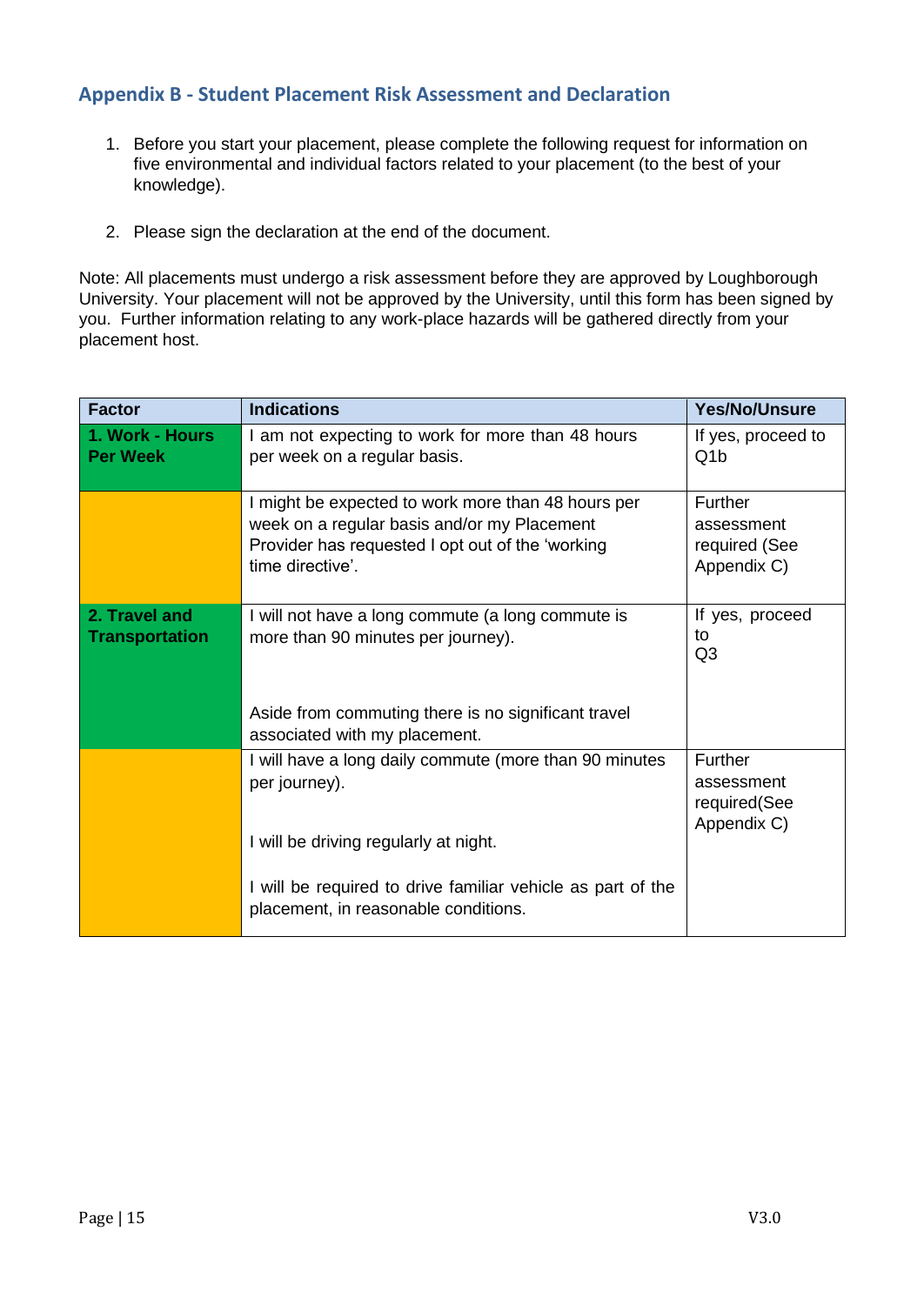|                                                     | There is significant travel to reach my place of work<br>and/or the placement.<br>I am expecting travel to be prolonged or on local<br>transport facilities known to be high risk (poor driving or<br>vehicle safety standards).<br>Demanding travel during my placement.                                                                                           | Further<br>assessment<br>required (See<br>Appendix C)              |
|-----------------------------------------------------|---------------------------------------------------------------------------------------------------------------------------------------------------------------------------------------------------------------------------------------------------------------------------------------------------------------------------------------------------------------------|--------------------------------------------------------------------|
|                                                     | I will be required to drive passengers in unfamiliar<br>vehicles.                                                                                                                                                                                                                                                                                                   |                                                                    |
| <b>Location</b><br>3.<br>and/or regional<br>factors | My placement is in the UK.                                                                                                                                                                                                                                                                                                                                          | If yes go to Q4                                                    |
|                                                     | My placement is based overseas and/or there is a<br>requirement to undertake travel overseas.                                                                                                                                                                                                                                                                       | Further<br>assessment<br>required (See<br>Appendix C)              |
|                                                     |                                                                                                                                                                                                                                                                                                                                                                     | Overseas<br>placement<br>checklist required<br>(See Appendix<br>D) |
| General/<br>4.<br>environmental<br>health factors   | There are no significant environmental health risks<br>associated with my placement.                                                                                                                                                                                                                                                                                | If yes, go to Q5                                                   |
|                                                     | There are regional/local conditions requiring some<br>precautionary measures, e.g.:<br>Recommended inoculations against diseases<br>$\bullet$<br>Medical travel kit has been advised as a<br>sensible precaution<br>Working alone or in remote and isolated<br>$\bullet$<br>conditions                                                                              | Further<br>assessment<br>required (See<br>Appendix C)              |
|                                                     | There are regional/local health risks requiring<br>mandatory and specific health protection measures e.g.<br>Inoculations<br>$\bullet$<br>Very hot or strenuous working conditions (e.g.<br>manual working outdoors in the sun).<br>Very cold working conditions (e.g. catering<br>$\bullet$<br>placement in a food cold storage/cook chill or<br>freeze facility). | Further<br>assessment<br>required (See<br>Appendix C)              |
| <b>Individual</b><br>5.<br>student factors          | I do not envisage needing any additional support from<br>Loughborough University during my placement.                                                                                                                                                                                                                                                               | If yes, go to Q6                                                   |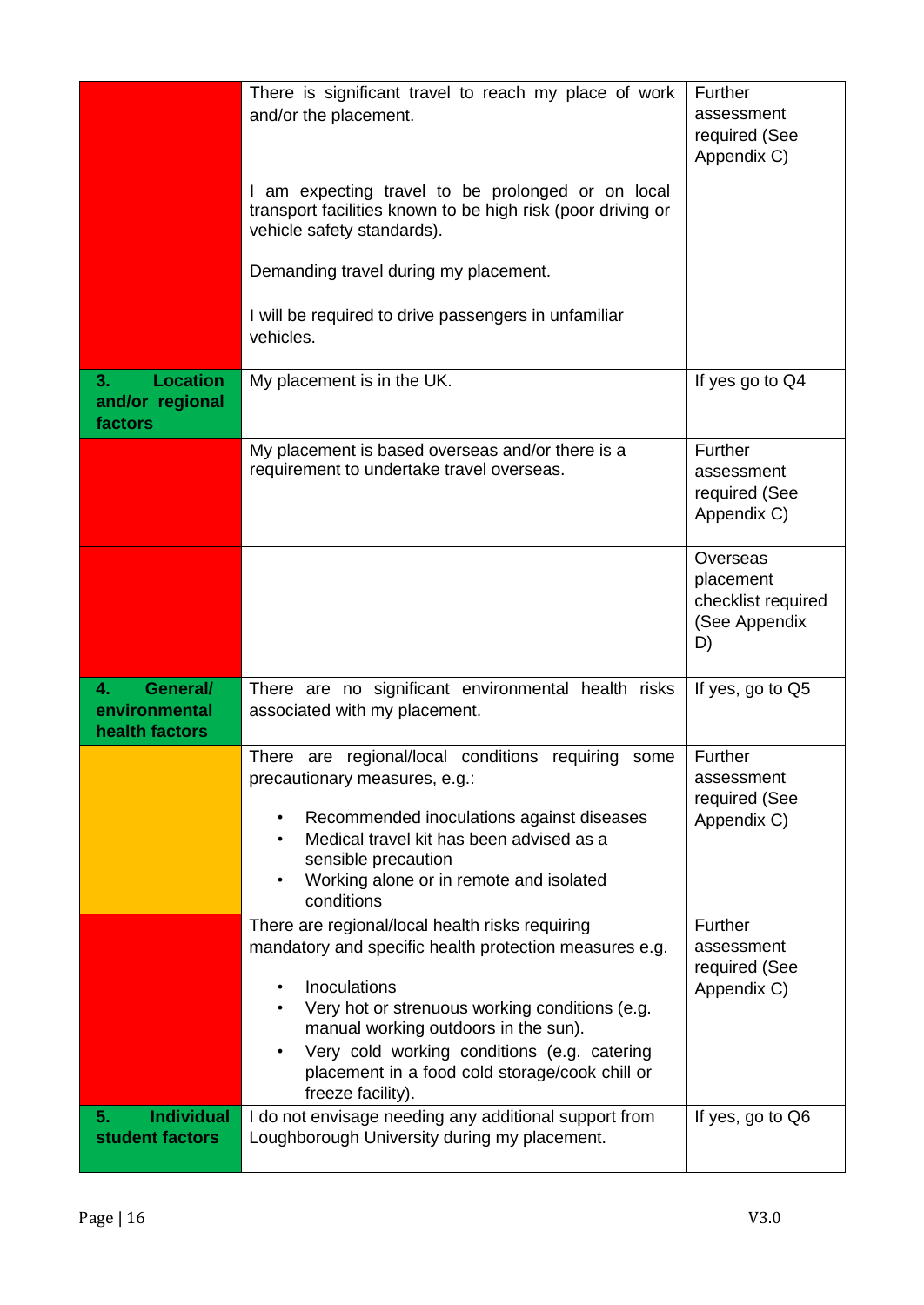| There are personal factors (e.g. health, disability,<br>pregnancy, linguistic or cultural), which:<br>May require specific adjustments or support<br>$\bullet$<br>during work, or in social interactions at work<br>Increase the risk of illness or accident during<br>$\bullet$<br>work-related activity even following adjustments. | Further<br>assessment<br>required |
|---------------------------------------------------------------------------------------------------------------------------------------------------------------------------------------------------------------------------------------------------------------------------------------------------------------------------------------|-----------------------------------|
| If appropriate, I have consulted a relevant medical<br>professional who is aware of the placement and has not<br>advised against the placement and/or the location.                                                                                                                                                                   |                                   |

#### **Student Declaration**

I have read and understood the risk assessment and answered all the questions to the best of my ability.

I understand that if any of these factors change throughout my placement, I must inform the University.

I understand that if during my placement I am absent from work, for longer than 5 consecutive working days, I must inform the University.

If any of the answers to these questions change, I confirm I will contact the University within 10 days of my placement commencing and provide the relevant information, as requested by my School.

In addition, I confirm, I have read, understood and will follow:

- [Student Placement](http://www.lboro.ac.uk/admin/ar/policy/aqp/appendix/11/index.htm) [Charter](http://www.lboro.ac.uk/admin/ar/policy/aqp/appendix/11/index.htm) [\(www.lboro.ac.uk/admin/ar/policy/aqp/appendix/11/index.htm](http://www.lboro.ac.uk/admin/ar/policy/aqp/appendix/11/index.htm) [\)](http://www.lboro.ac.uk/admin/ar/policy/aqp/appendix/11/index.htm)
- [Regulation XI](http://www.lboro.ac.uk/governance/regulations/11/current/) [\(www.lboro.ac.uk/governance/regulations/11/current/\)](http://www.lboro.ac.uk/governance/regulations/11/current/)

**I understand that during my placement year, I remain a Loughborough University student and am therefore subject to University disciplinary procedures in respect of my conduct away from University premises** *(including placement students employed locally at the University).* 

**In addition, as employees of the host organisation, I understand that I am subject to the same disciplinary procedures and employment legislation as my work colleagues, and must adhere to all relevant policies and regulations of my placement provider.** 

**Host Organisation (Placement Provider):** 

**Student Name:** 

**Student No:** 

**Date:**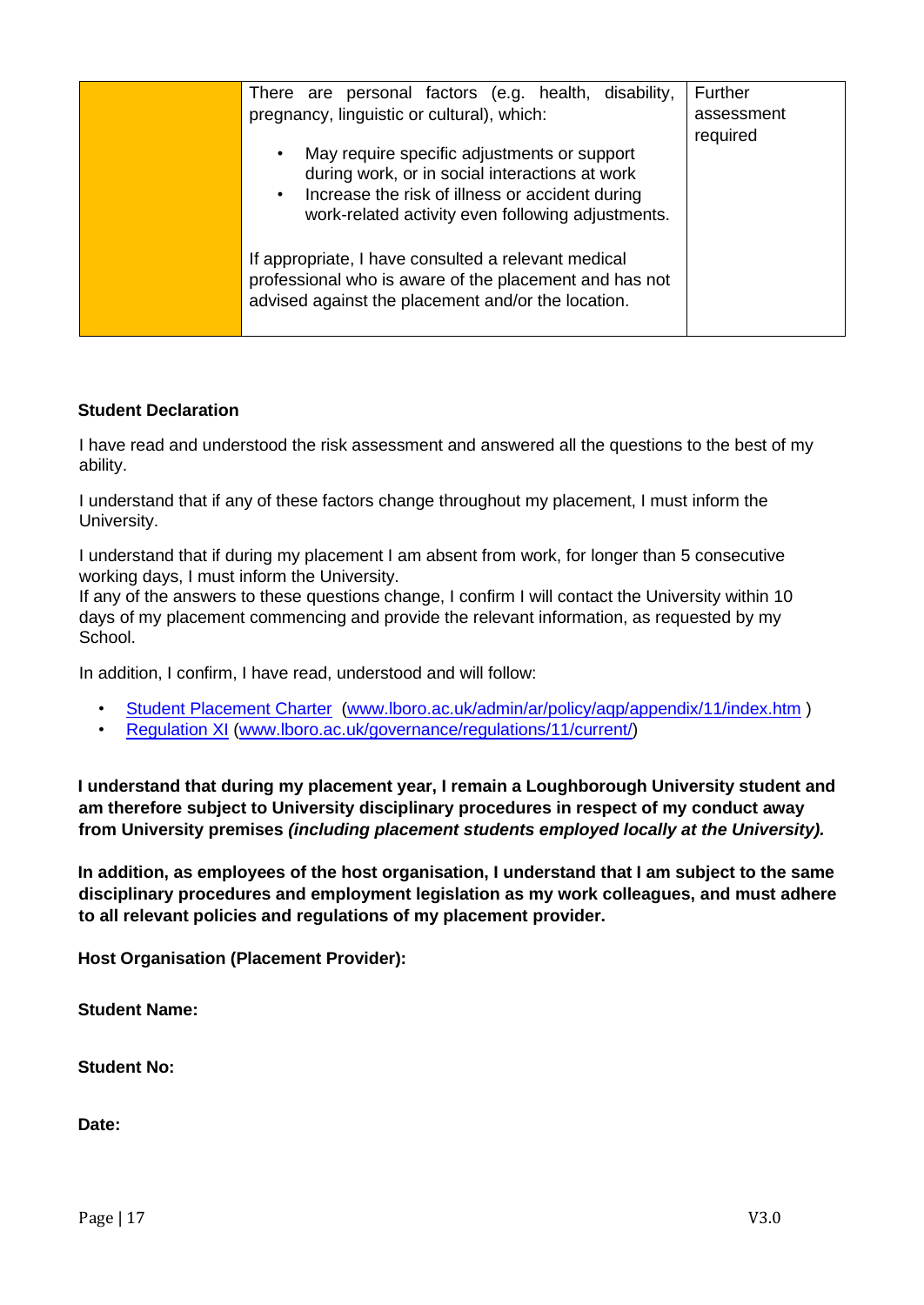## <span id="page-17-0"></span>**Appendix C - Student Placement Risk Profiling and Risk Reducing Actions**

The risk profiling and actions have been adapted from the USHA and ASET frameworks detailed earlier in this document, which identify the following six health and safety factors associated with a placement:

- **Work**
- Travel and transportation
- Location and/or region
- General/environmental health
- Individual student
- Insurance limitations

Please see the notes and guidance below for each section of the student risk assessment. If the student's answer to any question requires further assessment, please refer to the following guidance notes.

Please note that additional information about work H&S factors will need to be taken into account from the information provided by the HODF risk assessment element.

#### **Make a note of any further assessment and/or communication with the student and/or their placement provider on the student's Co-Tutor record.**

| <b>Factor</b>                        | <b>Risk profile</b><br>(Medium -<br>yellow or<br>High - red) | <b>Indications</b>                                                                                                                                                          |
|--------------------------------------|--------------------------------------------------------------|-----------------------------------------------------------------------------------------------------------------------------------------------------------------------------|
| Q1. Working Hours Per<br><b>Week</b> |                                                              | Student may be expected to work more than 48<br>hours per week and/or their placement provider<br>has requested they opt out of the 'European<br><b>Working Directive'.</b> |

#### **Notes:**

Inform the student about the European Working Directive (details in the paragraph below). Check the student understands the law and their rights to opt out of the agreement.

Ask yourself if you think this is reasonable. If in doubt, refer to the HSEM and/or the Placements Governance Manager.

Check the student is comfortable with the hours they are expected to work and if not, ensure they are prepared to speak to their employer to discuss alternative options with their working pattern, either before or after their placement starts.

#### **The European Working Hours Directive:**

There may be some occasions, for example during particularly busy times at work, that you may be expected to stay late or work longer hours. That is a fact of the world of work!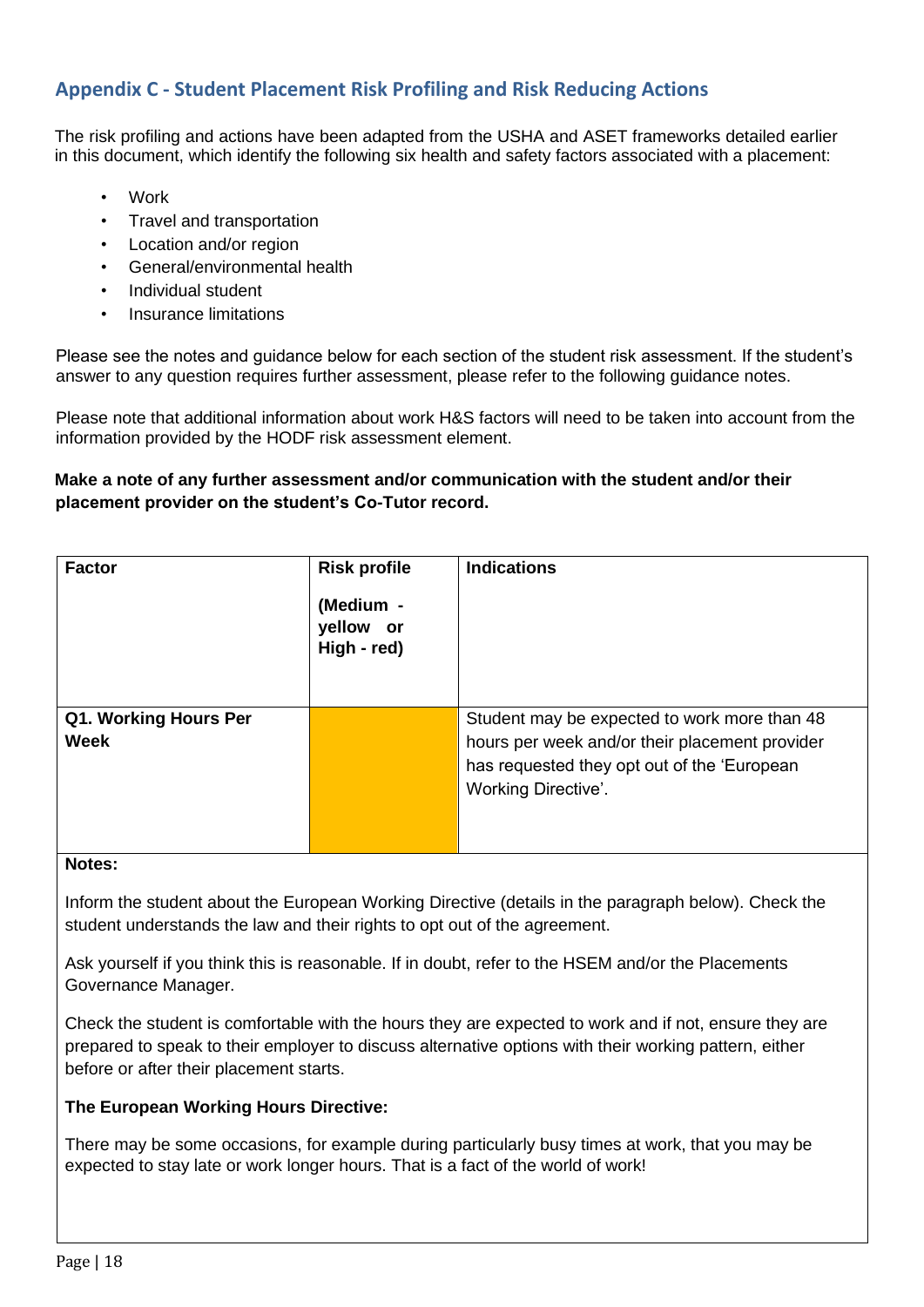However, the law states that workers don't have to work more than 48 hours a week, based on an average over 17 weeks (i.e. on a regular basis), unless they choose to. This law is sometimes called the 'working time directive' or 'working time regulations'. Your working hours should be stipulated in your written contract, or may be agreed between you and the organisation verbally.

If you are unsure of what hours you are expected to work on placement, you should contact your employer to confirm this. Your employer may ask (or it may be written into your contract) that you opt out of the European Working Hours Directive which means they may well expect you to work longer than 48 hours per week. If so, please ensure you are physically capable and comfortable with doing this.

If you do not want to work longer than 48 hours per week (even if you decide this once you've started your placement) you can opt back into the European Working Hours Directive by giving your employer at least 7 days' notice. This could be longer (up to 3 months), if you've previously agreed this in a written opt-out agreement with your employer.

Your employer isn't allowed to force you to cancel their opt-out agreement and shouldn't discriminate against or 'make like difficult' for you if you wish to cancel your opt out agreement. What counts as work? As well as doing 'normal' duties (which should be specified in your contract or job description), a working week includes:

- Job-related training
- Time spent travelling if you have to travel as part of your job, e.g. travelling sales reps.
- Working lunches, e.g. business lunches
- Time spent working abroad in some cases
- Paid and some unpaid overtime
- Time spent on call at the workplace
- Any other time that is treated as 'working time' under a contract

What doesn't count as work:

- Breaks when no work is done, e.g. lunch breaks
- Normal travel to and from work
- Time on call away from the workplace
- Evening and day classes not related to work
- Travelling outside of normal working hours
- Unpaid overtime a worker has volunteered for, e.g. staying late to finish something off
- Paid or unpaid holiday

(Source: [www.gov.uk/maximum-weekly-working-hours/weekly-maximum-working-hours-and-optingout\)](http://www.google.com/url?q=http%3A%2F%2Fwww.gov.uk%2Fmaximum-weekly-working-hours%2Fweekly-maximum-working-hours-and-opting-out&sa=D&sntz=1&usg=AFQjCNHNcfmZG9KAF9yPBwHp2bMddTphWw)

| Q2. Travel and<br><b>Transportation</b> | The placement will:                                                                                                                                                          |
|-----------------------------------------|------------------------------------------------------------------------------------------------------------------------------------------------------------------------------|
|                                         | Require night travel.<br>Involve a long daily commute (longer than<br>90 minutes per journey)<br>Require the student to drive familiar<br>vehicles in reasonable conditions. |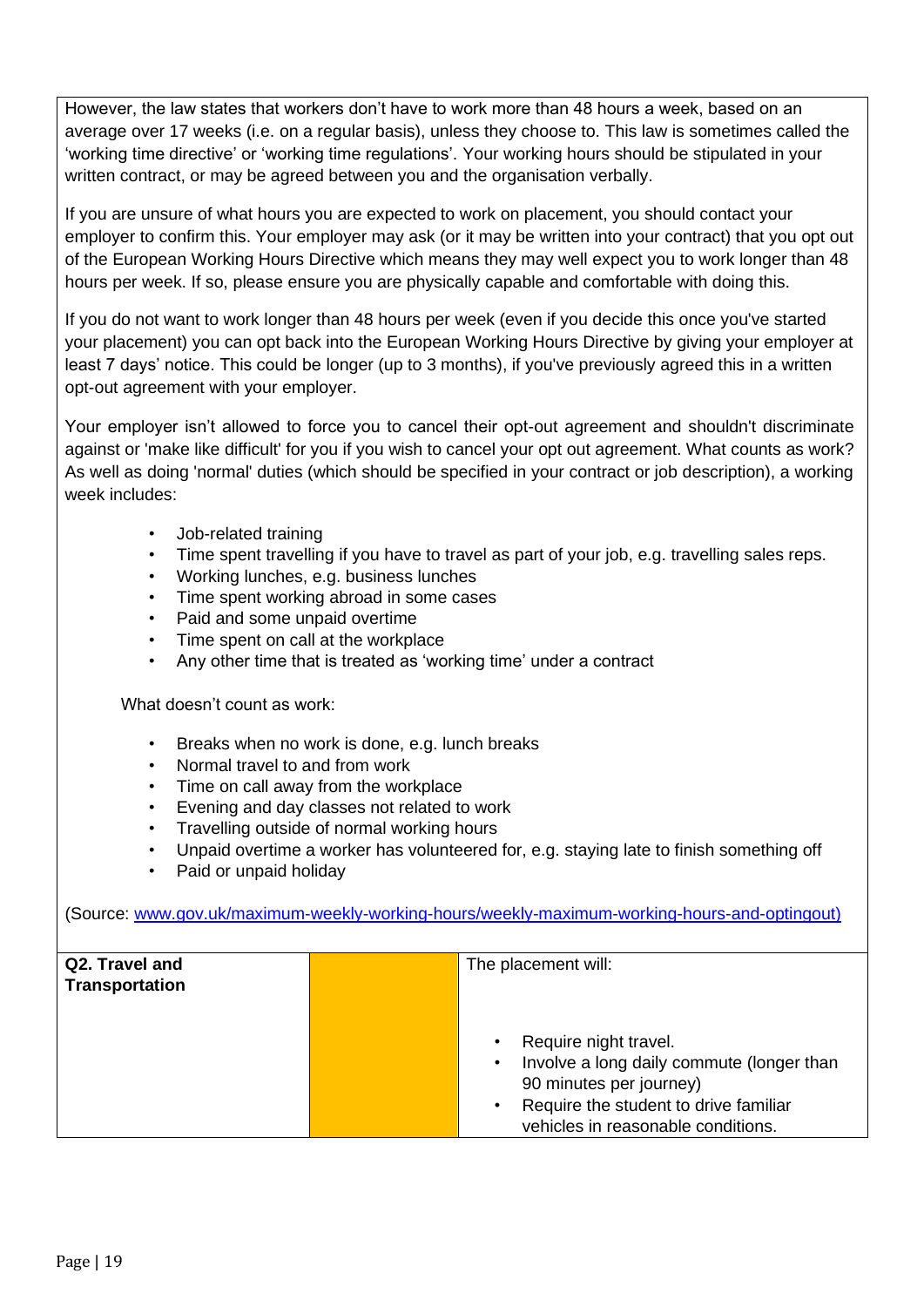Discuss travel arrangements and implications with student (see below).

Check if more suitable accommodation is available to reduce commuting (see below).

#### For example:

If you will have a long daily commute (longer than 90 minutes per journey), you may wish to think about moving closer to your place of work to reduce commuting times.

If you are travelling at night, and/or; your employer expects you to drive unfamiliar vehicles (with or without passengers), and/or there is a lot of travel associated with the placement, please ensure you are physically capable and comfortable with doing this, and check with your employer that you have the appropriate licence and insurance in place.

If you will be driving your own vehicle for work purposes (other than commuting), you will need to check your insurance covers business use.

The placement will:

- Involve significant travel, prolonged or on local transport facilities known to be high risk (poor driving or vehicle safety standards).
- Require the student to carry passengers in unfamiliar vehicles.

#### **Notes:**

Discuss travel arrangements implications with student (as in Notes above).

Consider the student's experience of driving/travel.

Seek confirmation from the student that they have relevant driving licenses and insurances for country they will be working in and that they have confirmed they are capable of undertaking this driving. If relevant, check if the placement provider's insurance and driving policy will cover the student.

Consider reducing risks by asking placement provider to provide accompanied travel where practicable.

| Q3. Location | The student has indicated that their placement is overseas<br>or they may be expected to undertake overseas travel<br>during their placement in countries where:<br>There is a higher than normal risk of civil disorder,             |
|--------------|---------------------------------------------------------------------------------------------------------------------------------------------------------------------------------------------------------------------------------------|
|              | crime or comparable danger.<br>There are likely delays in communicating with LU.<br>The placement is in an area identified as low risk<br>by the Foreign and Commonwealth Office (FCO)<br>- https://www.gov.uk/foreign-travel-advice. |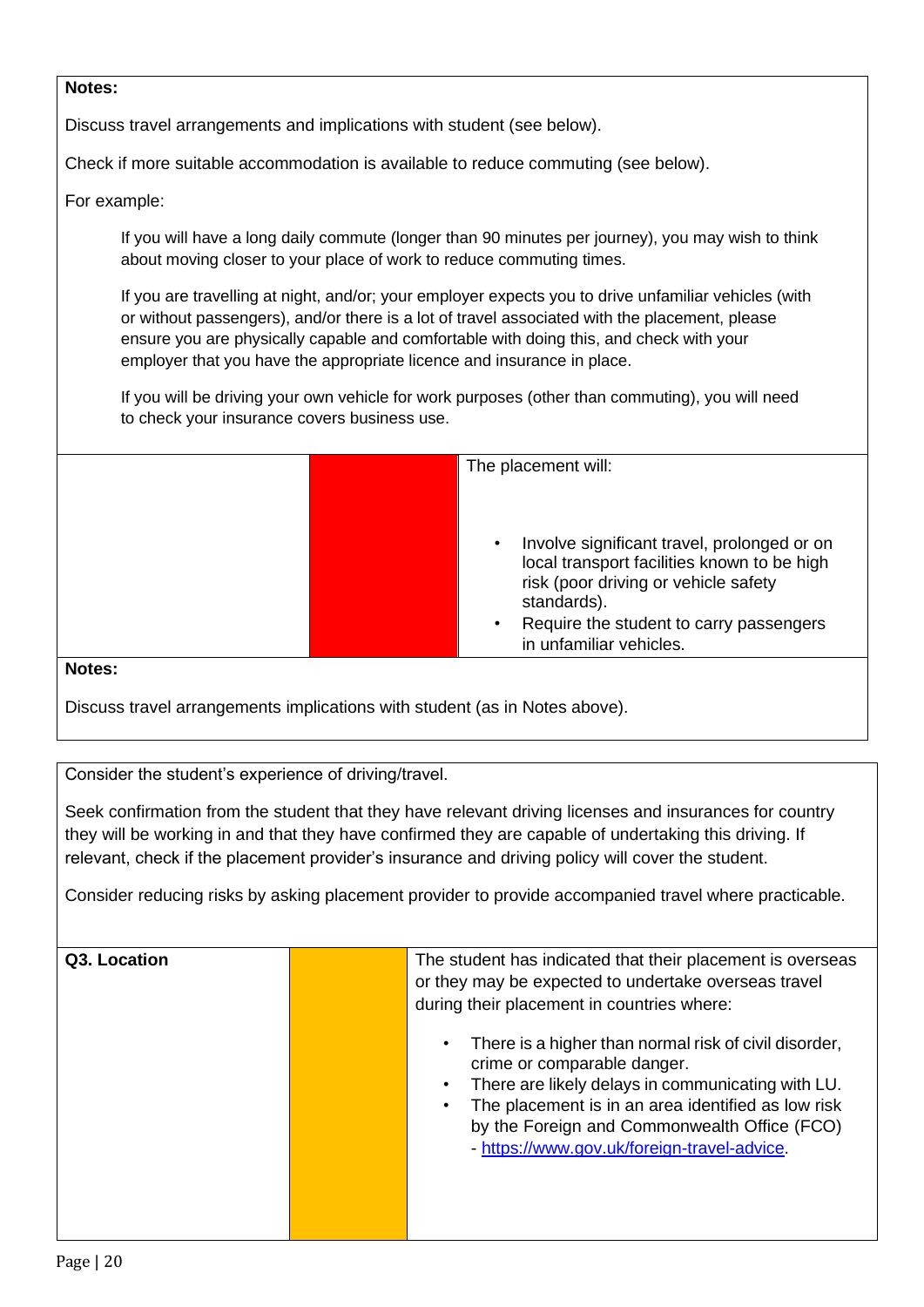Students must complete the Overseas Placement Checklist (Appendix D)

Students must be registered for travel security alerts for the country or countries where they will be placed (Appendix L).

Schools must:

- Check the FCO website for restrictions and recommendations.
- Chec[k](https://www.drum-cussac.net/login) [Drumm Cussac RiskMonitor](https://www.drum-cussac.net/login) [\(https://www.drum-cussac.net/login\)](https://www.drum-cussac.net/login) for further recommendations.
- Where a location's overall risk is identified as a moderate (rating 3) or high on the Drumm Cussac RiskMonitor then an additional Risk Assessment: Overseas Placement is required (Appendix J).
- LU cannot approve placements based in extreme risk locations.
- Consider arranging for a briefing/information to be provided in conjunction with someone with local experience or knowledge of conditions (e.g. student on previous placement or a placement practitioner at a local HEI in the overseas country).
- Brief students on what to do in an emergency and ensure they have in-country and UK emergency contacts readily available and a mobile phone. This includes providing the [Emergency Protocol Document](https://www.lboro.ac.uk/media/wwwlboroacuk/content/exchanges/Emergency%20Protocol%20V12%20-%20FINAL.pdf) [\(](http://www.lboro.ac.uk/media/wwwlboroacuk/external/content/international/downloads/exchanges/Emergency%20Protocol%20V10%20-%20FINAL.pdf)[https://www.lboro.ac.uk/media/wwwlboroacuk/content/exchanges/Emergency%20Protocol%20V](https://www.lboro.ac.uk/media/wwwlboroacuk/content/exchanges/Emergency%20Protocol%20V12%20-%20FINAL.pdf) [12%20-%20FINAL.pdf](https://www.lboro.ac.uk/media/wwwlboroacuk/content/exchanges/Emergency%20Protocol%20V12%20-%20FINAL.pdf)[es/Emergency%20Protocol%20V10%20-](http://www.lboro.ac.uk/media/wwwlboroacuk/external/content/international/downloads/exchanges/Emergency%20Protocol%20V10%20-%20FINAL.pdf)[%20FINAL.pdf](https://www.lboro.ac.uk/media/wwwlboroacuk/content/exchanges/Emergency%20Protocol%20V12%20-%20FINAL.pdf)[\),](http://www.lboro.ac.uk/media/wwwlboroacuk/external/content/international/downloads/exchanges/Emergency%20Protocol%20V10%20-%20FINAL.pdf) emergency contact sheet (Appendix K) and Insurance Cover Sheet (Appendix G).

| The student has indicated that their placement is overseas<br>or they may be expected to undertake overseas travel<br>during their placement in countries where:<br>• There is significant risk of civil disorder, crime or<br>similar danger. |
|------------------------------------------------------------------------------------------------------------------------------------------------------------------------------------------------------------------------------------------------|
|                                                                                                                                                                                                                                                |

| Unavoidable lone or remote working in<br>$\bullet$<br>proximity to significant risk (e.g. medical<br>student elective in a refugee camp). |  |
|-------------------------------------------------------------------------------------------------------------------------------------------|--|
| Medical and rescue services not available<br>quickly or locally.<br>Means of communication likely to be difficult<br>or compromised.      |  |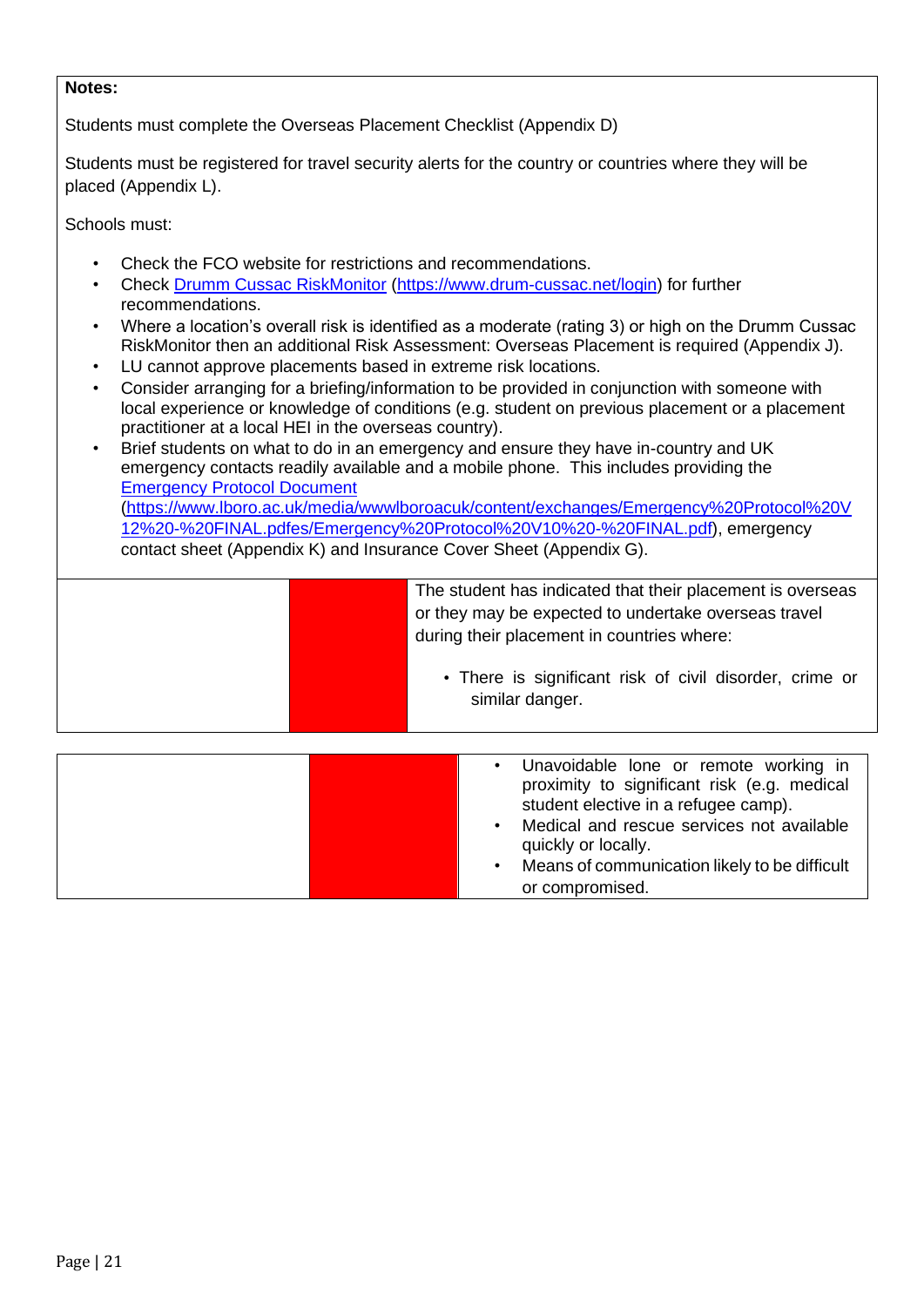Students must complete the Overseas Placement Checklist (Appendix D)

Students must be registered for travel security alerts for the country or countries where they will be placed (Appendix L).

Schools must:

- Check the FCO website for restrictions and recommendations. The placement cannot be approved if the FCO advises against "all but essential travel".
- Chec[k](https://www.drum-cussac.net/login) [Drumm Cussac RiskMonitor](https://www.drum-cussac.net/login) [\(https://www.drum-cussac.net/login\)](https://www.drum-cussac.net/login) for further recommendations. • Where a location's overall risk is identified as a moderate (rating 3) or high on the Drumm Cussac RiskMonitor then an additional Risk Assessment: Overseas Placement is required (Appendix J).
- LU cannot approve placements based in extreme risk locations.
- Consider arranging for a briefing/information to be provided in conjunction with someone with local experience or knowledge of conditions (e.g. student on previous placement or a placement practitioner at a local HEI in the overseas country).
- Brief students on what to do in an emergency and ensure they have in-country and UK emergency contacts readily available and a mobile phone. This includes providing the [Emergency Protocol Document](http://www.lboro.ac.uk/media/wwwlboroacuk/external/content/international/downloads/exchanges/Emergency%20Protocol%20V10%20-%20FINAL.pdf) [\(http://www.lboro.ac.uk/media/wwwlboroacuk/external/content/international/downloads/exchang](http://www.lboro.ac.uk/media/wwwlboroacuk/external/content/international/downloads/exchanges/Emergency%20Protocol%20V10%20-%20FINAL.pdf)  [es/Emergency%20Protocol%20V10%20-%20FINAL.pdf\)](http://www.lboro.ac.uk/media/wwwlboroacuk/external/content/international/downloads/exchanges/Emergency%20Protocol%20V10%20-%20FINAL.pdf) , Insurance Cover Sheet (Appendix G) and Contact Details Sheet (Appendix K).

| Q4. Environmental/Health | There are regional/local conditions requiring some                                                                                                                     |
|--------------------------|------------------------------------------------------------------------------------------------------------------------------------------------------------------------|
| <b>Factors</b>           | precautionary measures, e.g.                                                                                                                                           |
|                          | Recommended optional inoculations<br>$\bullet$<br>against diseases<br>A medical travel kit would be a sensible<br>$\bullet$<br>precaution<br>Lone working<br>$\bullet$ |

#### **Notes:**

The student must be advised to consult an occupational health or medical/health professional for advice regarding immunisations and other preparations.

If a medical travel kit is a sensible precaution, as a rough guide a medical travel kit could include all or some of the following items depending on the circumstances:

- Water: one gallon per person, per day (3-day supply for evacuation, 2-week supply for home)
- Food: non-perishable, easy-to-prepare items (3-day supply for evacuation, 2-week supply for home)
- **Flashlight**
- Battery-powered or hand-crank radio (NOAA Weather Radio, if possible) Extra batteries
- First aid kit (plasters, bandages, safety pins, antiseptic wipes etc.)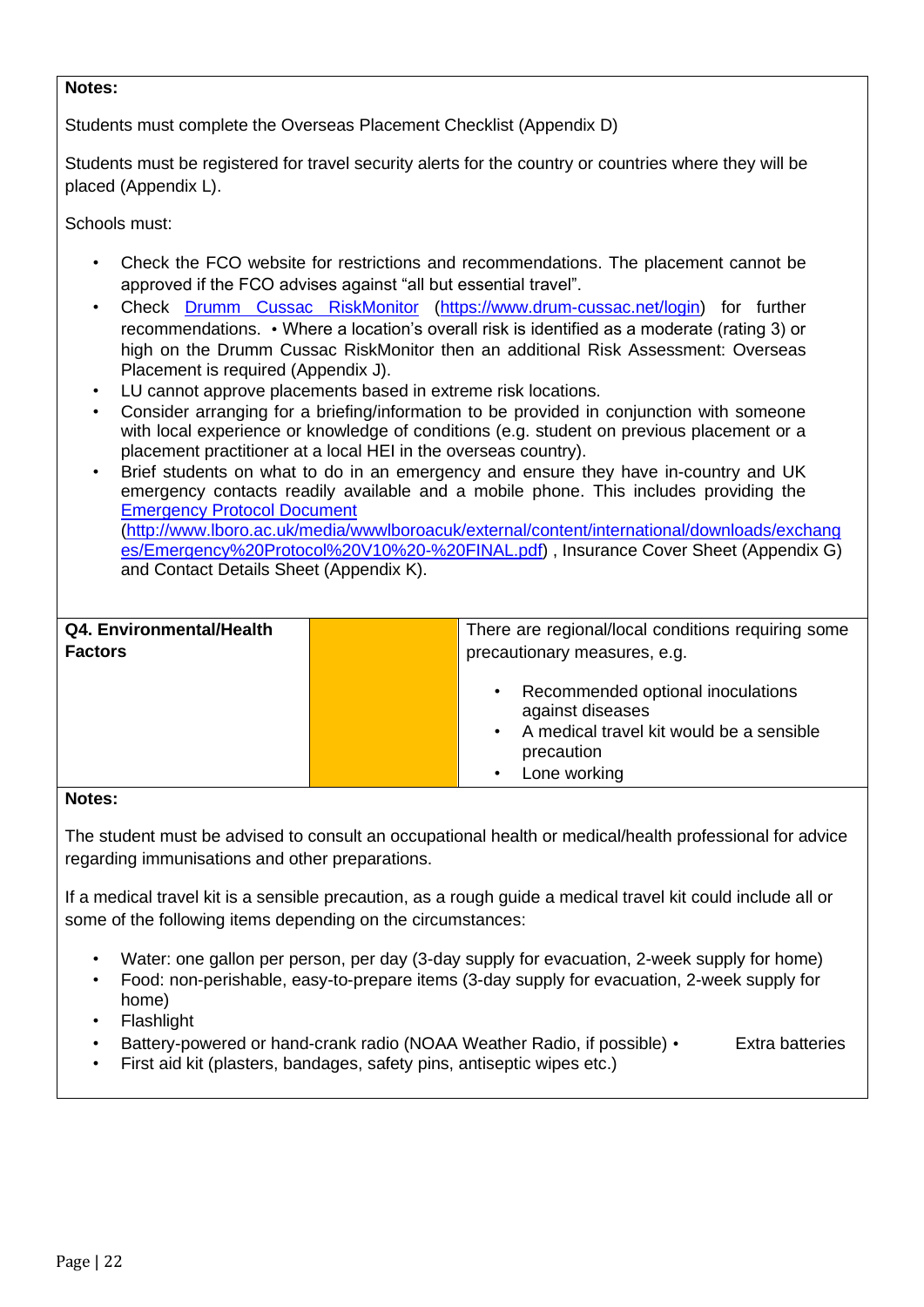- Medications (7-day supply) and medical items
- Multi-purpose tool
- Blanket/sleeping bag
- Sanitation and personal hygiene items
- Copies of personal documents (medication list and pertinent medical information, proof of address, deed/lease to home, passports, birth certificates, insurance policies)
- Mobile phone with charger
- Family and emergency contact information
- Extra cash
- Emergency blanket
- Whistle
- protective and warm clothing
- Map(s) of the area

#### (Source: [http://www.redcross.org\)](http://www.google.com/url?q=http%3A%2F%2Fwww.redcross.org&sa=D&sntz=1&usg=AFQjCNHaWXpl-VHLuqj5_AtB6fLDuAlKFA)

If the student has indicated they will be working alone or in remote/isolated locations, they should be briefed as follows:

Health and Safety Executive guidance defines a lone worker as someone that works by themselves with no close or direct supervision. Lone workers should not be exposed to significantly higher risks than other employees who work together. Precautions should take into account normal working conditions and any foreseeable emergency situations, e.g. fire, equipment failure, illness and accidents.

You may wish to carry an emergency medical kit (see above) and make sure you can contact someone at all times. If you have any concerns about working alone, please speak to your line manager at your placement, or your School.

| There are regional/local health risks requiring<br>mandatory and specific health protection measures<br>e.g.                                                                                                                                          |
|-------------------------------------------------------------------------------------------------------------------------------------------------------------------------------------------------------------------------------------------------------|
| Inoculations<br>Working in very hot or strenuous working<br>conditions (e.g. manual working outdoors in<br>the sun).<br>Working in very cold working conditions<br>(e.g. catering placement in a food cold<br>storage/cook chill or freeze facility). |

#### **Notes:**

The student must be advised to consult an occupational health or medical/health professional for advice regarding immunisations and other preparations.

If the student is working in very extreme environments (hot or cold), and/or expected to work in very strenuous conditions they are advised to consult the relevant health professionals before the placement starts, to assess and confirm their suitability for the placement. The employer must undertake risk assessments to identify and mitigate any risks.

| Q5. Individual student |  |  | The student has personal factors (e.g. health,       |  |  |
|------------------------|--|--|------------------------------------------------------|--|--|
| factors                |  |  | disability, pregnancy, linguistic or cultural) which |  |  |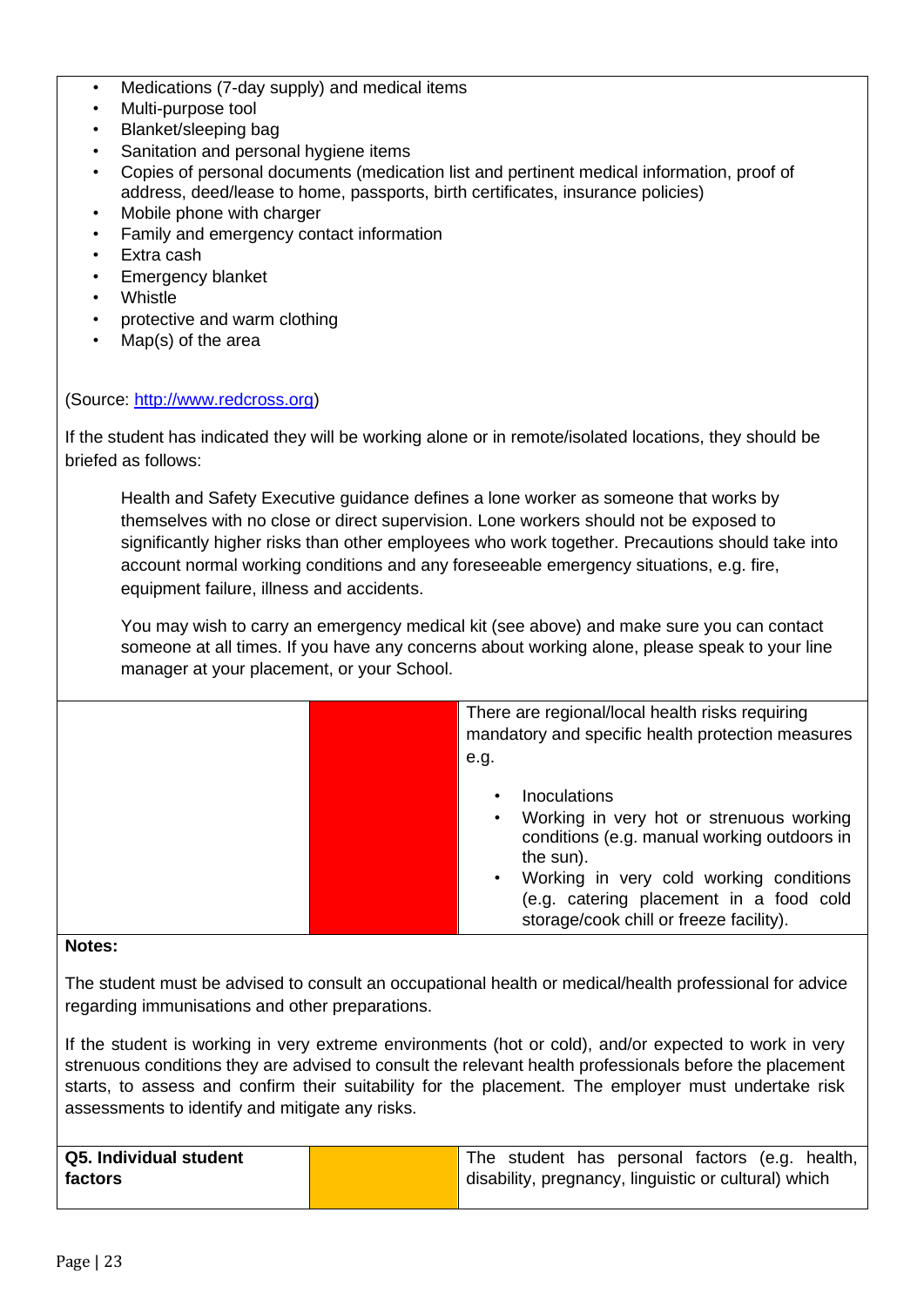Encourage the student to explore any necessary reasonable adjustments, with help from CDS and their employer. Confirm these with the placement provider. Further information for staff and students is available [here](http://www.lboro.ac.uk/services/student-services/support/healthandwellbeing/workplace-wellbeing/)

[\(http://www.lboro.ac.uk/services/studentservices/support/healthandwellbeing/workplace-wellbeing/\)](http://www.lboro.ac.uk/services/student-services/support/healthandwellbeing/workplace-wellbeing/)

The student has personal factors (e.g. health, disability, linguistic or cultural) which may increase the risk of illness or accident during work-related activity even following adjustments.

The student has personal factors (e.g. health, disability, pregnancy, linguistic or cultural) which may require specific adjustments or support if living away from home, or makes them susceptible to episodes of illness.

The student's knowledge, understanding, and skills are low for the type of work

#### **Notes:**

- Discuss activities of high risk with the student, try to eliminate or reduce potential risks where possible.
- Consider pre-placement site visit.
- Encourage the student to explore any necessary reasonable adjustments, with help from CDS and their employer. Confirm these with the placement provider. Further information for staff and students is available [here](http://www.lboro.ac.uk/services/student-services/support/healthandwellbeing/workplace-wellbeing/) [\(http://www.lboro.ac.uk/services/studentservices/support/healthandwellbeing/workplace](http://www.lboro.ac.uk/services/student-services/support/healthandwellbeing/workplace-wellbeing/)[wellbeing/\)](http://www.lboro.ac.uk/services/student-services/support/healthandwellbeing/workplace-wellbeing/)
- Advise students with pre-existing medical conditions to purchase personal medical insurance cover.

| <b>Insurance limitations</b> |                                           | Locations, activities and/or circumstances that |  |  |  |
|------------------------------|-------------------------------------------|-------------------------------------------------|--|--|--|
|                              |                                           | require special consideration before the        |  |  |  |
|                              | placement proceeds. There may be cover in |                                                 |  |  |  |
|                              |                                           | place, but not in the format we would expect in |  |  |  |
|                              | the UK or at a lower level than expected. |                                                 |  |  |  |
|                              |                                           |                                                 |  |  |  |

#### **Notes:**

Brief student on limitations of insurance cover. Please refer to the *Placement Student Insurance Overview* and *Travel Cover Summary for Placement Student* (Appendix L) for cover details

> Locations where the placement provider's insurance does not cover the student for personal or third party liability associated with the work by the student.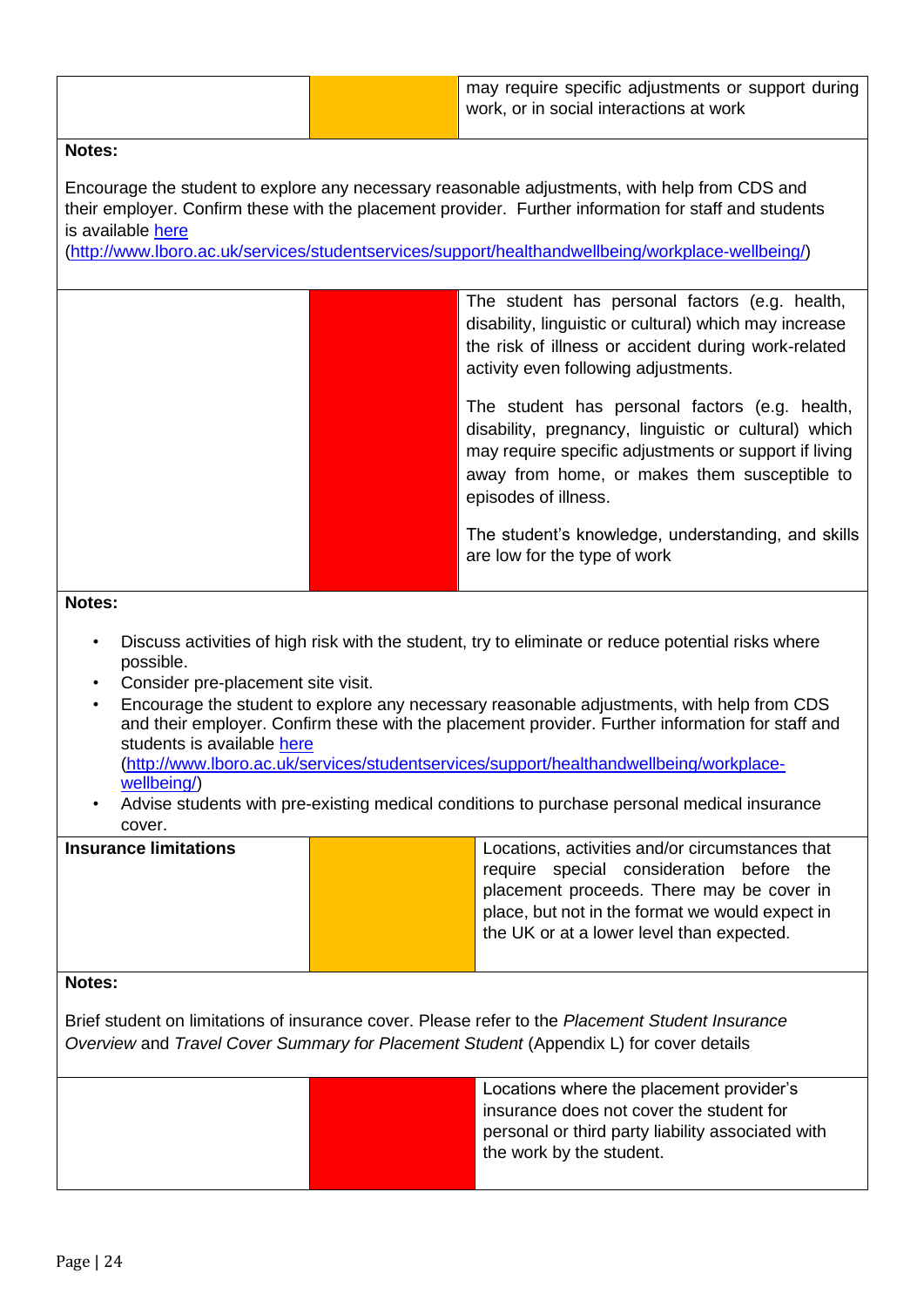All potential risks must be thoroughly assessed before a decision is made on whether the placement is to proceed or not.

If placement is to proceed, appropriate actions must be planned to prevent or minimise the risk. If necessary, additional specific insurances may be required to be put in place by the host.

Brief student on limitations of insurance cover. Please refer to our *Placement Student Insurance Overview* and *Travel Cover Summary for Placement Student* (Appendix L) for cover details.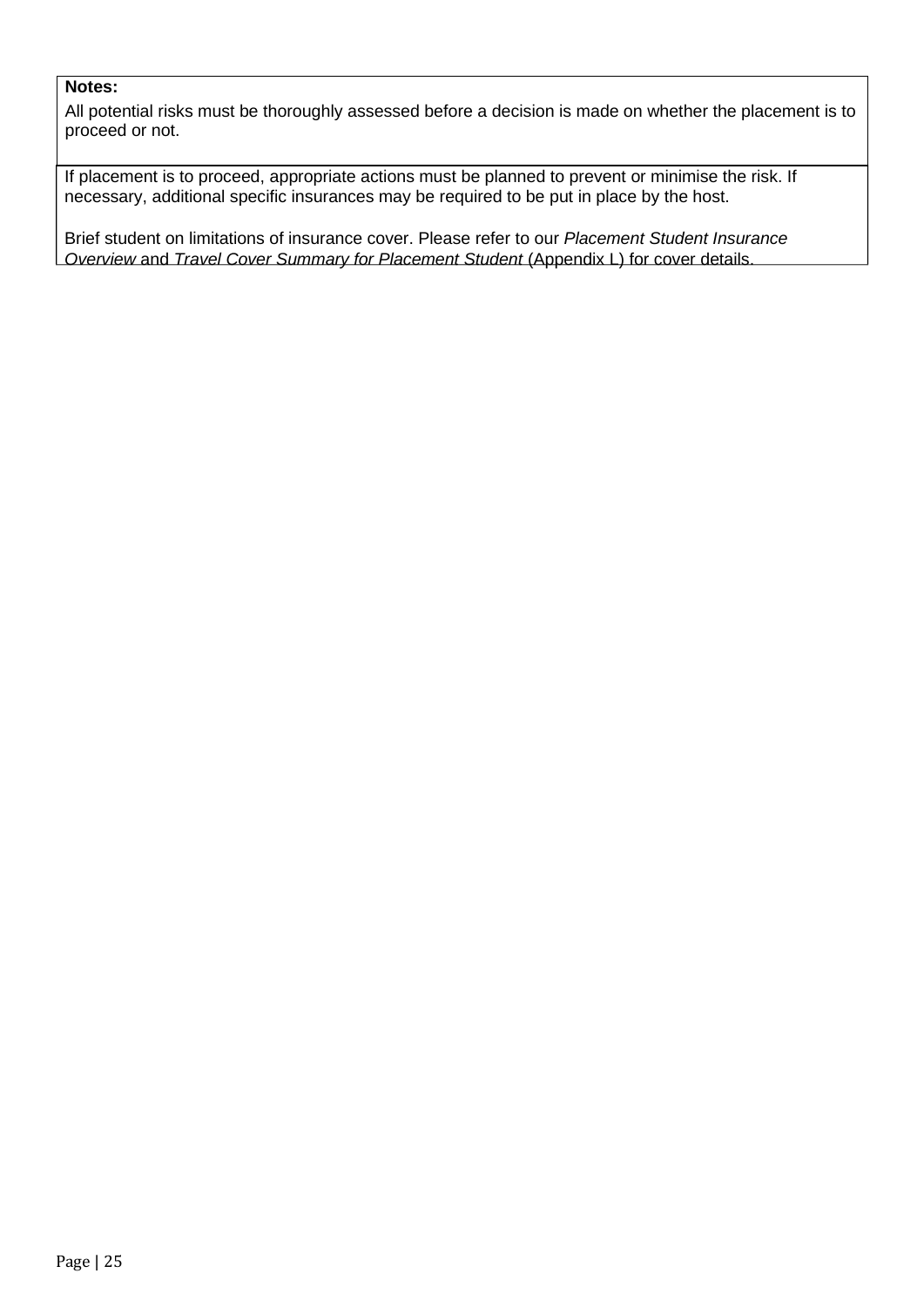## <span id="page-25-0"></span>**Appendix D - Overseas placement checklist**

Please tick each box to show you have read and understood each item. If you cannot tick all the boxes, please contact your School. For insurance related enquiries please contact insurance.support@lboro.ac.uk.

#### **Host country**

 $\Box$  I will not travel to any country/or parts of country that the Foreign and Commonwealth Office [\(https://www.gov.uk/foreign-travel-advice\)](https://www.google.com/url?q=https%3A%2F%2Fwww.gov.uk%2Fforeign-travel-advice&sa=D&sntz=1&usg=AFQjCNENBmSEpxL3uQtsgtKWevaVbxNO-A) has advised against "all but essential travel" or against "any travel".

□ I will check the Foreign and Commonwealth Office website [\(https://www.gov.uk/foreign-travel-advice\)](https://www.google.com/url?q=https%3A%2F%2Fwww.gov.uk%2Fforeign-travel-advice&sa=D&sntz=1&usg=AFQjCNENBmSEpxL3uQtsgtKWevaVbxNO-A) for information on my host placement country and follow any advice provided.

 $\square$  I agree to register for travel updates and safety information provided by the University insurer UMAL. I will download the GlobalRiskManager App and register for appropriate alerts. Instructions are available here (see Drum Cussac.pdf file).

 $\Box$  I understand that my induction at the host placement organisation should include advice about local customs, laws, religious observances, dress codes, no-go/high risk areas, travel advice and advice about using public transport, climate etc. (where appropriate, depending on the country). I agree to adhere to any appropriate advice given. If I do not receive this advice, or need further clarification, I will speak to my line manager at the placement, and/or contact my School.

 $\Box$  I will familiarise myself with the health & safety regulations in the host workplace, and always be safety aware. If I have any concerns about my health and safety at work (bearing in mind that some countries' health and safety laws are not as stringent as the UK's), I will speak to my line manager and/or contact my School.

 $\Box$  I confirm that I have a source of emergency funds in the UK or host country that I can readily access from the host country.

#### **Accommodation**

 $\Box$  Suitable and safe accommodation will be arranged, preferably prior to the placement starting, either by myself, or where appropriate through the placement provider.

#### **Health**

 $\Box$  I will seek information from relevant health professionals on vaccinations and understand that if I choose not to receive any recommended vaccinations, I do so at my own risk.

#### **Insurance**

 $\Box$  I understand that Loughborough University's insurance policy only covers me for emergency medical treatment.

 $\square$  I understand that if I have a pre-existing medical condition, I must not travel against medical advice and Loughborough University will not provide insurance cover for the routine treatment of existing medical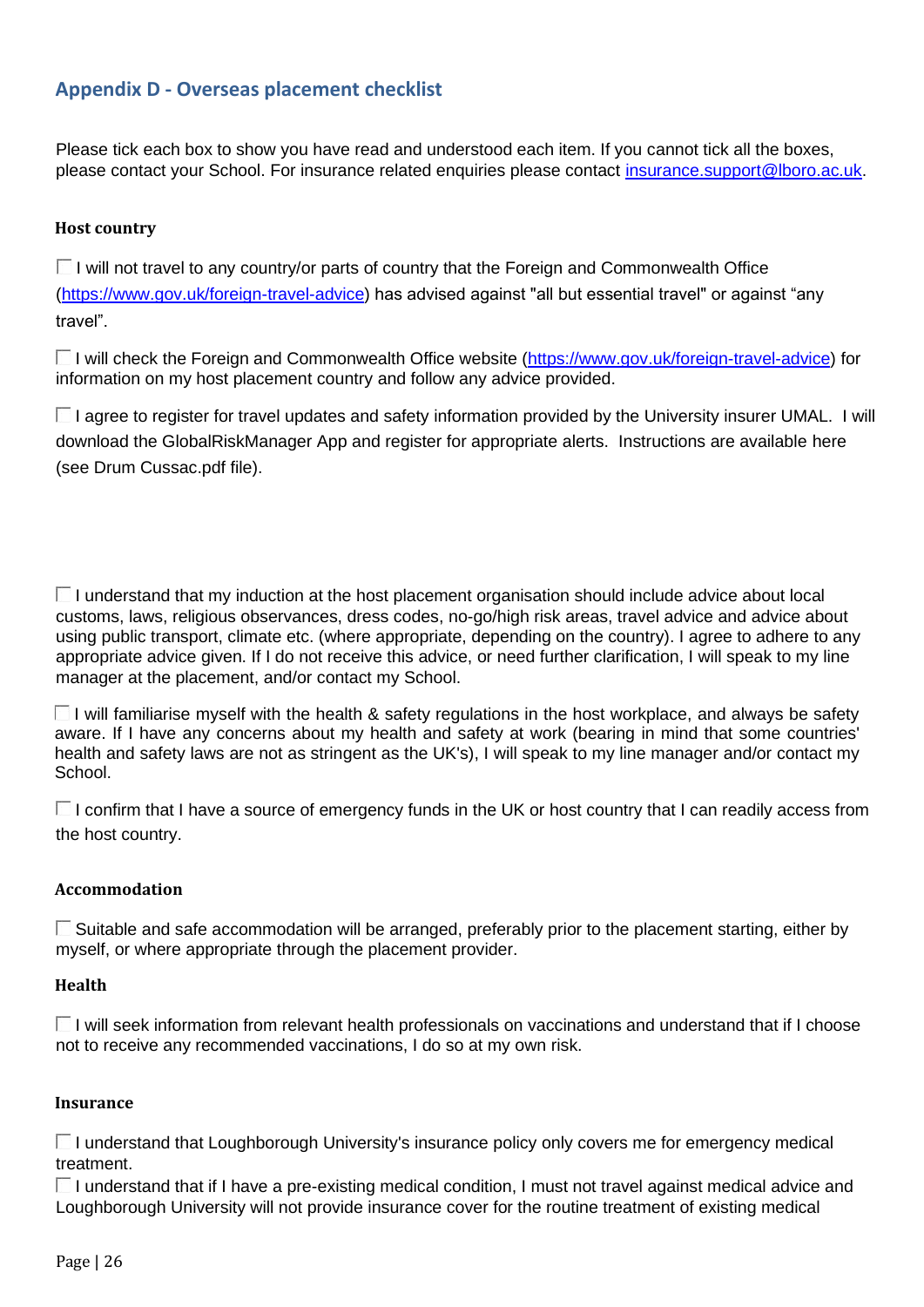conditions, including prescriptions. I must advise a GP about my placement location or any travel associated with my placement.

 $\Box$  If I have a pre-existing medical condition, I should consider purchasing my own insurance to cover this.

□ If I am travelling to a European Economic Area [\(https://www.gov.uk/eu-eea\)](https://www.google.com/url?q=https%3A%2F%2Fwww.gov.uk%2Feu-eea&sa=D&sntz=1&usg=AFQjCNG4qUGTvnY75LX_oCwWx_3w5pfvUQ) or Switzerland, I will obtain a free Student European Health Insurance Card (student EHIC) from the NHS prior to travel [\(https://www.nhs.uk/using-the-nhs/healthcare-abroad/moving-abroad/studying-abroad/\).](https://www.nhs.uk/using-the-nhs/healthcare-abroad/moving-abroad/studying-abroad/)

 $\Box$  I understand that Loughborough University's medical insurance policy only covers me for activities relating to my placement. High risk activities such as water sports, winter sports, rock climbing, scuba diving, competitive sports activities etc. are not covered and if I wish to participate in any high-risk leisure activities on placement, I should consider purchasing my own medical insurance.

 $\Box$  I understand that Loughborough University's insurance policy covers me for inbound and outbound travel only and any travel not associated with my placement is not covered. If I wish to travel during my placement year (for example visit another country nearby) I should consider purchasing my own travel insurance.

 $\Box$  I understand that cover for Personal Property and Money is provided only for inbound and outbound journeys at the start and end of the placement. Personal Property and Money are NOT covered while you are residing in the placement country and you are advised to take out your own insurance for these periods.

 $\Box$  I understand that Loughborough University's insurance policy only applies for a maximum period of 12 months, from the date I travel out to my placement. If I wish to extend my placement or remain in the country for longer than 12 months, I must contact insurance.support@lboro.ac.uk.

#### **Travel**

 $\square$  I confirm that I have got a passport that will be valid for the duration of the placement.

 $\Box$  I have arranged the necessary visas and/or work permits? (additional support can be accessed via LU Student Advice studentadvice@lboro.ac.uk)

 $\Box$  I will apply good common sense when choosing how to travel to/from and within my placement host country. I will think about the mode of transport, how safe it is and how reputable the carrier is. For further information on the safety ratings of most airlines, please se[e](http://www.google.com/url?q=http%3A%2F%2Fwww.airlineratings.com%2Fairlines-ratings.php&sa=D&sntz=1&usg=AFQjCNE1wK9g7f0QZmUlpKzGalOwUtn6PQ) [http://www.airlineratings.com/airlinesratings.php.](http://www.google.com/url?q=http%3A%2F%2Fwww.airlineratings.com%2Fairlines-ratings.php&sa=D&sntz=1&usg=AFQjCNE1wK9g7f0QZmUlpKzGalOwUtn6PQ)

 $\Box$  If I will be driving in the host country, I will check and ensure I have the correct driving licence and insurance in place for driving in that country.

 $\Box$  I have arranged for or received all recommended immunisations?

 $\Box$  I have taken appropriate advice regarding malaria and other endemic diseases as appropriate and are taking any necessary medication.

 $\Box$  I am aware of the cultural differences in the country to which I will be travelling and will you dress and behave accordingly.

## **Finally**

Most students who do an overseas placement really enjoy and benefit from the experience. In addition, students and graduates with a global outlook are highly sought-after by employers. While you are on placement however, please think about what you are doing at all times and respect local laws and customs. Walk away at the first sign of any trouble, trust your instincts and do not take risks that you would not consider at home.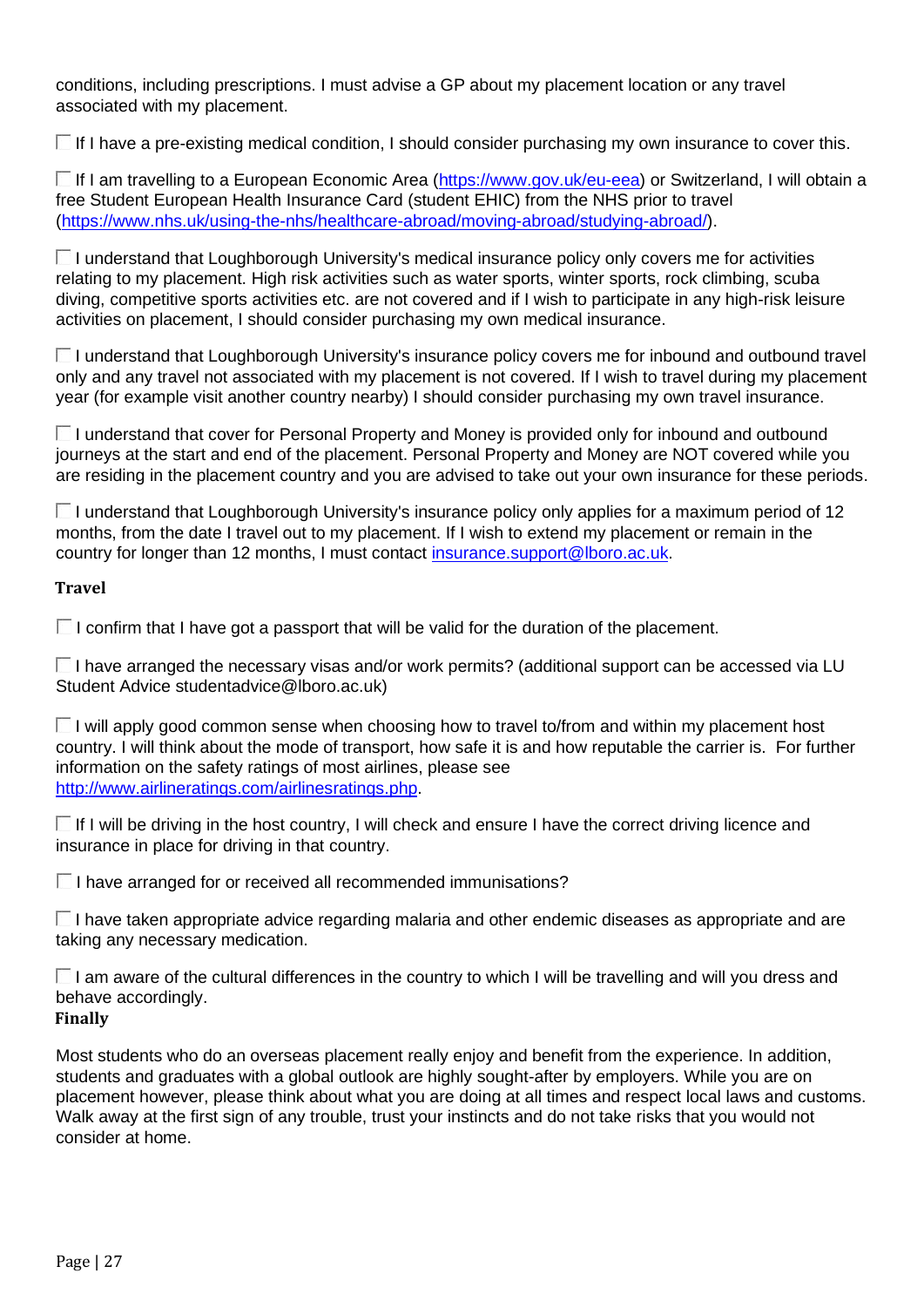## <span id="page-27-0"></span>**Appendix E - Host Organisation Declaration Form (For UK Based Placements ONLY)**

#### **Responsibilities of the Host Organisation:**

The "Host Organisation" is a third party, who during the placement has direct supervision of the student. Note that if Loughborough University is providing the placement, it would then be the Host Organisation.

When individuals who are registered on a course of study at Loughborough University ("students") undertake a placement, they are legally independent of the University and an employment relationship/direct legal relationship will exist between the student and Host Organisation. Loughborough University is not liable for the acts or omissions of students whilst on placement.

Loughborough University recommends that all Host Organisations consider putting in place an appropriate agreement or contract directly with the students to govern that relationship. Loughborough University is not typically required to be party to any agreement or contract in relation to a student placement, as the legal relationship is directly between the student and the Host Organisation.

**Host Organisations based in the UK are subject to UK legislation, and employers have the primary duty to ensure the health and safety of the placement student engaged in all placement activities i.e. work activities within their control, throughout the placement. Students on placement will be treated as employees of the Host Organisation for the purposes of health and safety.** 

- a) We accept responsibility for the student under the Health and Safety at Work etc Act 1974 and other relevant statutory provisions.
- b) Should the student be expected to work with machinery, equipment, or substances hazardous to health, safety precautions will have been taken, first aid facilities must be available and training, supervision, appropriate instruction, risk assessments and any necessary personal protective clothing will be provided.
- c) We confirm we have in place current Employers' and/or Public Liability insurances and that the student and/or visiting member of Loughborough University staff is deemed to be an employee and/or visitor for the purposes of those insurance policies. A copy of our liability insurance is displayed where all employees have reasonable access to it.
- d) We confirm we will advise our insurers of the proposed placement, if required.
- e) In the UK, employers' liability insurance will normally cover a student during the placement period. However, where insurance is not in place to cover the student for their working activities, e.g. exemption permissible under the Employer's Liability (Compulsory Insurance) Act 1969, we will notify Loughborough University at the earliest opportunity and will confirm we have access to funds to pay for any liability dispute and compensation awarded.
- f) We confirm we will advise Loughborough University immediately of any lost time injury (absence due to accident or case of occupational ill-health) or loss involving the student and/or visiting member of Loughborough University staff. We will keep the University informed of any subsequent developments and/or the conclusion of any investigation(s) into such incidents.
- g) We confirm that we will advise Loughborough University of any unauthorised absence to enable the University to meet attendance monitoring obligations.
- h) Within 21 days of the placement commencing provide the student with a full and clear induction to the organisation and its working practices, regulations and policies, including health and safety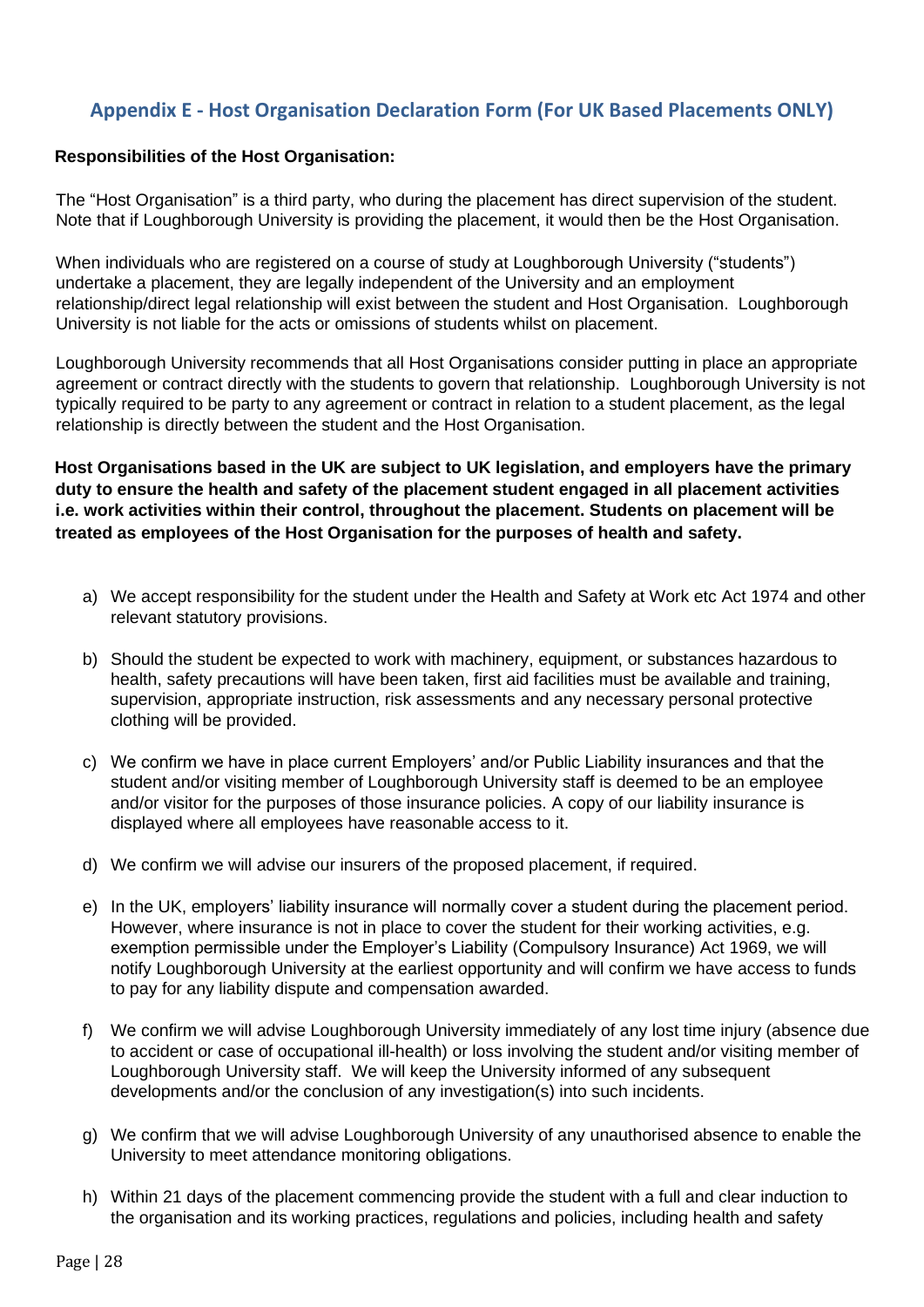arrangements, fire precautions, emergency evacuation arrangements, how to report accidents, incidents and unsafe conditions.

- i) Nominate a supervisor who will conduct or make arrangements for the day to day supervision of the student.
- j) Accept a reasonable number of visits (typically between one and three) to the student by visiting Loughborough University staff.

#### **Placement Job Title/Role:**

Describe the main tasks or duties the student will perform. Alternatively, please email a job description along with this completed document to (add appropriate email address).

If the job/role which is being undertaken is office-based and low-risk please tick here  $\Box$ **Otherwise please complete the remainder of the RISK ASSESSMENT section at the bottom of this form.**

If you have any further comments or questions and/or are unable to sign the form, please indicate these below, so we can review and consult further with you before the placement is due to commence:

**Signed on behalf of the Host Organisation**:

**Name:** 

**Your Job Title:**

**Signature: ……………………………………………………………………………………………………..**

**Your Tel:**

**Your E-Mail:** 

#### **Organisation Name:**

Page | 29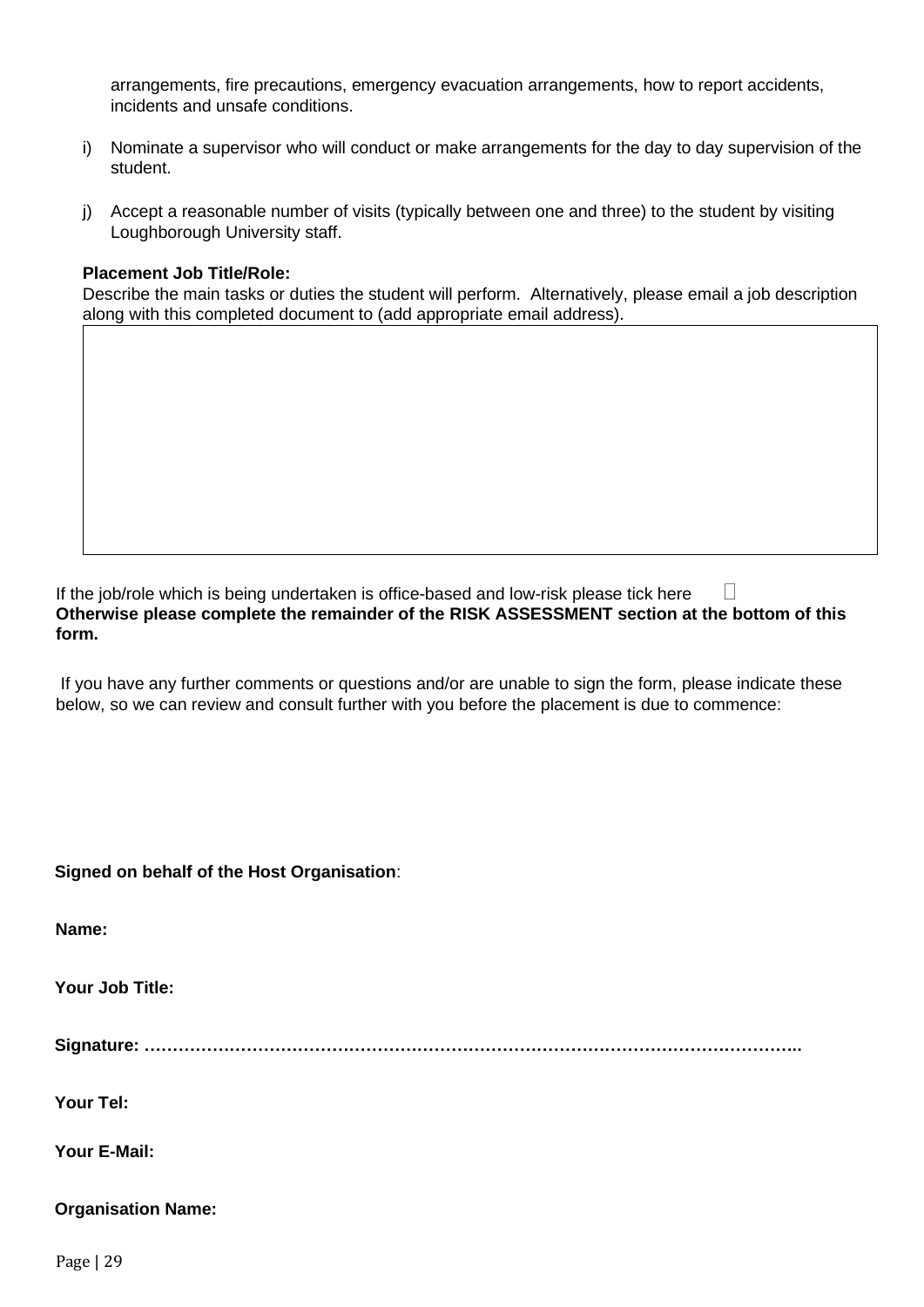**Your Contact Address at the organisation:** 

**Please list the student's name(s), start date and end dates of their placement (if confirmed):** 

**Date:** 

**Signature:……………………………………………..**

#### **RISK ASSESSMENT**

I have indicated any hazards that require control, please indicate as appropriate if the student will be working directly (with the letter 'D') with or in proximity (with the letter 'P') to these on the table below and add any additional hazards required:

| No.            | Risk (D= Directly, P = Proximity)          | D | P | No. | Risk (D= Directly, P = Proximity)        | D | P |
|----------------|--------------------------------------------|---|---|-----|------------------------------------------|---|---|
| 1              | Exposure to asbestos containing materials  |   |   | 20  | Working with electronic equipment        |   |   |
| $\overline{2}$ | Hazardous substances (CoSHH)               |   |   | 21  | Electricity (shock, burns, fire, arcing, |   |   |
|                |                                            |   |   |     | explosion)                               |   |   |
| 3              | Working within laboratories                |   |   | 22  | Lone working/remote working              |   |   |
|                |                                            |   |   |     | arrangements                             |   |   |
| $\overline{4}$ | Biological Sciences/Research and/or GMO    |   |   | 23  | Working at height or falls from height   |   |   |
| 5              | Working with/handling animals              |   |   | 24  | Falling objects/equipment/people         |   |   |
| 6              | Working with tissue samples                |   |   | 25  | Slips/trips/falls on the same level      |   |   |
| $\overline{7}$ | Work involving radiation sources/lasers    |   |   | 26  | Unstable surfaces/uneven ground          |   |   |
| 8              | Driving or working with vehicles           |   |   | 27  | Fragile materials/surfaces/coverings     |   |   |
| 9              | Operation of mechanical handling equipment |   |   | 28  | Work space/egress/access arrangements    |   |   |
| 10             | Dangers from vehicles                      |   |   | 29  | Storage/stacking of goods                |   |   |
|                | manoeuvring/reversing                      |   |   |     |                                          |   |   |
| 11             | Loading/unloading vehicles                 |   |   | 30  | Environmental<br>factors                 |   |   |
|                |                                            |   |   |     | (rain/snow/ice/wind)                     |   |   |
| 12             | Access to dangerous or moving machinery    |   |   | 31  | Working environment (low/high temp)      |   |   |
|                | parts                                      |   |   |     |                                          |   |   |
| 13             | Manual handling operations                 |   |   | 32  | Housing members of the public/others     |   |   |
| 14             | Chemistry experiments and research         |   |   | 33  | Violence/aggression                      |   |   |
| 15             | Exposure to sources of heat/fire/flame     |   |   | 34  | Excessive/unsocial hours                 |   |   |
| 16             | Use of sharps/glass/hand tools/power tools |   |   | 35  | Infections                               |   |   |
| 17             | Hazards leading to eye injury              |   |   | 36  | Very cold working conditions<br>(e.g.    |   |   |
|                |                                            |   |   |     | catering placement in a food<br>cold     |   |   |
|                |                                            |   |   |     | storage/cook chill or freeze facility).  |   |   |
| 18             | Confined spaces                            |   |   | 37  |                                          |   |   |
| 19             | Sources of stress                          |   |   | 38  |                                          |   |   |

Please complete the below section for each hazard identified:

| Step 1 - Hazards                                                                                                                                                                                                                                            | Step 2 - Controls/Residual                                                                                                                 | <b>Step 3 - Further Actions</b>                                                                                                                                                                           |
|-------------------------------------------------------------------------------------------------------------------------------------------------------------------------------------------------------------------------------------------------------------|--------------------------------------------------------------------------------------------------------------------------------------------|-----------------------------------------------------------------------------------------------------------------------------------------------------------------------------------------------------------|
|                                                                                                                                                                                                                                                             | <b>Risk</b>                                                                                                                                |                                                                                                                                                                                                           |
| Specific hazards identified.<br>Please list any significant hazards<br>to which the student is likely to be<br>exposed whilst on placement e.g.<br>use of machinery,<br>significant/demanding travel, toxic<br>materials, working at<br>height/underground. | Please indicate existing action(s)<br>or controls which are already in<br>place to reduce the risks.<br>Please indicate the residual risk. | What further actions will<br>your organisation take to<br>minimise the risk to the<br>student(s). Please indicate<br>if an expected level of<br>competency in the activity<br>is required of the student. |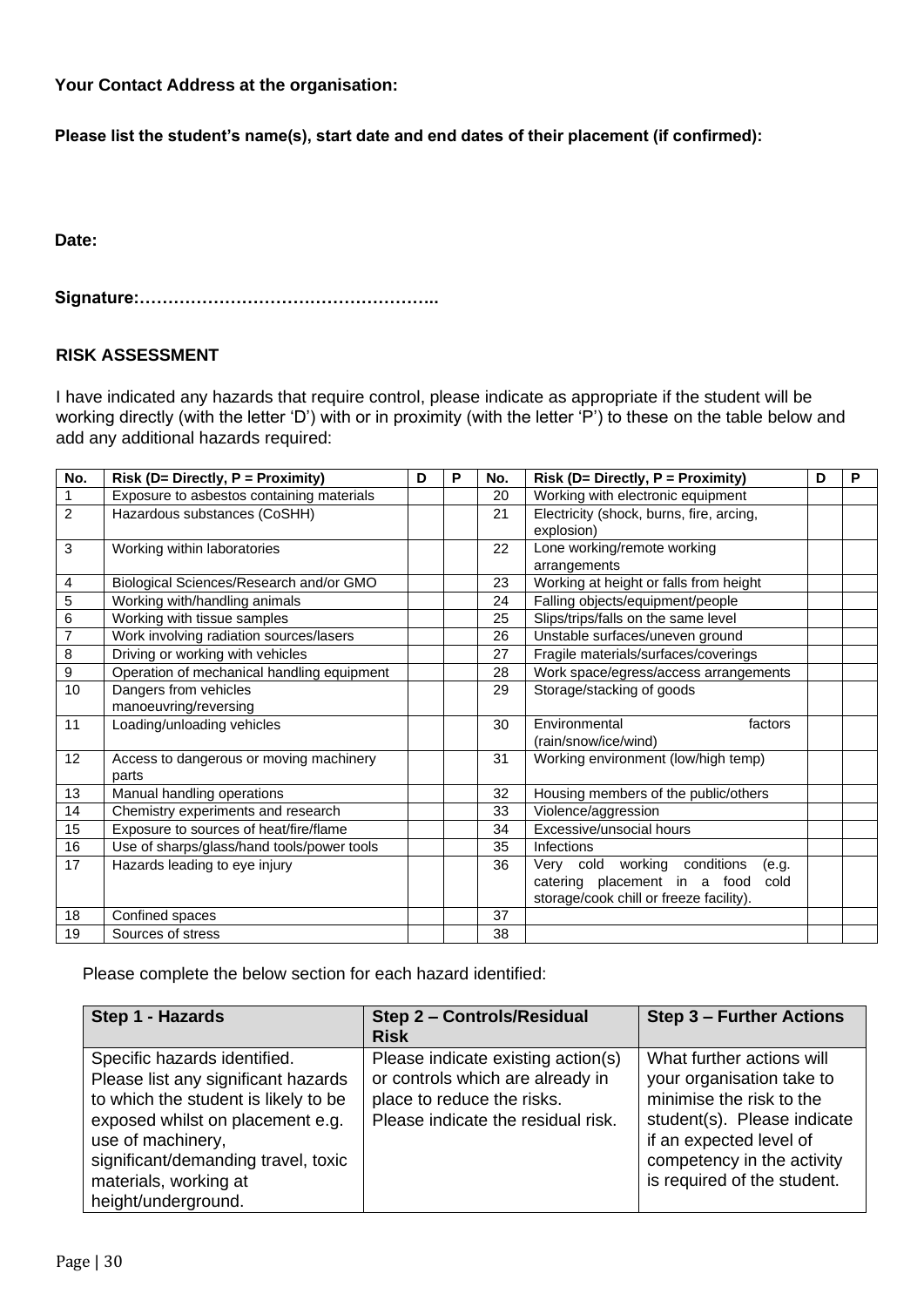| <b>Example: working with machinery</b><br>with high speed moving parts | <b>Example: Training and</b><br>appropriate supervision provided.<br><b>RISK LOW</b> | <b>Example: Additional</b><br>training dependent on<br>student's level of<br>competence |
|------------------------------------------------------------------------|--------------------------------------------------------------------------------------|-----------------------------------------------------------------------------------------|
|                                                                        |                                                                                      |                                                                                         |
|                                                                        |                                                                                      |                                                                                         |
|                                                                        |                                                                                      |                                                                                         |
|                                                                        |                                                                                      |                                                                                         |
|                                                                        |                                                                                      |                                                                                         |

Data will be managed in accordance with Loughborough University's External Stakeholder Privacy Notice, found here: <https://www.lboro.ac.uk/privacy/external-stakeholders-privacy/>

The roles and responsibilities of Loughborough University, our placement students, Schools/Departments and placement providers can be viewed in our Student Placement Charter, found here: [www.lboro.ac.uk/admin/ar/policy/aqp/appendix/11/index.htm](http://www.lboro.ac.uk/admin/ar/policy/aqp/appendix/11/index.htm)[.](http://www.lboro.ac.uk/admin/ar/policy/aqp/appendix/11/index.htm) 

By signing this form, you are agreeing to the responsibilities expected of placement providers outlined under the Host Organisation column, and you are confirming that the named student(s) above will be covered by your organisation for the duration of their placement for the purposes of health and safety, and insurance irrespective of where they are based and what role they are undertaking.

For emergency situations involving a student out-side of office hours the 24 hour [LU Security Team](http://www.lboro.ac.uk/services/security/) should be contacted.

**Tel.** 01509 222141

**Email:** gatehouse@lboro.ac.uk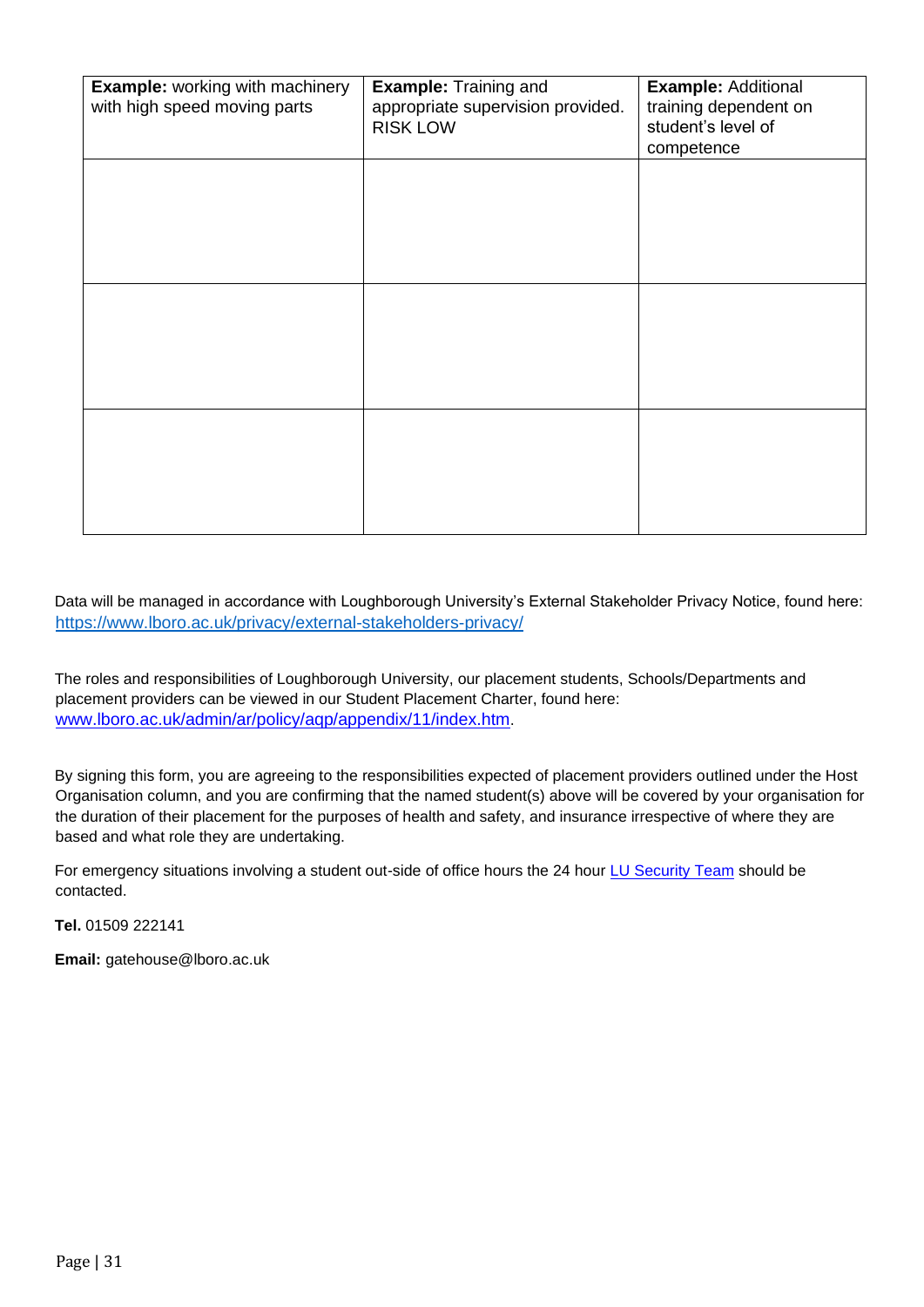## <span id="page-31-0"></span>**Appendix F - Host Organisation Declaration Form (For Overseas Placements ONLY)**

#### **Responsibilities of the Host Organisation:**

The "Host Organisation" is a third party, who during the placement has direct supervision of the student.

When individuals who are registered on a course of study at Loughborough University ("students") undertake a placement, they are legally independent of the University and an employment relationship/direct legal relationship will exist between the student and Host Organisation. Loughborough University is not liable for the acts or omissions of students whilst on placement.

Loughborough University recommends that all Host Organisations consider putting in place an appropriate agreement or contract directly with the students to govern that relationship. Loughborough University is not typically required to be party to any agreement or contract in relation to a student placement, as the legal relationship is directly between the student and the Host Organisation.

**We expect Host Organisations to ensure the health and safety of the placement student engaged in all placement activities i.e. work activities within their control, throughout the placement. Students on placement will be treated as employees of the Host Organisations for the purposes of health and safety.** 

- a) We confirm we have a written Health & Safety policy.
- b) We accept responsibility for the student under the relevant workers' compensation regulation applicable to our organisation's country.
- c) Should the student be expected to work with machinery, equipment, or substances hazardous to health, safety precautions will have been taken, first aid facilities must be available and training, supervision, appropriate instruction, risk assessments and any necessary personal protective clothing will be provided.
- d) We confirm we have in place workers' compensation and/or Public Liability insurances and that the student and/or visiting member of Loughborough University staff is deemed to be an employee and/or visitor for the purposes of those insurance policies.
- e) We confirm we will advise our insurers of the proposed placement, if required.
- f) If insurance is not in place, we have access to pay for funds to pay for any liability dispute and compensation awarded.
- g) We confirm we will advise Loughborough University immediately of any lost time injury (absence due to accident or case of occupational ill-health) or loss involving the student and/or visiting member of Loughborough University staff. We will keep the University informed of any subsequent developments and/or the conclusion of any investigation(s) into such incidents.
- h) We confirm that we will advise Loughborough University of any unauthorised absence to enable the University to meet attendance monitoring obligations.
- i) Within 21 days of the placement commencing provide the student with a full and clear induction to the organisation and its working practices, regulations and policies, including health and safety arrangements, fire precautions, emergency evacuation arrangements, how to report accidents, incidents and unsafe conditions.
- j) We will provide the student with a non-smoking environment (if indoors/enclosed) in which to work.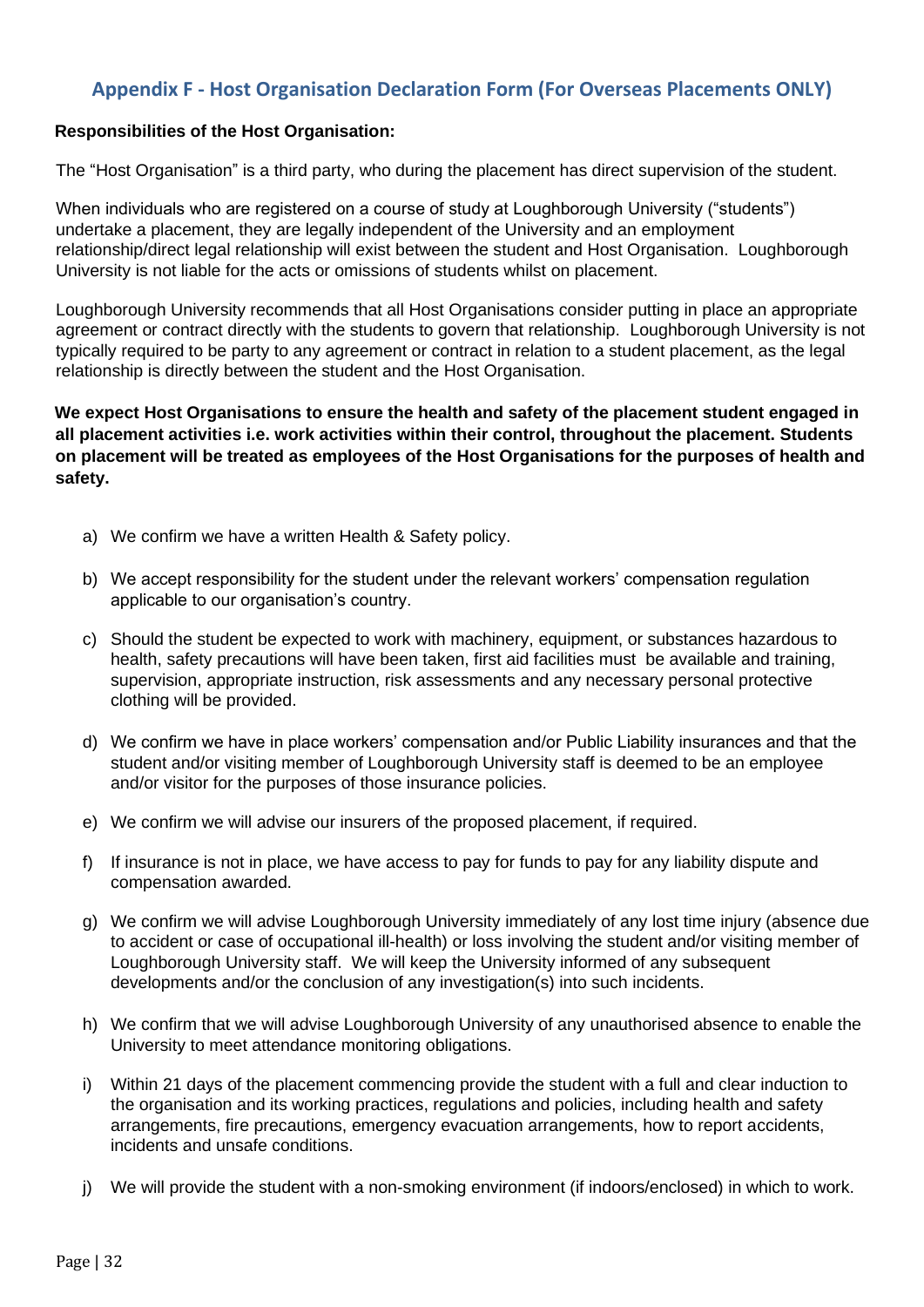- k) Nominate a supervisor who will conduct or make arrangements for the day to day supervision of the student.
- l) Accept a reasonable number of visits (typically between one and three) to the student by visiting Loughborough University staff.

## **Placement Job Title/Role:**

Describe the main tasks or duties the student will perform. Alternatively, please email a job description along with this completed document to (add appropriate email address).

If the job/role which is being undertaken is office-based and low-risk please tick here  $\Box$ **Otherwise please complete the remainder of the RISK ASSESSMENT section at the bottom of this form.**

If you have any further comments or questions and/or are unable to sign the form, please indicate these below, so we can review and consult further with you before the placement is due to commence:

**signed on behalf of the Placement Provider (Host Organisation) Your Name:**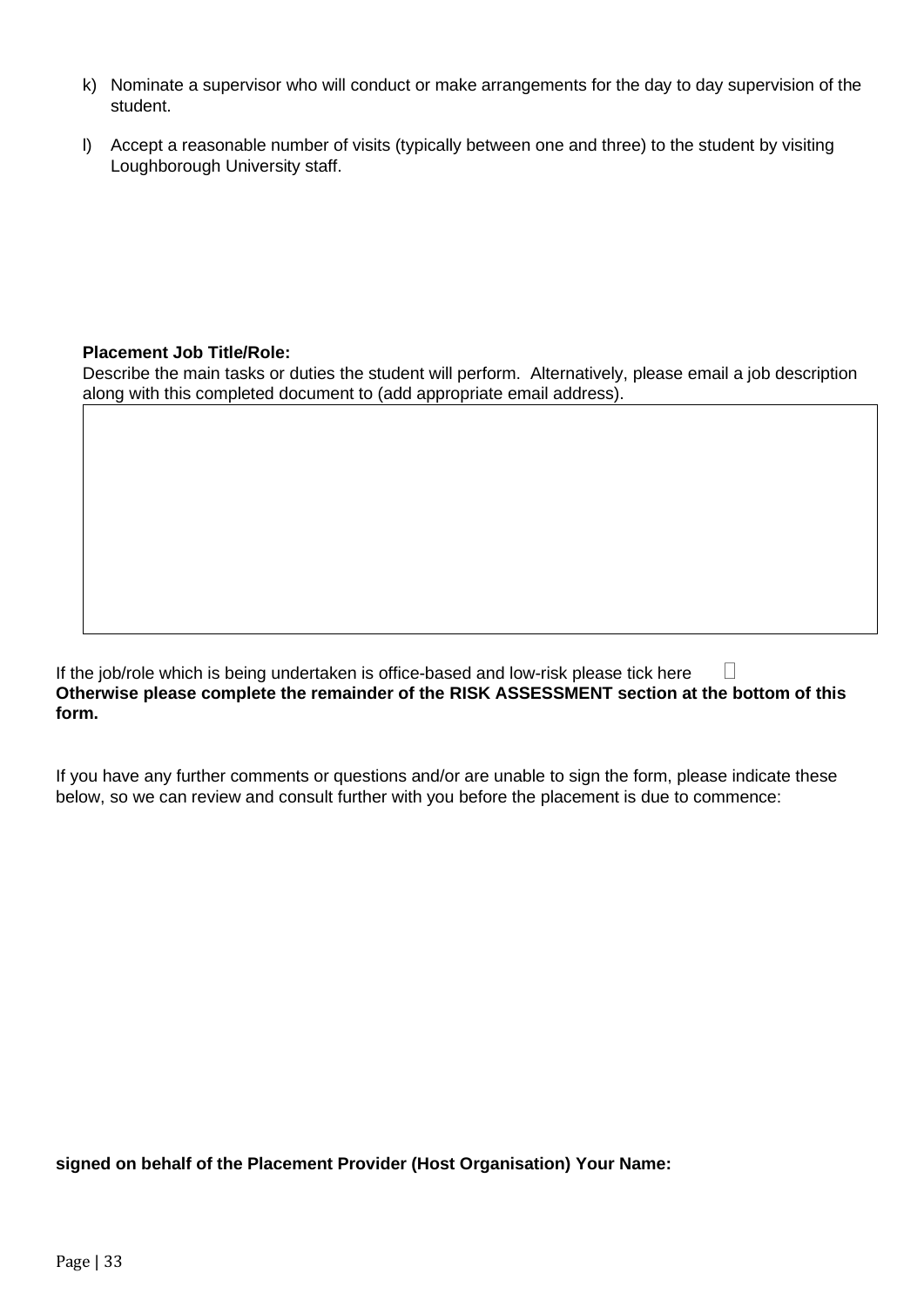**Your Job Title:**

**Your Tel:**

**Your E-Mail:** 

**Organisation Name:** 

**Your Contact Address at the organisation:** 

**Please list the student's name(s), job titles, start date and end dates of their placement (if confirmed):** 

**Date:** 

**Signature:……………………………………………..**

#### **RISK ASSESSMENT**

I have indicated any hazards that require control, please indicate as appropriate if the student will be working directly (with the letter 'D') with or in proximity (with the letter 'P') to these on the table below and add any additional hazards required:

| No.            | Risk (D= Directly, P = Proximity)          | D | Р | No. | Risk (D= Directly, P = Proximity)        | D | Р |
|----------------|--------------------------------------------|---|---|-----|------------------------------------------|---|---|
| $\mathbf{1}$   | Exposure to asbestos containing materials  |   |   | 20  | Working with electronic equipment        |   |   |
| 2              | Hazardous substances (CoSHH)               |   |   | 21  | Electricity (shock, burns, fire, arcing, |   |   |
|                |                                            |   |   |     | explosion)                               |   |   |
| 3              | Working within laboratories                |   |   | 22  | Lone working/remote working              |   |   |
|                |                                            |   |   |     | arrangements                             |   |   |
| 4              | Biological Sciences/Research and/or GMO    |   |   | 23  | Working at height or falls from height   |   |   |
| 5              | Working with/handling animals              |   |   | 24  | Falling objects/equipment/people         |   |   |
| 6              | Working with tissue samples                |   |   | 25  | Slips/trips/falls on the same level      |   |   |
| $\overline{7}$ | Work involving radiation sources/lasers    |   |   | 26  | Unstable surfaces/uneven ground          |   |   |
| 8              | Driving or working with vehicles           |   |   | 27  | Fragile materials/surfaces/coverings     |   |   |
| 9              | Operation of mechanical handling equipment |   |   | 28  | Work space/egress/access arrangements    |   |   |
| 10             | Dangers from vehicles                      |   |   | 29  | Storage/stacking of goods                |   |   |
|                | manoeuvring/reversing                      |   |   |     |                                          |   |   |
| 11             | Loading/unloading vehicles                 |   |   | 30  | Environmental<br>factors                 |   |   |
|                |                                            |   |   |     | (rain/snow/ice/wind)                     |   |   |
| 12             | Access to dangerous or moving machinery    |   |   | 31  | Working environment (low/high temp)      |   |   |
|                | parts                                      |   |   |     |                                          |   |   |
| 13             | Manual handling operations                 |   |   | 32  | Housing members of the public/others     |   |   |
| 14             | Chemistry experiments and research         |   |   | 33  | Violence/aggression                      |   |   |
| 15             | Exposure to sources of heat/fire/flame     |   |   | 34  | Excessive/unsocial hours                 |   |   |
| 16             | Use of sharps/glass/hand tools/power tools |   |   | 35  | Infections                               |   |   |
| 17             | Hazards leading to eye injury              |   |   | 36  | Very cold working conditions<br>(e.a.    |   |   |
|                |                                            |   |   |     | catering placement in a food<br>cold     |   |   |
|                |                                            |   |   |     | storage/cook chill or freeze facility).  |   |   |
| 18             | Confined spaces                            |   |   | 37  |                                          |   |   |
| 19             | Sources of stress                          |   |   | 38  |                                          |   |   |

Please complete the below section for each hazard identified:

| Step 1 - Hazards | Step 2 - Controls/Residual | Step 3 - Further Actions |
|------------------|----------------------------|--------------------------|
|                  | <b>Risk</b>                |                          |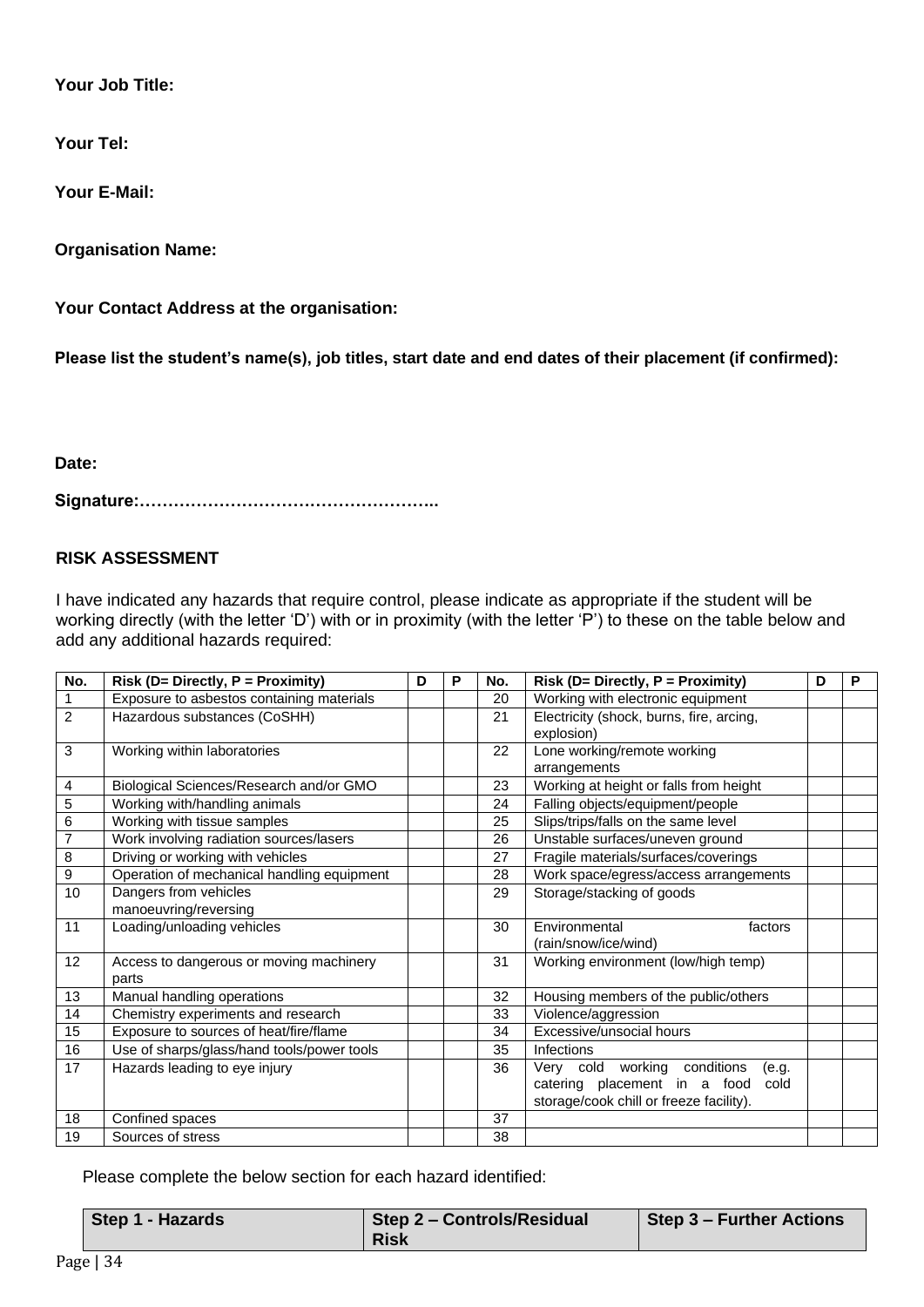| Specific hazards identified.<br>Please list any significant hazards<br>to which the student is likely to be<br>exposed whilst on placement e.g.<br>use of machinery,<br>significant/demanding travel, toxic<br>materials, working at<br>height/underground. | Please indicate existing action(s)<br>or controls which are already in<br>place to reduce the risks.<br>Please indicate the residual risk. | What further actions will<br>your organisation take to<br>minimise the risk to the<br>student(s). Please indicate<br>if an expected level of<br>competency in the activity<br>is required of the student. |
|-------------------------------------------------------------------------------------------------------------------------------------------------------------------------------------------------------------------------------------------------------------|--------------------------------------------------------------------------------------------------------------------------------------------|-----------------------------------------------------------------------------------------------------------------------------------------------------------------------------------------------------------|
| <b>Example:</b> working with machinery<br>with high speed moving parts                                                                                                                                                                                      | <b>Example: Training and</b><br>appropriate supervision provided.<br><b>RISK LOW</b>                                                       | <b>Example: Additional</b><br>training dependent on<br>student's level of<br>competence                                                                                                                   |
|                                                                                                                                                                                                                                                             |                                                                                                                                            |                                                                                                                                                                                                           |
|                                                                                                                                                                                                                                                             |                                                                                                                                            |                                                                                                                                                                                                           |
|                                                                                                                                                                                                                                                             |                                                                                                                                            |                                                                                                                                                                                                           |

Data will be managed in accordance with Loughborough University's External Stakeholder Privacy Notice, found here: <https://www.lboro.ac.uk/privacy/external-stakeholders-privacy/>

The roles and responsibilities of Loughborough University, our placement students, Schools/Departments and placement providers can be viewed in our Student Placement Charter, found here: [www.lboro.ac.uk/admin/ar/policy/aqp/appendix/11/index.htm.](http://www.lboro.ac.uk/admin/ar/policy/aqp/appendix/11/index.htm) 

By signing this form, you are agreeing to the responsibilities expected of placement providers outlined under the Host Organisation column, and you are confirming that the named student(s) above will be covered by your organisation for the duration of their placement for the purposes of health and safety, and insurance irrespective of where they are based and what role they are undertaking.

For emergency situations involving a student out-side of office hours the 24 hour [LU Security Team](http://www.lboro.ac.uk/services/security/) should be contacted.

**Tel.** +44(0) 1509 222141

**Email:** gatehouse@lboro.ac.uk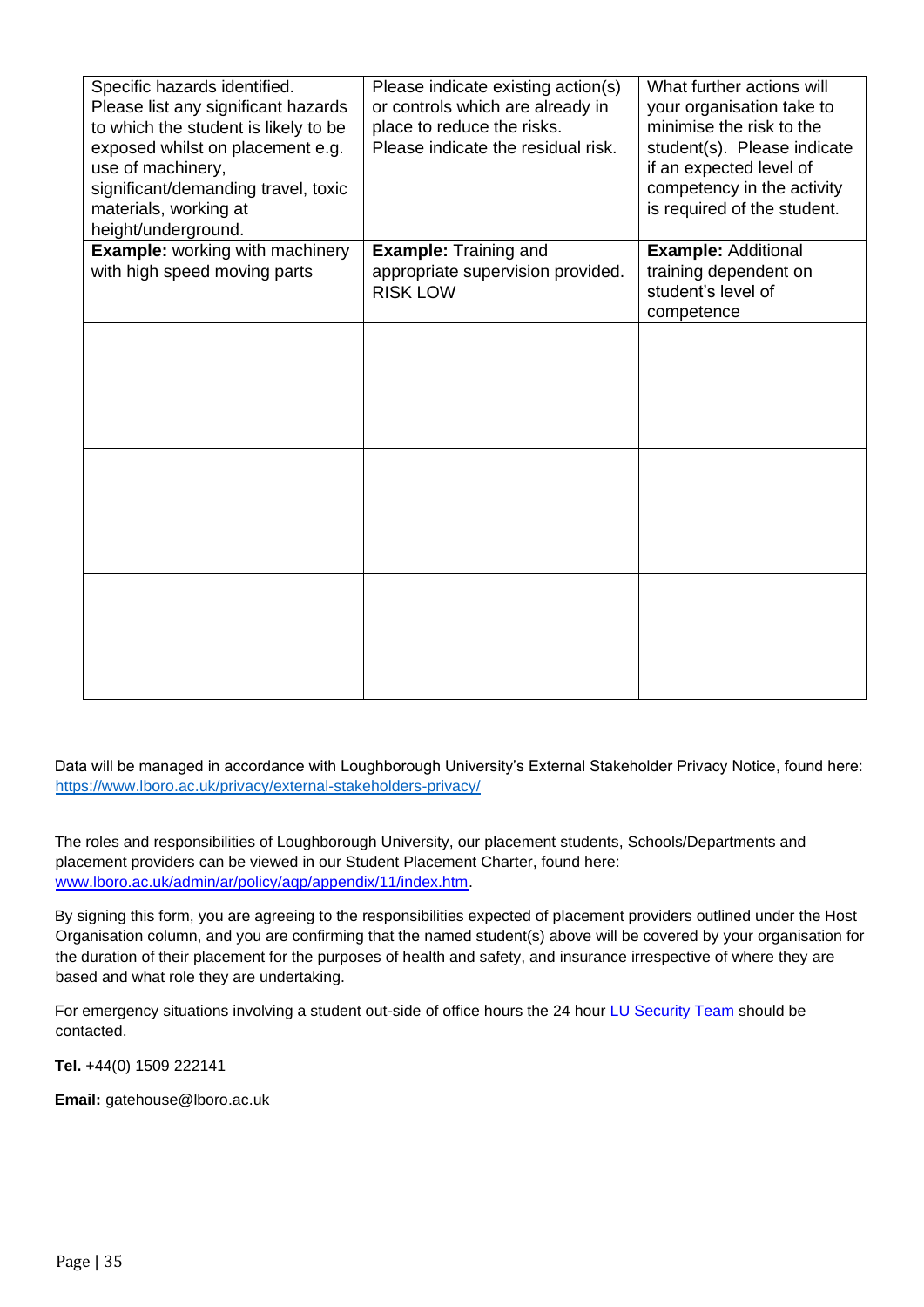## <span id="page-35-0"></span>**Appendix G – TRAVEL SUMMARY COVER (Student Placements, Study Exchanges and Erasmus)**

## **INSURER – UMAL**

#### **POLICY NUMBER – UMAL – UMT092/13**

**INSURED PERSON** – students on all University approved overseas placements, Erasmus and exchanges undertaken during an official placement year

## **WHAT'S COVERED**

| <b>Key benefits</b>                                                                                                                                                                                                                                                           | Limit       |
|-------------------------------------------------------------------------------------------------------------------------------------------------------------------------------------------------------------------------------------------------------------------------------|-------------|
| <b>Medical and Emergency Travel Expenses</b>                                                                                                                                                                                                                                  | £10,000,000 |
| All costs necessarily incurred <b>outside</b> the UK as a result of the injury or<br>illness of an insured person. Benefits include Repatriation Costs, Attendants<br>Travel Expenses and Overseas Funeral Expenses etc.                                                      |             |
| Students with pre-existing medical condition are covered under the policy for<br>emergency medical treatment for their pre-existing condition. However, no cover<br>will be provided for routine treatment of existing conditions including prescriptions,<br>etc.            |             |
| Cover is not applicable if travelling against medical advice.                                                                                                                                                                                                                 |             |
| <b>Emergency Medical Assistance</b>                                                                                                                                                                                                                                           |             |
| Please contact Global Response on the details below for advice and assistance in<br>the event of an emergency aboard, e.g. those involving serious injury or extended<br>periods of hospitalisation.                                                                          |             |
| Tel: +44 (0)2920 662425                                                                                                                                                                                                                                                       |             |
| Reference: UMAL/T092                                                                                                                                                                                                                                                          |             |
| Other than in the case of an emergency where immediate action is required to avert<br>serious health or life-threatening consequences, the insured person (if otherwise)<br>must first contact the Global Response for advice and assistance prior to incurring<br>any costs. |             |
| Personal Possessions (while residing in the placement countries)                                                                                                                                                                                                              | Not covered |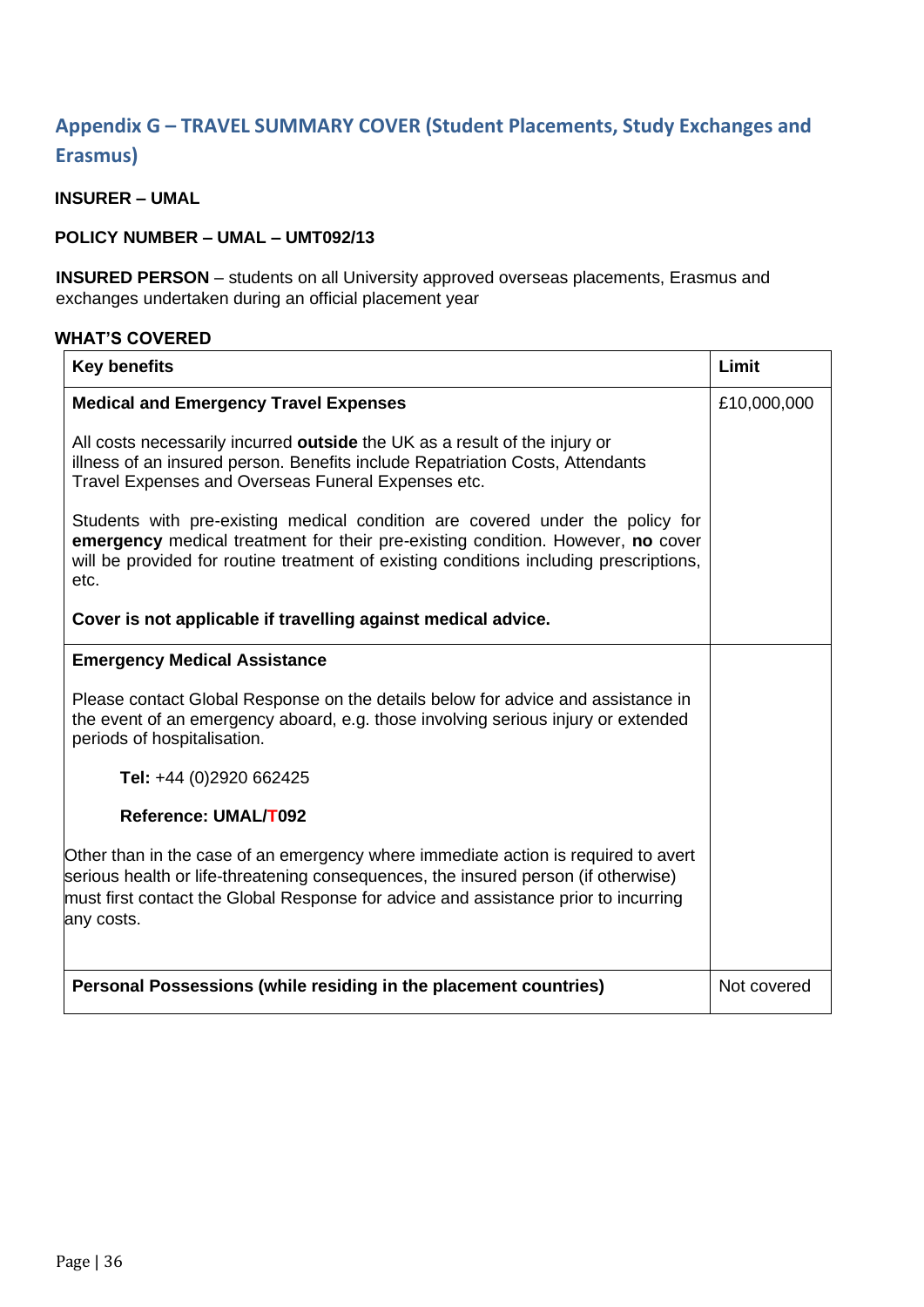| Cover for Personal Property and Money is provided only for inbound and<br>outbound journeys at the start and end of the placement. Personal Property<br>and Money are NOT covered while you are residing in the placement country<br>and you are advised to take out your own insurance for these periods:<br>£25 Deductible (Increased to 10% of claim in respect of laptop computers)<br>$\bullet$<br>Emergency Purchases - up to £1000<br>Loss of keys/replacement locks - up to £500<br>Single Article Limit - £1,500 (Increased to £2,500 in respect of laptop<br>computers)<br>Credit Card Misuse - up to £3,000 (payable in addition to Money limit)<br>Loss of Passport - up to £1,500 (payable in addition to Money limit) | <b>PERSONAL</b><br><b>PROPERTY -</b><br>up to<br>£10,000/£5,000<br>and MONEY -<br>up to £5,000<br>(Cash Limit -<br>£1,000) |
|-------------------------------------------------------------------------------------------------------------------------------------------------------------------------------------------------------------------------------------------------------------------------------------------------------------------------------------------------------------------------------------------------------------------------------------------------------------------------------------------------------------------------------------------------------------------------------------------------------------------------------------------------------------------------------------------------------------------------------------|----------------------------------------------------------------------------------------------------------------------------|
| <b>Person Liability</b><br>If the student (insured person) becomes legally liable to pay damages in<br>respect of accidental bodily injury (which includes death illness and disease)<br>to any person and/or accidental loss of or damage to material property.                                                                                                                                                                                                                                                                                                                                                                                                                                                                    | £5,000,000<br>Limit of<br>Indemnity                                                                                        |
| <b>Personal Injury</b><br>Including accidental death, permanent total/partial disablement, temporary<br>total/partial disablement.                                                                                                                                                                                                                                                                                                                                                                                                                                                                                                                                                                                                  | £50,000                                                                                                                    |
| <b>Legal Expenses</b><br>To help you recover damages or compensation from a third party following any<br>event which results in bodily Injury to you or financial loss suffered resulting from the<br>breach of any travel or accommodation contract. To help you in the defence of<br>Criminal Proceedings brought against you.<br>Legal Proceedings entered into in the USA or Canada are not covered.                                                                                                                                                                                                                                                                                                                            | £25,000                                                                                                                    |
| <b>Disruption</b><br>Including cancellation, curtailment, rearrangement, travel delay, hijack and other<br>travel expenses.                                                                                                                                                                                                                                                                                                                                                                                                                                                                                                                                                                                                         | £20,000                                                                                                                    |
| <b>Personal Liability</b><br>If you become legally liable to pay damages in respect of accidental bodily injury<br>(which includes death illness and disease) to any person and/or accidental loss of or<br>damage to material property.                                                                                                                                                                                                                                                                                                                                                                                                                                                                                            | £5,000,000                                                                                                                 |
| <b>Political Evacuation</b><br>Reimbursement of evacuation expenses following formal advice to leave the<br>destination country.                                                                                                                                                                                                                                                                                                                                                                                                                                                                                                                                                                                                    | £50,000                                                                                                                    |

## **WHAT'S NOT COVERED (IMPORTANT EXCLUSIONS)**

• Pre or post placement periods i.e. extended stay for personal leisure purposes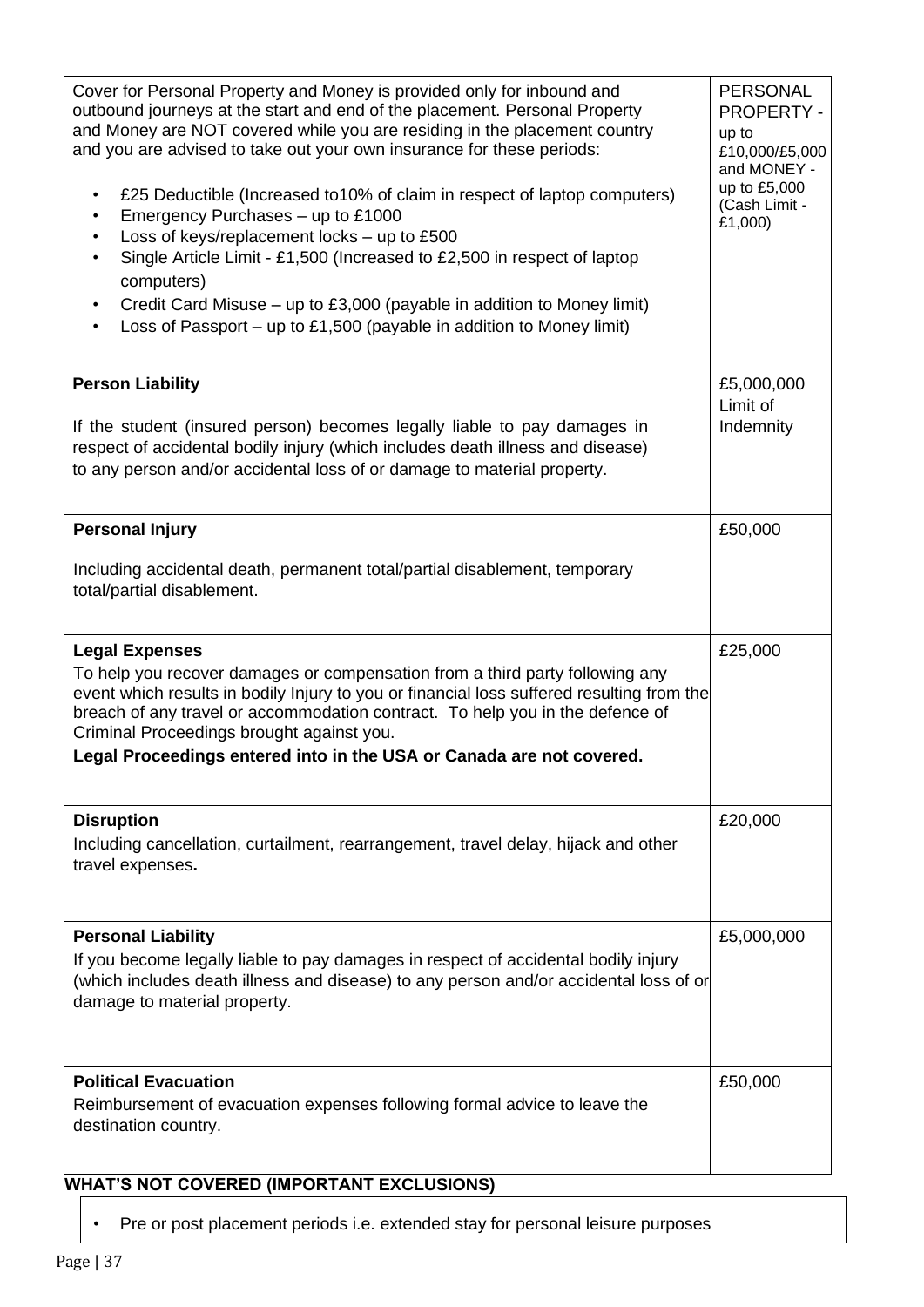- Long distance personal sightseeing/excursions taken during the placement programme (i.e. not local).
- Travel against the advice given by FCO (www.fco.gov.uk).
- Travel against the advice of a registered medical practitioner. It is strongly recommended that students with a pre-existing condition should visit your doctor prior to each trip, make sure there are no problems and obtain either a letter or have the confirmation put in their notes.
- High risk activities such as water sports, winter sports, rock climbing, scuba diving, bungee jumping, parachuting, professional sports, etc.
- Baggage/money stolen or lost from an unattended vehicle unless such baggage in the locked boot or concealed in a covered luggage compartment of a fully locked vehicle

## **CLAIM PROCEDURE**

- Loss or damage to baggage whilst in transit must be reported to the relevant airline and a Property Irregularity Report (PIR) must be obtained from the airline before leaving the airport.
- Loss or damage to personal money or baggage must be reported to the relevant hotel and local police within 24 hours of discovery. All copy reports should be retained.
- An insurance claim form should be obtained from Insurance Officer by email. This should be completed and returned to Insurance Officer with any loss reports and where available copy purchase or replacement receipts.
- When telephoning Global Response please make sure you have the following available:

INSURER – UMAL REFERENCE - UMAL/092

• In the case of medical expenses, all treatment and/or medicine receipts should again be retained and a claim form completed.

## **FURTHER INFORMATION**

For further information, e.g. full terms and conditions of cover please contact Insurance Support Team on telephone +44 (0) 1509 222026 or email insurance.support@lboro.ac.uk.

In an emergency situation outside of normal University working hours, please contact the Security Office who hold a list of emergency contacts. Tel: +44 (0)1509 222141 or Email: gatehouse@lboro.ac.uk.

Global Response contact details: **Tel:** +44 (0)2920 662425 [www.lboro.ac.uk/admin/financial/restricted/sections/insurance.htm](http://www.lboro.ac.uk/admin/financial/restricted/sections/insurance.htm)

Note: this policy is subject to the Insurers terms and conditions.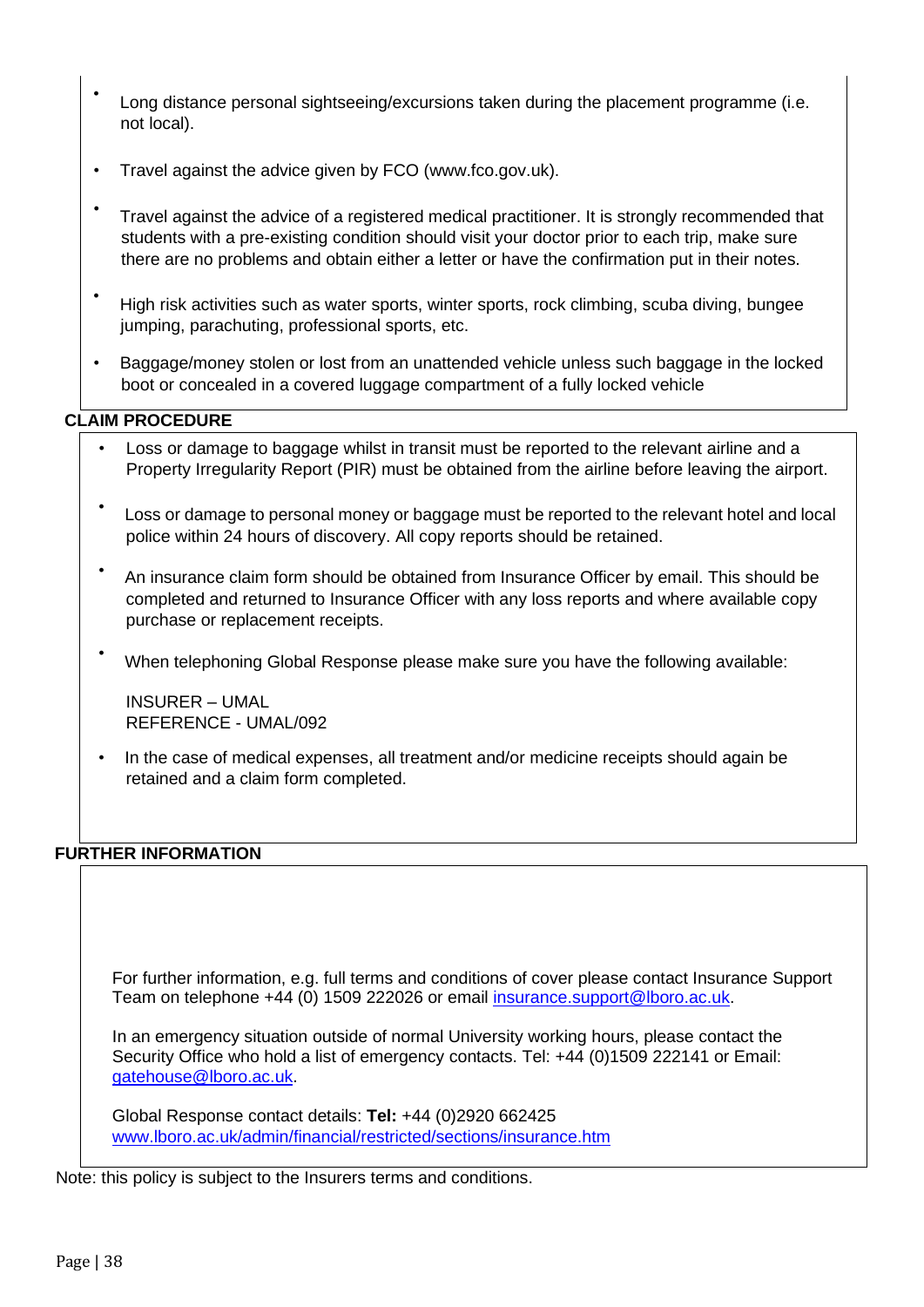## <span id="page-38-0"></span>**Appendix H - Student Placement Induction Checklist**

The following items should be included in your induction to the organisation, preferably on your first day.

Please check off the items below when they occur and inform your placement organiser of any items not covered within twenty-one days of the start of your placement. This list is not exhaustive and other topics may be covered and, which you may wish to note:

| <b>Health and Safety</b>                                                                                                                           | <b>Date</b> |
|----------------------------------------------------------------------------------------------------------------------------------------------------|-------------|
| <b>Emergency procedures</b>                                                                                                                        |             |
| Safety policy received or location known                                                                                                           |             |
| Location of first aid box                                                                                                                          |             |
| First aid arrangements (including names of first aiders)                                                                                           |             |
| Fire procedures and location of assembly point                                                                                                     |             |
| Accident reporting procedures covered and location of accident book                                                                                |             |
| COSHH regulations/procedures (if applicable)                                                                                                       |             |
| Manual handling procedures (if applicable)                                                                                                         |             |
| Protective clothing arrangements (if applicable)                                                                                                   |             |
| Display Screen Equipment Assessment (if applicable)                                                                                                |             |
| Instruction on equipment participant will be using (list equipment)                                                                                |             |
| Risk assessments provided (if identified as a necessary action during the<br>student risk assessment)                                              |             |
| Other issues (Please specify):                                                                                                                     |             |
| <b>Accommodation</b>                                                                                                                               |             |
| Have you secured suitable accommodation within a reasonable commuting<br>distance (within 90 minutes by car, each way) to/from your place of work? |             |

**Signed: (if you e-mail this from your Loughborough student e-mail address, this will be taken as your signature)**

**Name: Date:**

**Please return this form as soon as possible to your School and within 21 days of your placement starting.**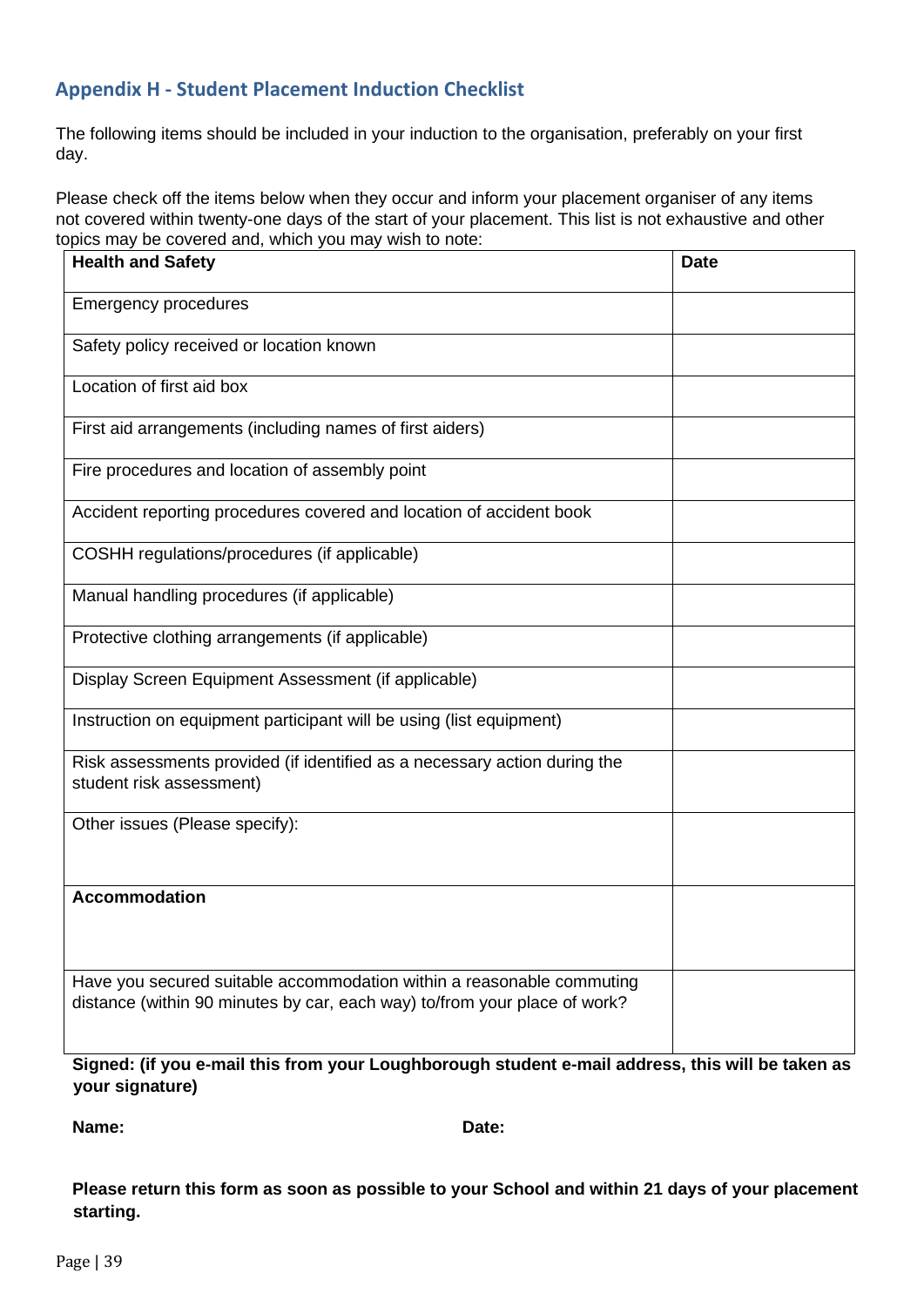## <span id="page-39-0"></span>**Appendix I – Addressing HODF Issues**

Please utilise this guidance in situations where it has been established there are specific points on the HODF which an organisation will not agree to. Please note it is acceptable for organisations to provide agreements to these points and the placement charter in writing separately from the HODF e.g. via email.

#### **HODF UK-based Placements**

a) We accept responsibility for the student under the Health and Safety at Work etc Act 1974 and relevant statutory provisions

YES - No further action required.

NO – This is compulsory. If this point cannot be agreed then the placement cannot be approved.

b) Should the student be expected to work with machinery, equipment, or substances hazardous to health, safety precautions will be taken, first aid facilities will be available and training, supervision, appropriate instruction, risk assessments and any necessary personal protective clothing will be provided.

YES – No further action required.

NO – Refer to risk assessment, placement job description and H&S induction check list (if available) to establish Low / Medium / High risks.

Check with the placement provider what mitigation is in place to manage the risks which can be identified.

Refer to; [hse@lboro.ac.uk](mailto:hse@lboro.ac.uk)

with the information above along with confirmation the student attended School placement H&S activities/briefings.

c) We confirm we have in place current Employers' and/or Public Liability insurances and that the student and/or visiting member of Loughborough University staff is deemed to be an employee and/or visitor for the purposes of those insurance policies. A copy of our liability insurance is displayed where all employees have reasonable access to it.

YES – No further action required.

NO – Refer to risk assessment, placement job description and H&S induction check list (if available) to establish Low / Medium / High risks.

Check with the placement provider what mitigation is in place to manage the risks which can be identified.

N.B. Certain organisations such as Government bodies do not require this type of insurance.

Refer to insurance@lboro.ac.uk with the information above along with confirmation the student attended School placement H&S activities/briefings.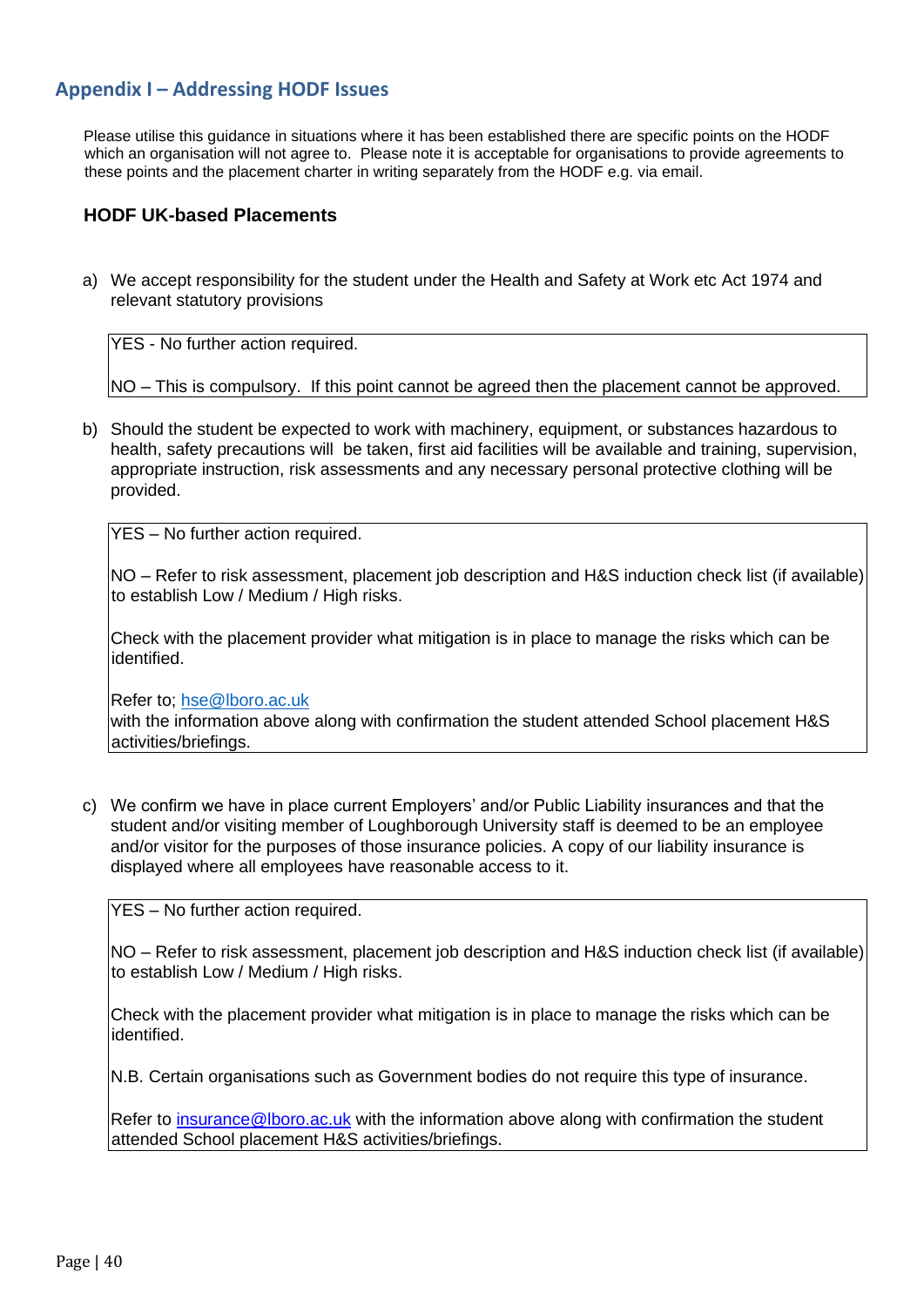d) We confirm we will advise our insurers of the proposed placement, if required.

YES - No further action required.

NO – No specific agreement is required to this term as it is only applicable if it is required.

e) In the UK, employers' liability insurance will normally cover a student during the placement period. However, where insurance is not in place to cover the student for their working activities, e.g. exemption permissible under the Employer's Liability (Compulsory Insurance) Act 1969, we will notify Loughborough University at the earliest opportunity and will confirm we have access to funds to pay for any liability dispute and compensation awarded.

YES - No further action required.

NO – Refer to *insurancesupport@lboro.ac.uk* along with evidence student attended school placement briefing and the student's risk assessment.

f) We confirm we will advise Loughborough University immediately of any lost time injury (absence due to accident or case of occupational ill-health) or loss involving the student and/or visiting member of Loughborough University staff. We will keep the University informed of any subsequent developments and/or the conclusion of any investigation(s) into such incidents.

YES – Provide LU contact details including the Security Office number.

NO – Ask the student to nominate us as one of the next of kin/emergency contacts with the placement host, evidence of this in writing is required.

Alternatively, the student can confirm in writing that they have instructed their next of kin/emergency contact to notify LU in the in the event of lost time injury etc.

If still NO then regular/logged contact will have to be made by email/phone call/Skype, confirmed by email between student and school.

g) We confirm that we will advise Loughborough University of any unauthorised absence to enable the University to meet attendance monitoring obligations.

YES - No further action required.

NO – Please refer to the Placements Governance Manager.

h) Within 21 days of the Placement starting provide the student with a full and clear induction to the organisation and its working practices, regulations and policies, including health and safety arrangements, fire precautions, emergency evacuation arrangements, how to report accidents, incidents and unsafe conditions.

YES - No further action required.

NO – If the placement has already commenced then confirmation in writing that the above has been actioned within 21 days is required.

Refer to insurancesupport@lboro.ac.uk with evidence student attended school placement briefing and the student's risk assessment.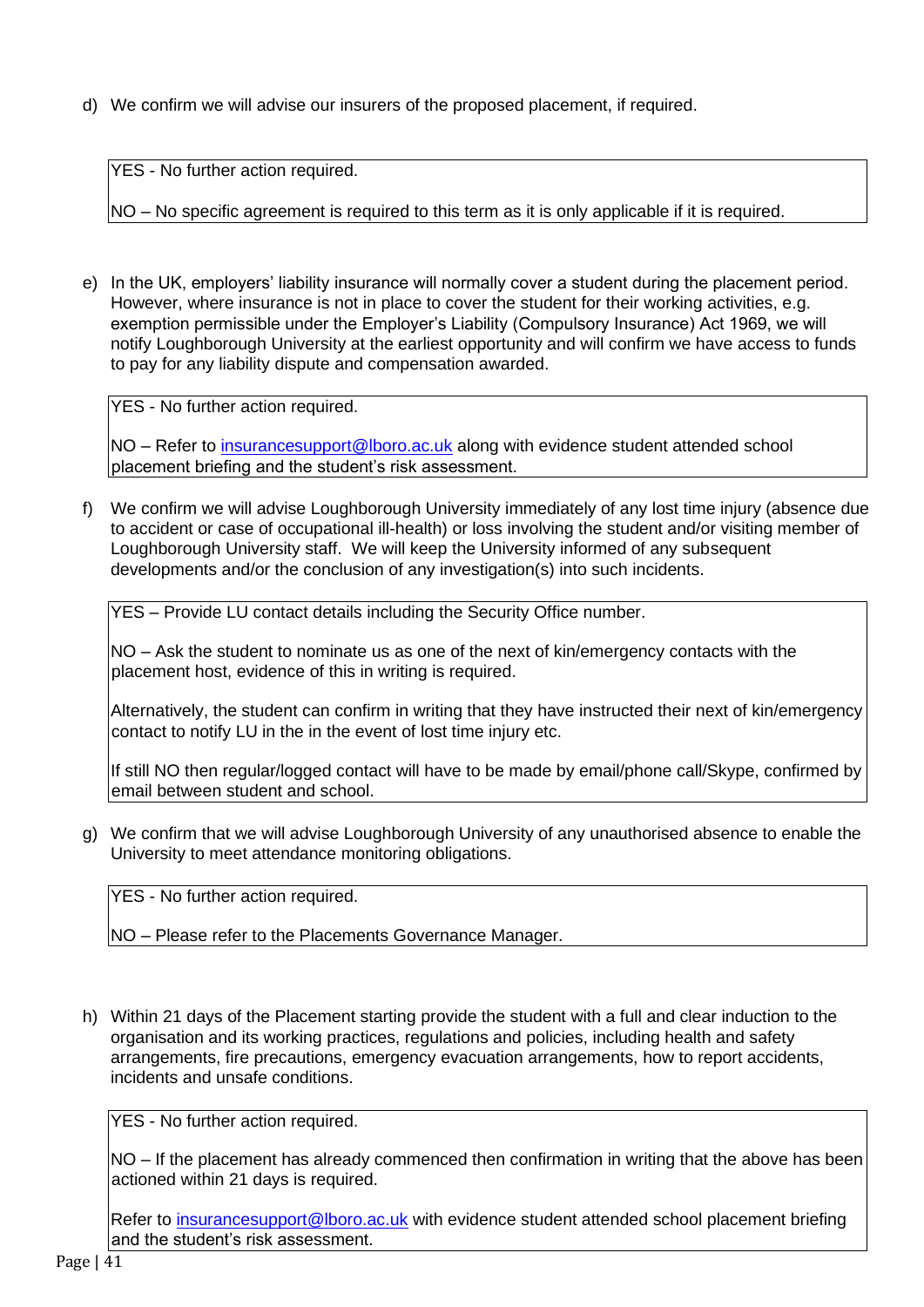i) Nominate a supervisor who will conduct or make arrangements for the day to day supervision of the student.

YES - No further action required.

NO - This is compulsory. If a supervisor can't be nominated then the placement cannot be approved.

j) Accept a reasonable number of visits (typically between one and three) to the student by visiting Loughborough University staff.

YES - No further action required.

NO – Contact will have to be made by email/phone call/Skype, confirmed by email between student and school.

Refer to insurancesupport@lboro.ac.uk with the information above along with evidence student attended school placement briefing and the student's risk assessment.

#### **Risk Assessment**

Where the placement is not a low-risk office-based placement this section must be completed satisfactorily by the host organisation.

#### **Overseas-based Placements**

Where the organisation indicates that there may be gaps in the provision of insurance then please refer to Page 21/22 - Insurance Limitations.

a) We confirm we have a written Health & Safety policy.

YES – No further action required.

NO – Refer to student risk assessment, placement job description and H&S induction check list to establish Low / Medium / High risks.

Check with the placement provider what mitigation is in place to manage the risks which can be identified

Refer to hse@lboro.ac.uk with the information above along with confirmation the student attended School placement H&S activities/briefings.

b) We confirm that the student will be registered as an employee of the organisation and accept responsibility for the student under the relevant workers' compensation regulation applicable to our organisation's country.

YES - No further action required.

NO – Ask the placement host to provide any advice about filling this gap as they will have better inCountry knowledge than us.

NO – Inform student of this and that they may want to take out additional personal accident insurance whilst working overseas not just travel insurance.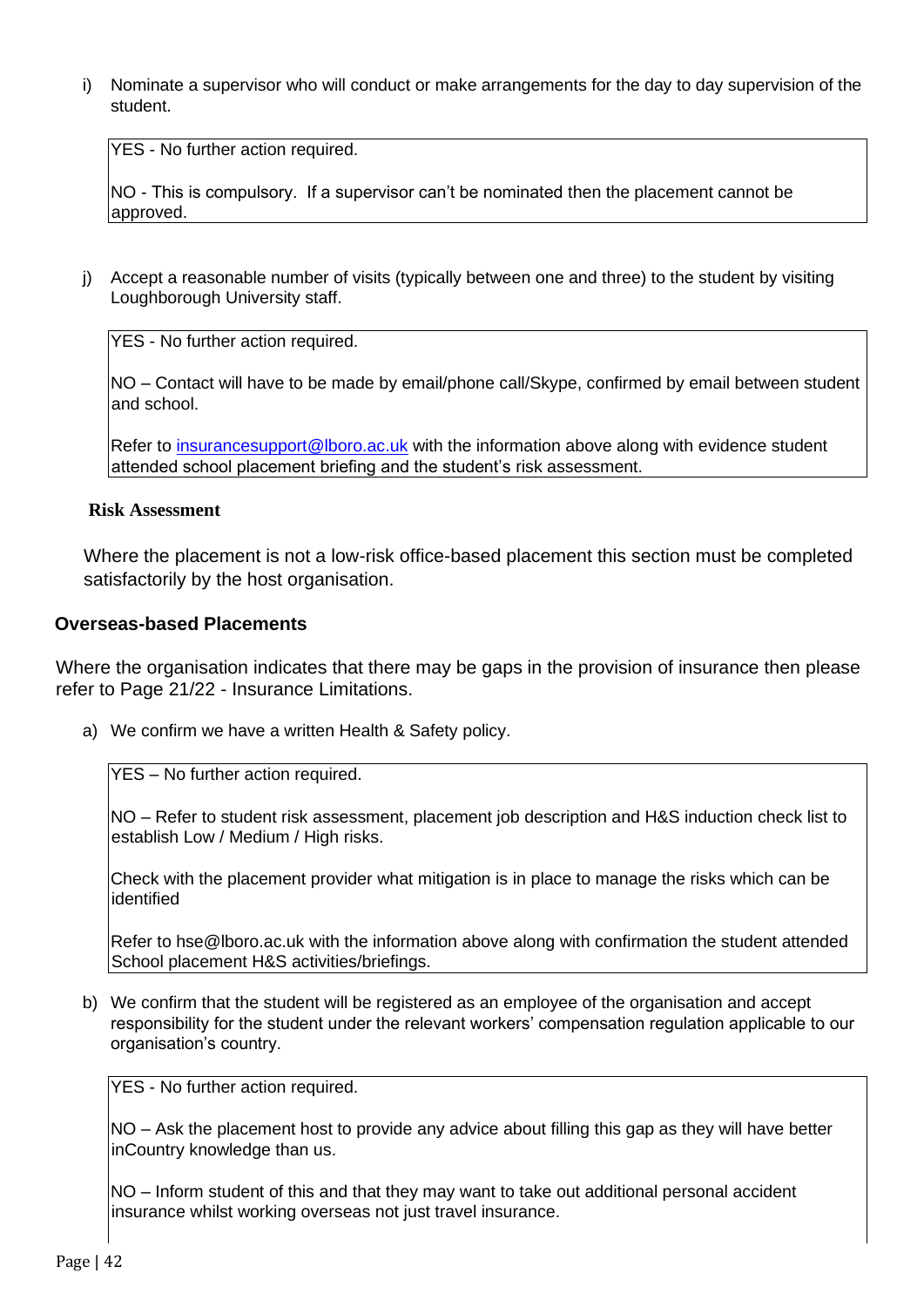Refer to insurancesupport@lboro.ac.uk with the information above along with evidence student attended school placement briefing and the student's risk assessment.

c) Should the student be expected to work with machinery, equipment, or substances hazardous to health, safety and precautions will first have been taken, first aid facilities will be available and training, supervision, appropriate instruction, risk assessments and any necessary personal protective clothing will be provided.

YES – No further action required.

NO – Refer to student risk assessment, placement job description and H&S induction check list to establish Low / Medium / High risks.

Check with the placement provider what mitigation is in place to manage the risks which can be identified.

Refer to hse@lboro.ac.uk with the information above along with confirmation the student attended School placement H&S activities/briefings.

d) We confirm we have in place workers' compensation and/or Public Liability insurances and that the student and/or visiting member of Loughborough University staff is deemed to be an employee and/or visitor for the purposes of those insurance policies.

YES - No further action required.

NO – Ask the placement host to provide any advice about filling this gap as they will have better inCountry knowledge than us.

Inform student of this and that they may want to take out additional personal accident insurance whilst working overseas not just travel insurance.

Refer to insurancesupport@lboro.ac.uk with the information above along with evidence student attended school placement briefing and the student's risk assessment.

e) We confirm we will advise our insurers of the proposed placement, if required.

YES - No further action required.

NO – No specific agreement is required to this term as it is only applicable if it is required.

f) If insurance is not in place, we have access to pay for funds to pay for any liability dispute and compensation awarded.

YES – No further action required.

NO – Refer to student risk assessment, placement job description and H&S induction check list to establish Low / Medium / High risks.

Refer to insurancesupport@lboro.ac.uk with the information above along with evidence student attended school placement briefing and the student's risk assessment.

g) We confirm we will advise Loughborough University immediately of any lost time injury (absence due to accident or case of occupational ill-health) or loss involving the student and/or visiting member of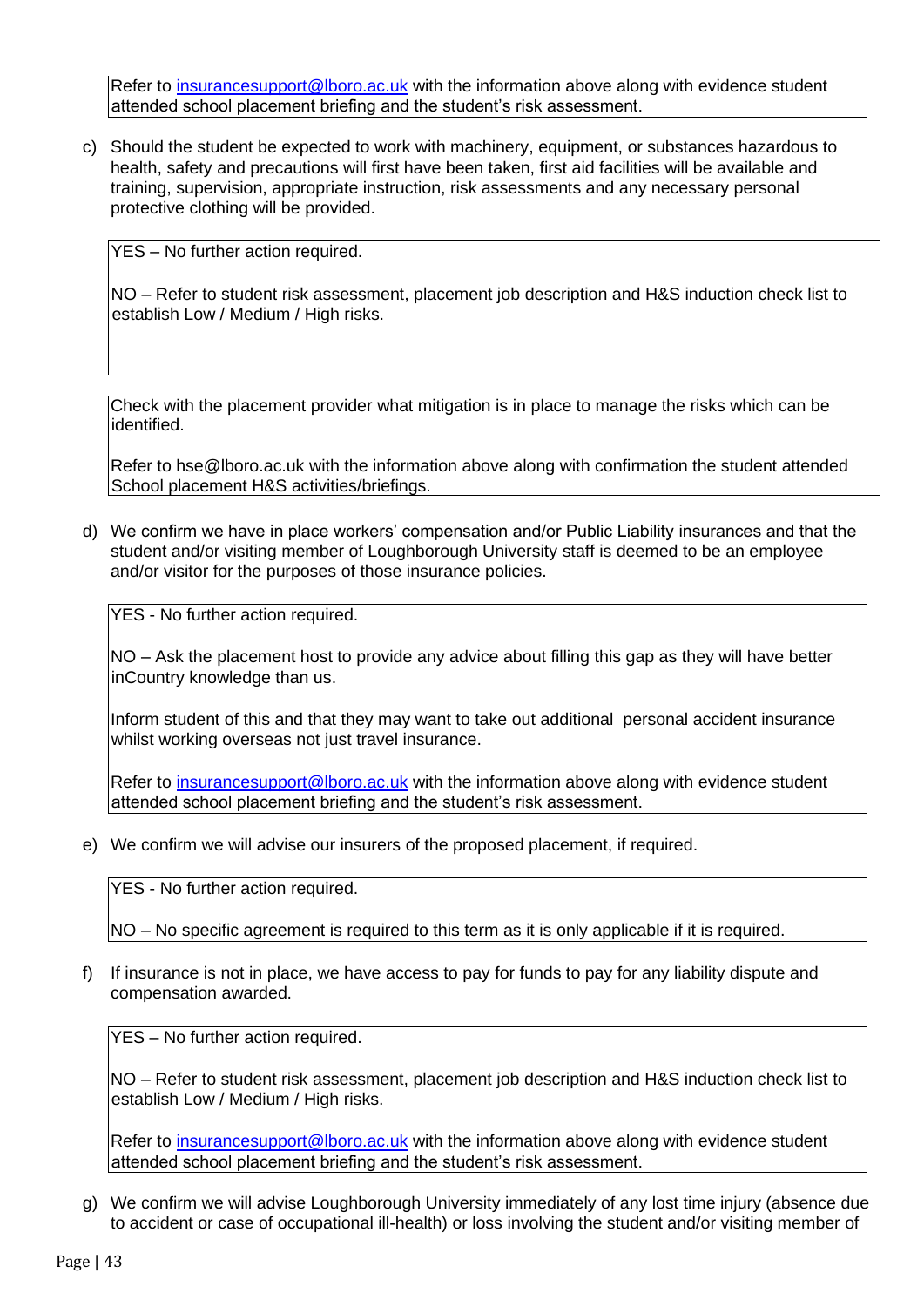Loughborough University staff. We will keep the University informed of any subsequent developments and/or the conclusion of any investigation(s) into such incidents.

YES – Provide LU contact details including the Security Office number.

NO – Ask the student to nominate us as one of the next of kin with the placement host, evidence of this in writing is required.

If still NO then regular/logged contact will have to be made by email/phone call/Skype, confirmed by email between student and school.

h) We confirm that we will advise Loughborough University of any unauthorised absence to enable the University to meet attendance monitoring obligations.

YES - No further action required.

NO – Please refer to the Placements Governance Manager.

i) Within 21 days of the Placement commencing provide the student with a full and clear induction to the organisation and its working practices, regulations and policies, including health and safety arrangements, fire precautions, emergency evacuation arrangements, how to report accidents, incidents and unsafe conditions.

YES - No further action required.

NO – If the placement has already commenced then confirmation in writing that the above has been actioned after the first day is required.

Refer to insurancesupport@lboro.ac.uk with evidence student attended school placement briefing and the student's risk assessment.

j) We will provide the student with a non-smoking environment (if indoors/enclosed) in which to work.

YES - No further action required.

NO – Check that the student is aware that they will be working in a smoking environment and they agree to the level of risk in writing. Refer to insurancesupport@lboro.ac.uk with evidence student attended school placement briefing and the student's risk assessment.

k) Nominate a supervisor who will conduct or make arrangements for the day to day supervision of the student.

YES - No further action required.

NO - This is compulsory. If a supervisor can't be nominated then the placement cannot be approved.

l) Accept a reasonable number of visits (typically between one and three) to the student by visiting Loughborough University staff.

YES - No further action required.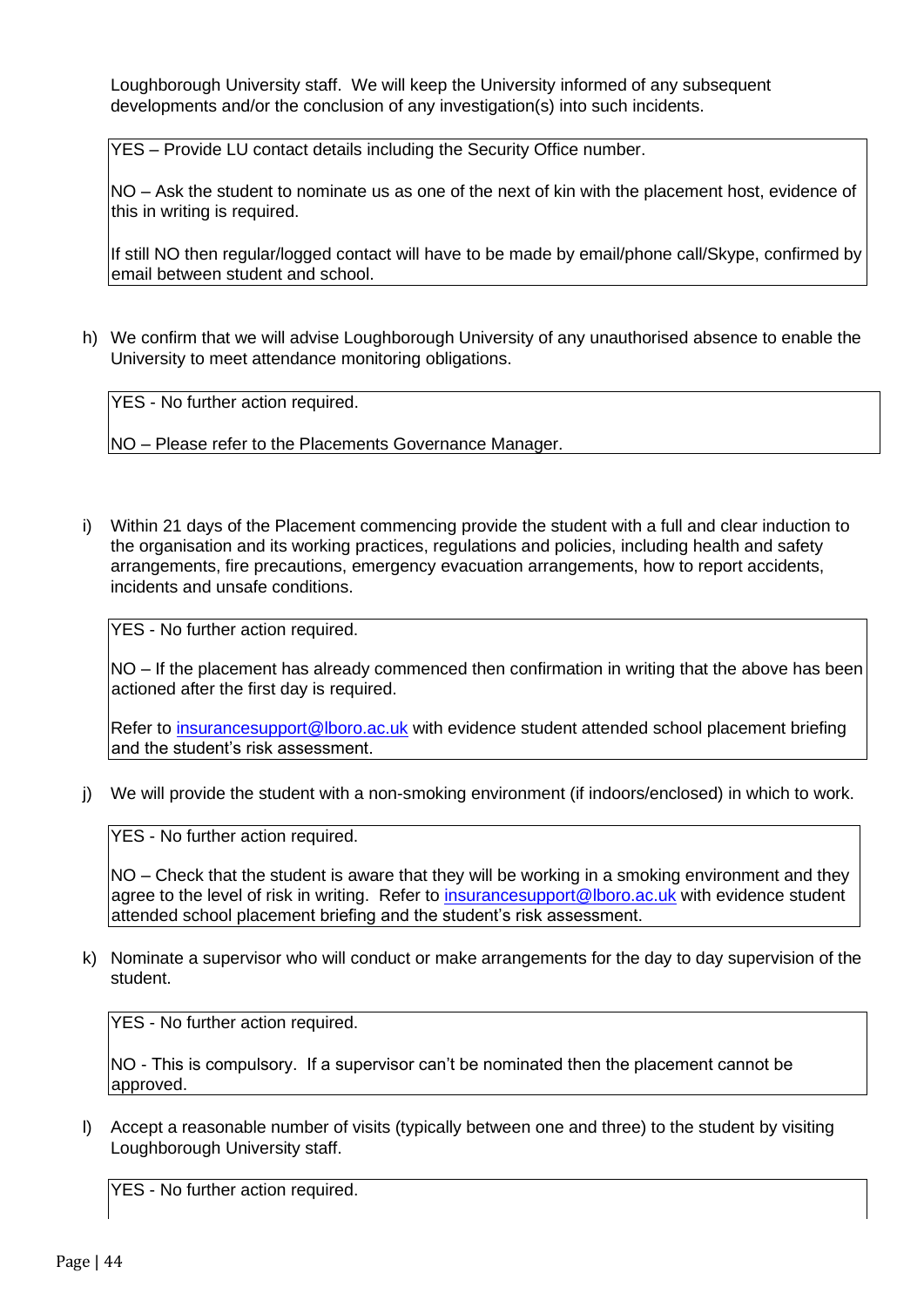NO – Contact will have to be made by email/phone call/Skype, confirmed by email between student and school. Alternatively a visit can take place at an alternative venue.

Refer to insurancesupport@lboro.ac.uk with the information above along with evidence student attended school placement briefing and the student's risk assessment.

#### **Risk Assessment**

Where the placement is not a low-risk office-based placement this section must be completed satisfactorily by the host organisation.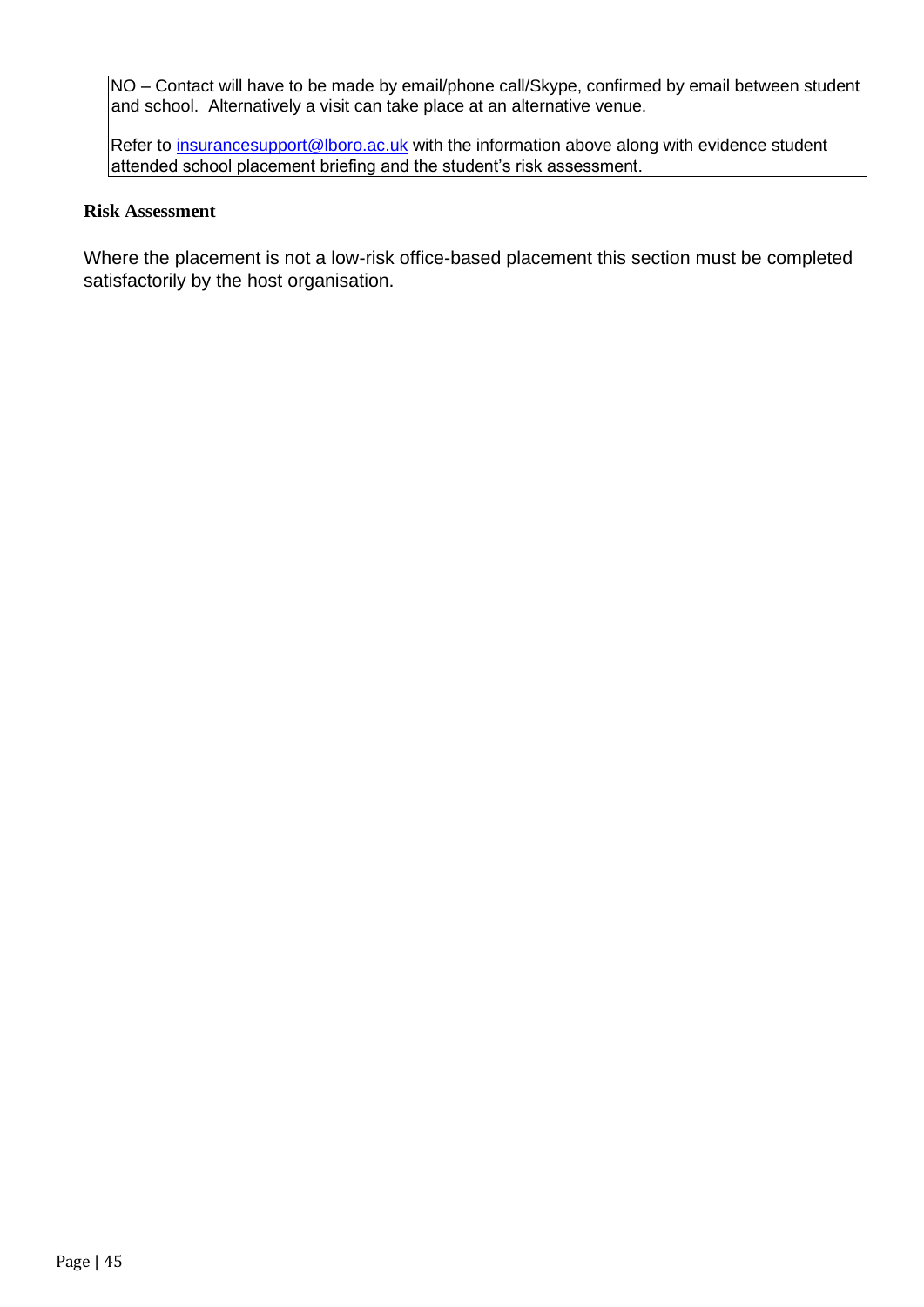# <span id="page-45-0"></span>Risk Assessment: Overseas Placement

**The student will not be insured to travel until this form has been completed and signed off within your School or Professional Service.** 

**STUDENT DETAILS (form to be completed by the traveller)** 

**Name of Traveller:** 

**Student Number:** 

**Mobile Phone Number (being taken on the trip):** 

**School/Professional Service Contact Name and Phone Number:** 

**DESTINATION RISKS** 

**Areas to be visited (include countries, cities and regions):** 

**Risks (refer to FCO and Drumm Cussac guidance):**

**Mitigation & Advice (refer to FCO and Drumm Cussac guidance):**

#### **Additional Information for Placements Staff**

**Please note the Risk Assessment Approval should be carried out by a nominated competent member of School staff e.g. Placement Officer. The must be form provided to the student along with a request that they will follow the advice provided.**

**If you require any support with completing this form, please contact the Placements Governance Manager (c.cole2@lboro.ac.uk), Insurance Support (insurancesupport@lboro.ac.uk) and/or Health & Safety Team (hse@lboro.ac.uk).** 

**Staff Signature:** ………………………………………………………………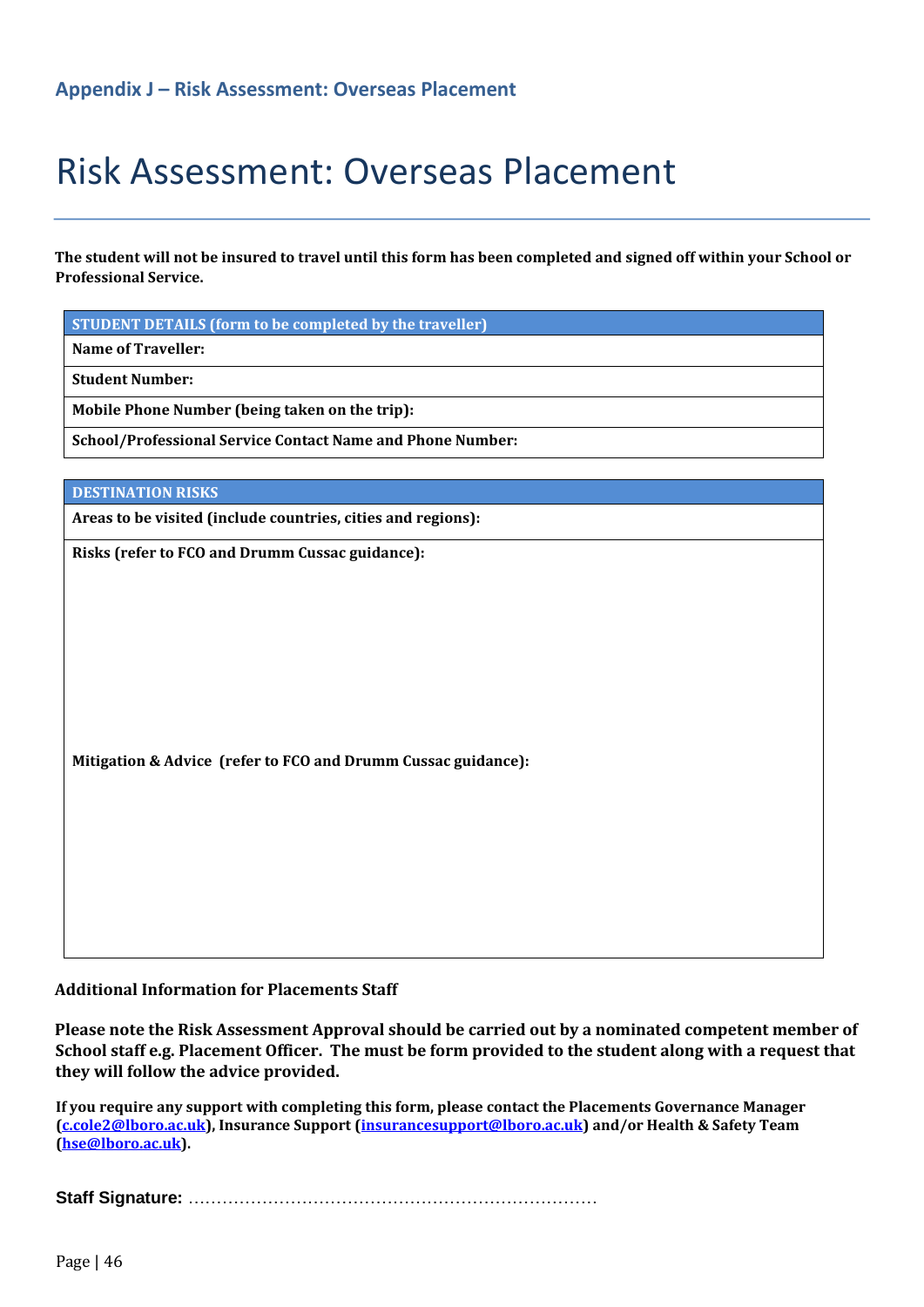<span id="page-46-0"></span>**Appendix K – Traveller Contact Details** 

# Traveller Contact Details

# **Please take this document with you.**

# **Placement Office**

**University working hours:** Loughborough University Placement Office

Telephone: ......................................................................................

Email: ......................................................................................

**University non-working hours:** Security **+44(0) 1509 222141** or **[gatehouse@lboro.ac.uk](mailto:gatehouse@lboro.ac.uk)**

# **Medical Emergency**

For major incidents involving serious injury or extended periods of hospitalisation, please contact **Global Response** on: **+44 (0)2920 662425** and quote the Policy Number: **UMAL/T092** 

# **British (or Your Home Country) Embassy Assistance**

Note the Embassy for your home country that is nearest to your destination: Embassy

worldwide<http://www.embassy-worldwide.com/>

Telephone: ......................................................................................

Email: ......................................................................................

# **Insurance Queries**

**University working hours:** Contact Insurance Support on: **+44 (0) 1509 222026** or **insurance.support@lboro.ac.uk**

**Outside of normal University working hours: Contact the LU Security Office who hold a list of emergency contacts on: +44 (0)1509 222141 or gatehouse@lboro.ac.uk**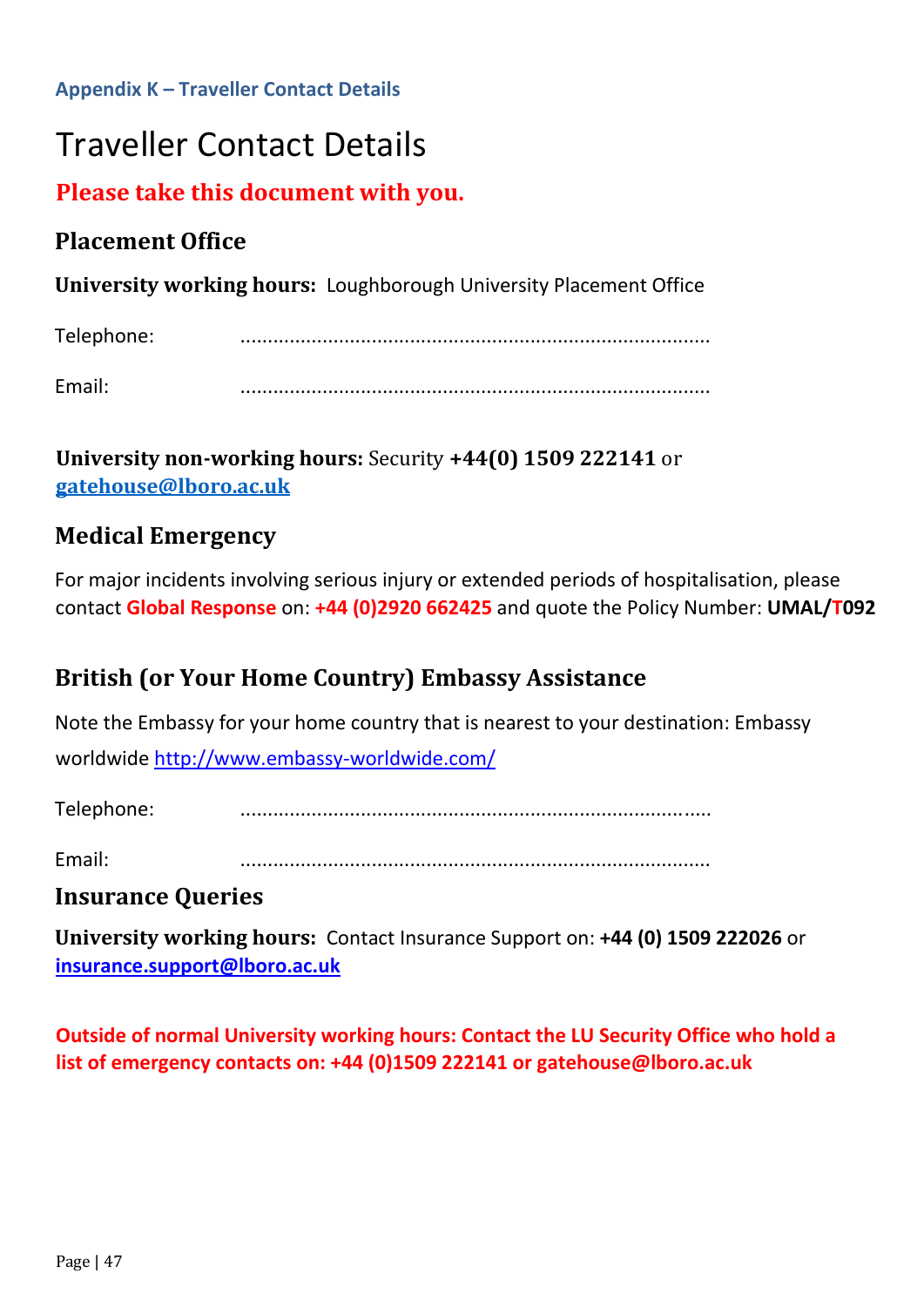## <span id="page-47-0"></span>**Appendix L – FULL TRAVEL COVER**



÷Π

**University** 

# Loughborough University **Travel Cover Summary**

When you travel on business in relation to your institution outside your Country of Domicile, (or within the Country of Domicile, if an overnight stay and/or travel by air is involved); you are covered by our group Travel scheme administered by U. M. Association Ltd. A summary of benefits and the services available is shown below - but please refer to your Insurance Officer or Administrator for the full terms and conditions of the cover

#### Medical Expenses (excluding within United Kingdom) - up to £10,000,000

- £25 Deductible (NB for claimants using an EHIC to reduce the cost of treatment the £25 deductible will be waived)
- · Including Supplementary Travel Expenses up to £15,000
- · Including Funeral Expenses up to £10,000 and Repatriation of Remains up to £50,000
- · Including Search and Rescue Expenses up to £25,000
- . In-patient supplementary benefit outside UK £50 each 24 hours for up to 1 year
- . Medical Expenses in UK for necessary follow-up treatment up to £50,000 (maximum 3 months)
- NOTE: Cover not applicable if travelling against medical advice

#### Cover for Personal Property and Money is provided only for inbound and outbound journeys at the start and end of the placement. Personal Property and Money are NOT covered while you are residing in the placement country and you are advised to take out your own insurance for these periods

#### Personal Belongings/Business Equipment- up to £10,000/£5,000

- . £25 Deductible (Increased to £100 in respect of Business Equipment and 10% of claim (min £25 for Personal Belongings, £100 for Business Equipment) in respect of laptop computers)
- · Emergency Purchases up to £2,000
- . Loss of keys/replacement locks up to £1,000
- · Single Article Limit £2,500

NOTE: Do not pack money or valuable items in your checked-in luggage when in transit. Retain these as hand luggage.

NOTE: You must report any loss, theft or damage to either the local Police or, where appropriate, the airline (or other carrier) within 24 hours and obtain a written report

#### Money - up to £5,000 (Cash Limit - £2,500)

- · £25 Deductible
- · Credit Card Misuse up to £3,000 (payable in addition to Money limit)
- . Loss of Travel Documents up to £2,000 (payable in addition to Money limit)

NOTE: You must report any loss or theft to the local Police within 24 hours and obtain a written report

**Travel Cover Summary**